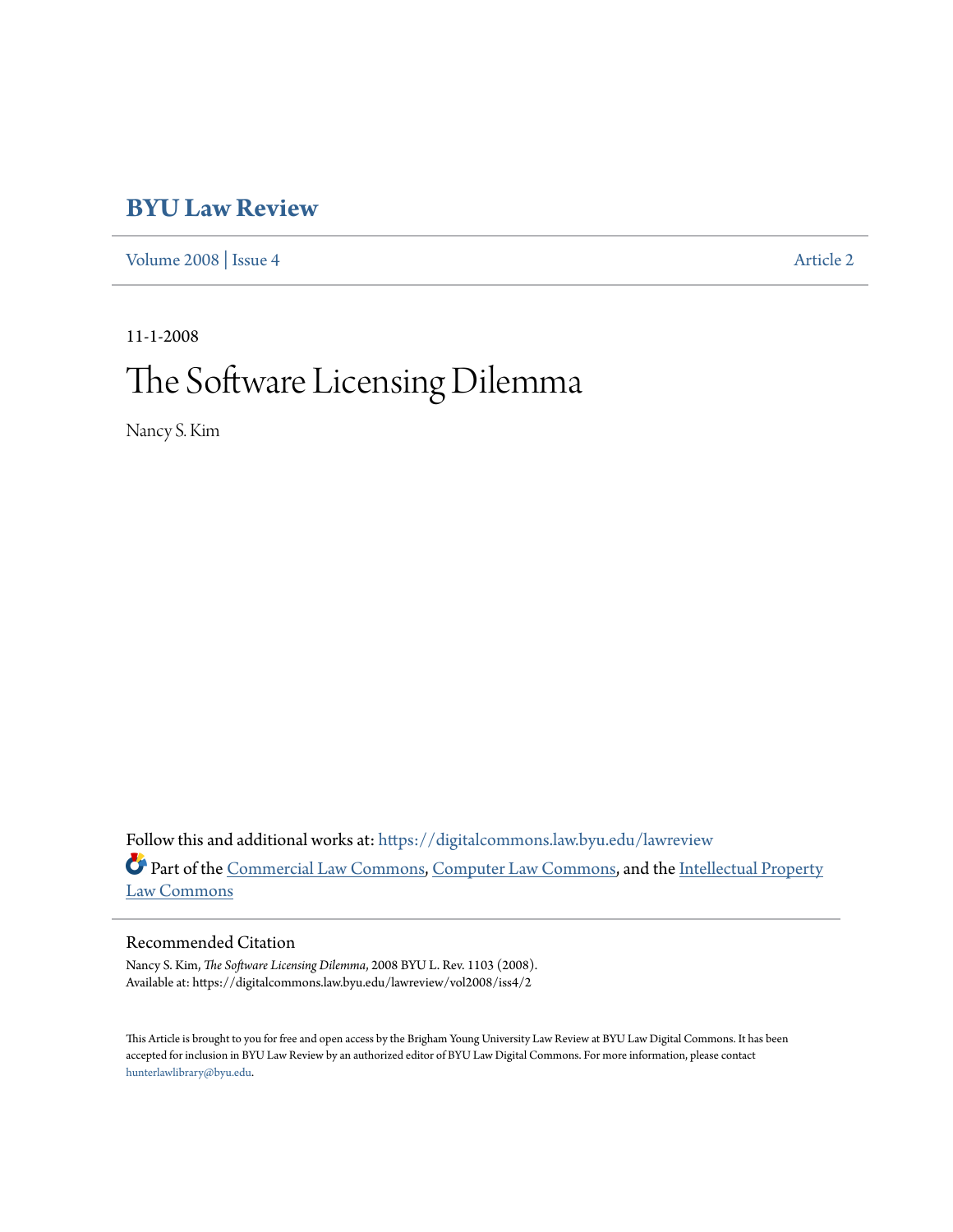# *Nancy S. Kim*

Is software licensed or sold? Software licensing occupies a unique position at the intersection of contracts, intellectual property, and commercial law doctrines. The difficulty in analyzing software licensing issues directly results from the *sui generis* nature of software that leads to the construct of what I refer to as the "software licensing dilemma"—if software is sold and not licensed, the licensor's ability to control unauthorized uses of its product is significantly curtailed; on the other hand, if software is licensed and not sold, the licensee's rights under the agreement are unduly restricted.

 Currently, the use of contract law to evaluate software license agreements is problematic not because the doctrine is inadequate but because those who use the rhetoric of contracts have tended to impose an artificially static view of what contract law demands—a view that wholly ignores the philosophical objectives underlying contract law. In this Article, I propose adopting a "dynamic contracts" approach to resolving the software licensing dilemma. A dynamic contracts approach aims to effectuate the intent of the parties while balancing their intent against policy considerations. A determination of the parties' intent would include examining both the nature of the transaction and the terms of the written document or license agreement. This Article argues that the validity of a license grant should not be inextricably tied to the validity of the contract. Contrary to what is suggested by the first sentence of this Article—is software licensed or sold?—software transactions are not a binary

Associate Professor, California Western School of Law and Visiting Associate Professor, Rady School of Management, University of California, San Diego. Earlier versions of this Article were presented at the Fifth Annual Works-in-Progress Intellectual Property Colloquium at American University, Washington College of Law and the Southern California Junior Faculty Workshop at Southwestern School of Law, and the author thanks participants at both presentations for their helpful comments and observations. Special thanks to Seth Burns, Tom Barton, Deven Desai, Michael Dorff, and Gary Rowe for their comments on earlier drafts of this Article. The editors of the BYU Law Review were exceptionally well-organized and professional. In particular, I would like to thank Natalie Banta, Kenneth Pike, and Josh McLane for their excellent editorial assistance.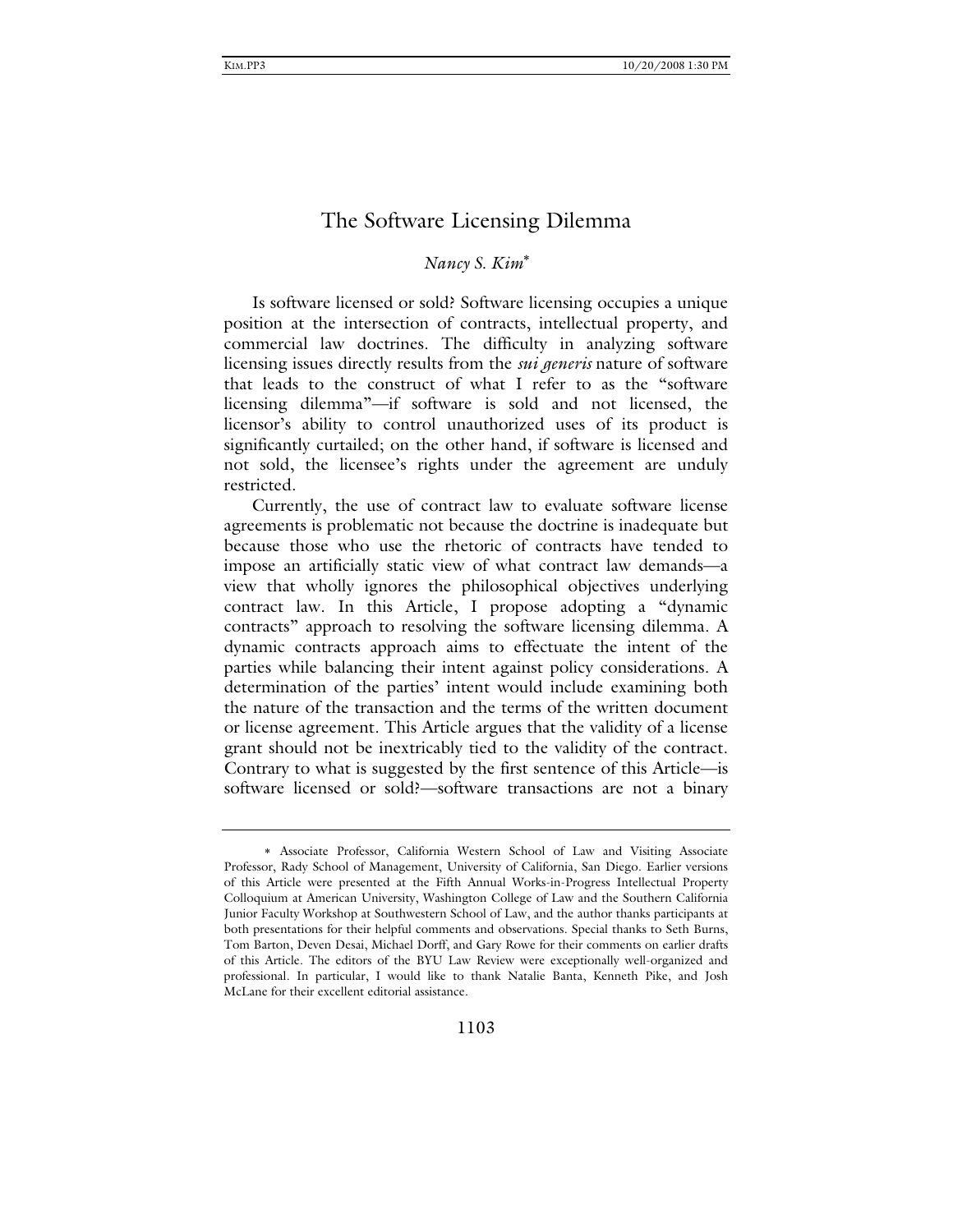proposition. While some transactions can clearly be identified as either licensing or sales deals, most entail both. The recognition of the independence of license grant provisions exposes the binary proposition of license versus sale as a false dichotomy. In applying a dynamic contracts approach, this Article also addresses several policy considerations relevant to interpreting two often disputed license provisions—the restriction on transferability and the restriction on commercial use.

# TABLE OF CONTENTS

|             | II. THE IMPORTANCE OF RESOLVING THE LICENSE VERSUS        |  |
|-------------|-----------------------------------------------------------|--|
|             |                                                           |  |
| А.          | The Applicable Regulatory Regime and Default              |  |
|             |                                                           |  |
|             | III. A SUMMARY OF THE PRIMARY APPROACHES TO THE           |  |
|             |                                                           |  |
| A.          | Policy-Based Approaches to the License/Sale Issue  1113   |  |
| <b>B</b> .  | Contract-Based Approach to the Licensing of               |  |
|             |                                                           |  |
| C.          | A Dynamic Contracts Approach to Software                  |  |
|             |                                                           |  |
|             | IV. APPLYING A DYNAMIC APPROACH: TWO EXAMPLES 1144        |  |
|             | A. Example 1: Restrictions on Transferability 1144        |  |
|             | B. Example 2: "Non-Commercial Use Only" or                |  |
|             |                                                           |  |
|             | V. ANTICIPATED OBJECTIONS AND POLICY CONSIDERATIONS. 1153 |  |
|             | A. Software Manipulability Necessitates Greater Control   |  |
|             | (i.e., The First "Software is Different" Argument) 1154   |  |
| B.          | Software Is Inherently Faulty, Which Necessitates         |  |
|             | Substantial Control over Distribution (i.e., The          |  |
|             | Second "Software Is Different" Argument)  1157            |  |
| $C_{\cdot}$ | Software Producers Should Be Able to Distribute           |  |
|             | Their Products as They See Fit (i.e., The Libertarian     |  |
|             |                                                           |  |
|             |                                                           |  |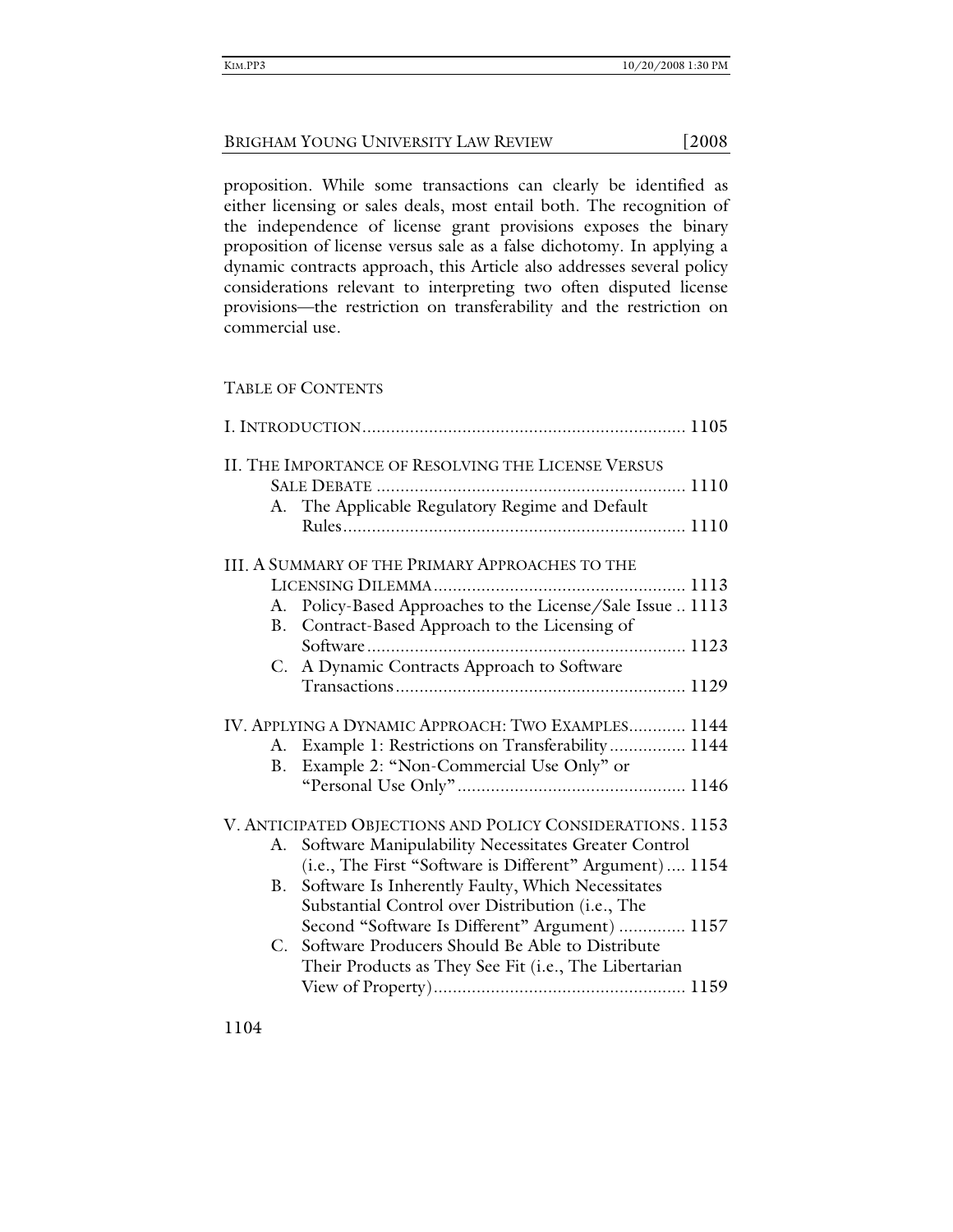| 1103] | The Software Licensing Dilemma |
|-------|--------------------------------|
|       |                                |

D. Software Producers Need to Control Subsequent Sales in Order to Sell More Copies of Software ......... 1160

VI. CONCLUSION ..................................................................... 1162

### I. INTRODUCTION

On several occasions, Tim Vernor listed Autodesk software products for sale on eBay, the Internet auction site.<sup>1</sup> Each time, Autodesk sent a Digital Millennium Copyright Act ("DMCA") notice to eBay, claiming that a sale of the Autodesk product would infringe its copyright. In response, eBay suspended the auction and Vernor, in turn, filed a DMCA counter-notice to Autodesk claiming that the sale was lawful.<sup>2</sup> Vernor, wishing to sell additional Autodesk software, eventually sought a declaration that his resale of Autodesk software was lawful.<sup>3</sup>

Vernor had obtained copies of the Autodesk software products from a third party, "CTA."<sup>4</sup> Autodesk, in turn, had transferred the software products to CTA pursuant to a settlement agreement that required CTA to adhere to the terms of Autodesk's end-user license agreement. Autodesk claimed that its end-user license agreement stated that the product could not be resold or transferred.<sup>5</sup>

The court in *Vernor* faced an important question regarding software transactions—is software licensed or sold? The court acknowledged that the cases addressing the license versus sale issue, even within the Ninth Circuit, were in "unavoidable" and "irreconcilable conflict."<sup>6</sup> The federal district court ultimately concluded that the transaction between Autodesk and CTA was a "sale with restrictions on use," which fell under the first sale

5*. Id*.

 <sup>1.</sup> Vernor v. Autodesk, Inc., 555 F. Supp. 2d 1164, 1165–66 (W.D. Wash. 2008); *see also* Complaint C07-1189 (on file with the author); Jacqui Cheng, *Autodesk Sued for \$10 Million After Invoking DMCA to Stop eBay Resales*, Sept. 13, 2007, http://arstechnica.com/news.ars/post/20070913-autodesk-sued-for-10-million-afterinvoking-dmca-to-stop-ebay-resales.html.

 <sup>2.</sup> *Vernor*, 555 F. Supp. 2d at 1165–66.

 <sup>3.</sup> *Id*. In addition, Vernor sought damages based upon a claim of unfair competition.

 <sup>4.</sup> *Id.* at 1166–67.

 <sup>6.</sup> *Id.* at 1172–73.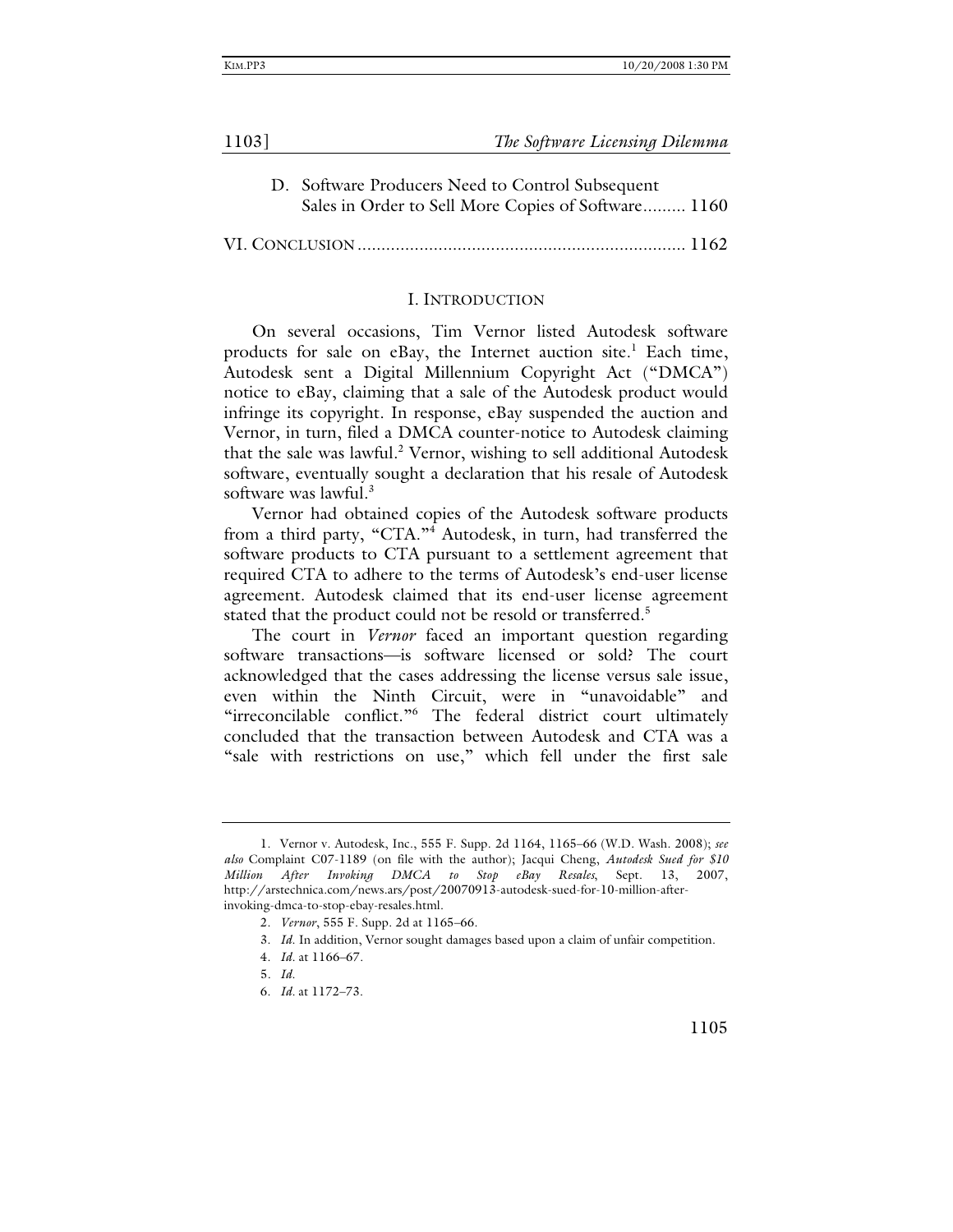doctrine.<sup>7</sup> The court based its ruling upon the earliest Ninth Circuit case addressing the issue of license versus sale, even though that case did not involve software products.<sup>8</sup> Unfortunately, the court's decision is inconsistent with the leading Ninth Circuit cases that specifically address the license versus sale issue as it pertains to software.<sup>9</sup> In fact, the court noted that if it were to apply recent case precedent to the matter at hand, "it would conclude that Autodesk did not sell AutoCAD copies to CTA."10

Scholarship addressing the license versus sale issue in the context of software can be broadly categorized in two ways. One type of analysis focuses on the *policy* implications of software product licensing.<sup>11</sup> This approach seeks to answer the normative question of whether software products should be licensed (rather than sold) and, consequently, delves into the *nature* of software and how best to characterize it. $12$  The second type of software licensing analysis examines the *form* of the transaction.<sup>13</sup> This approach generally contemplates only non-negotiated licenses $14$  and is primarily concerned with the answer to a doctrinal contracts question: was the purported license agreed to by the parties?

These two approaches stem from the *sui generis* nature of software licensing. Software licensing stands at the crossroads of contracts and intellectual property doctrine and consumer and digital

<sup>7</sup>*. Id*. at 1170–71 (quoting United States v. Wise, 550 F.2d 1180, 1192 (9th Cir. 1997)).

<sup>8</sup>*. Id*. The case that the court cited was *Wise*, 550 F.2d 1180. In *Wise*, the Ninth Circuit found that the transfer of a movie print was a sale with restrictions on use. *Id*. at 1192– 94.

 <sup>9.</sup> The trio of Ninth Circuit cases cited by the court in *Autodesk* and referred to as the "MAI trio" were *Wall Data, Inc. v. Los Angeles County Sheriff's Department*, 447 F.3d 769, 784–85 (9th Cir. 2006) (holding that § 117 of the Copyright Act does not apply where a software developer retains ownership of every copy of software and merely licenses the use of those copies), *Triad Systems Corp. v. S.E. Express Co.*, 64 F.3d 1330 (9th Cir. 1995) (finding a license and not a sale where the contract banned duplication of software by customers and prohibited software use by third parties), and *MAI Sys. Corp. v. Peak Computer, Inc.*, 991 F.2d 511, 518 n.5 (9th Cir. 1993) (finding a software license agreement valid and the software product not sold).

<sup>10</sup>*. Vernor*, 555 F. Supp. 2d at 1172 ("[If] restrictions like those in the *MAI* trio are sufficient to warrant a 'no sale' finding, then the transfer of AutoCAD copies from Autodesk to CTA was not a sale.").

<sup>11</sup>*. See infra* Part III.A.

<sup>12</sup>*. See infra* Part III.A.

<sup>13</sup>*. See infra* Part III.B.

<sup>14</sup>*. See infra* Part III.B.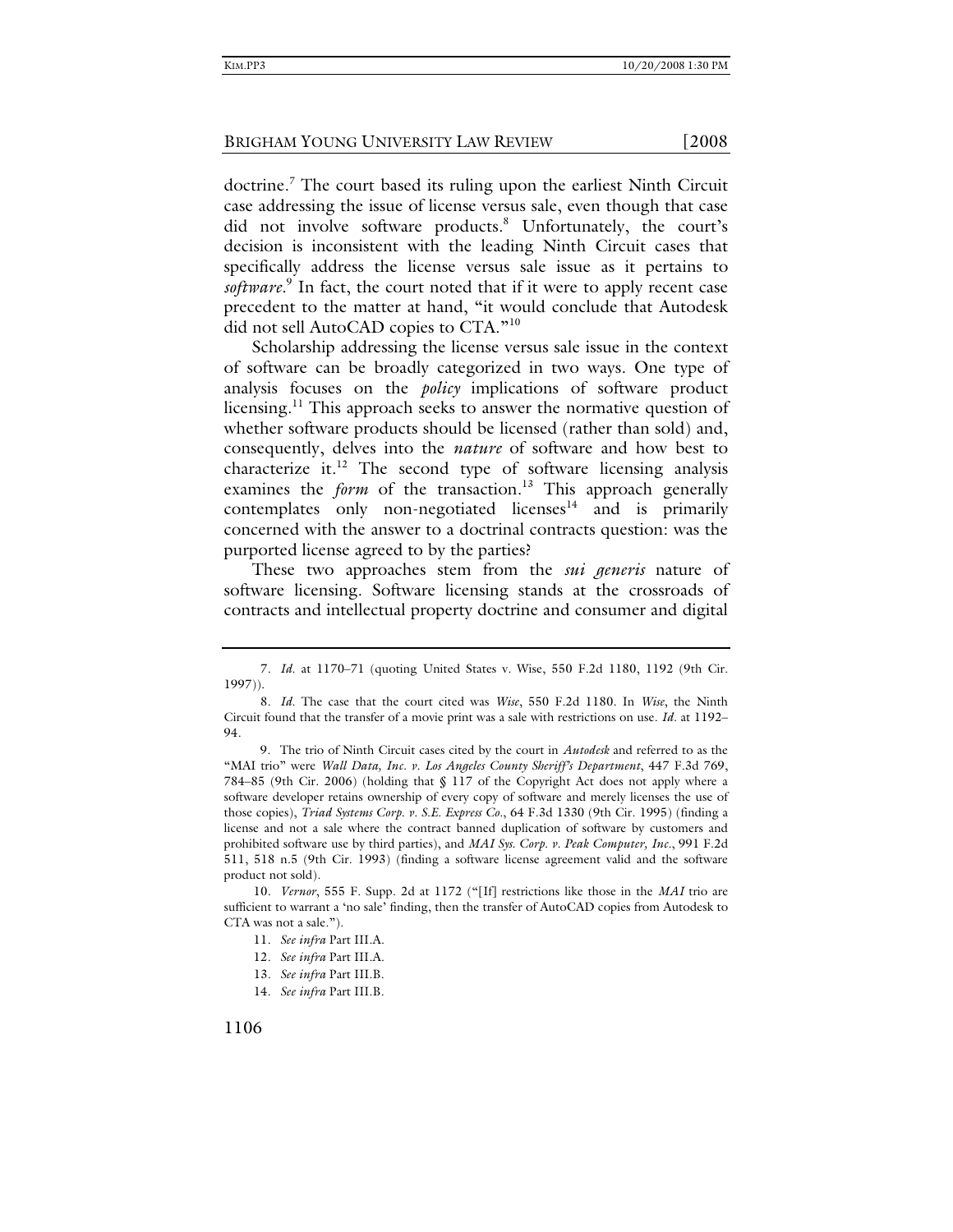information policy. The licensing of software is different from the licensing of intellectual property rights alone because it encompasses not only the underlying technology but the program or "product."<sup>15</sup> Furthermore, as explained in Part IV, the characteristics of software make it different from other types of consumer products that are sold outright rather than licensed.

The answer to the license versus sale issue has significant ramifications. Classifying a transaction as a license or a sale determines which regulatory regime governs, which default rules apply, and what rights and remedies are available to each party. In addition, the characterization of the transaction affects third parties such as resellers, distributors, and subsequent transferees. Finally, the resolution of the licensing dilemma will affect other products and industries. There is already an increase in the number and types of "licensing" transactions that were formerly classified as "sales."<sup>16</sup>

In this Article, I suggest reframing the issue of software licensing as contractual, requiring a dynamic approach that takes into account both public and private interests. The mechanism by which software is licensed is a contract; accordingly, the enforceability of that contract should depend on an analysis under contract law.<sup>17</sup> Currently, using contract law to evaluate software licenses is problematic, not because the doctrine is not up to the challenge, but because courts and commentators who employ the rhetoric of contracts tend to impose an artificially static view of what contract law demands. In reaction to such a narrow construction of contract doctrine, the temptation on the part of many scholars and commentators has been either to jettison contract law altogether in favor of policy arguments<sup>18</sup> or, alternatively, to mask such a policy

18*. See* Glen O. Robinson, *Personal Property Servitudes*, 71 U. CHI. L. REV. 1449, 1453 (2004). Robinson argues that "whether one should be able to contract around limitations on

<sup>15</sup>*. See* David A. Rice, *Licensing the Use of Computer Program Copies and the Copyright Act First Sale Doctrine*, 30 JURIMETRICS J. 157, 166–72 (1990) (discussing how the inapposite nature of software licensing differs from other established forms of copyright-related licensing).

<sup>16</sup>*. See infra* Part V.

<sup>17</sup>*. See* ProCD, Inc. v. Zeidenberg, 86 F.3d 1447, 1450 (7th Cir. 1996) (treating "licenses as ordinary contracts accompanying the sale of products, and therefore as governed by the common law of contracts and the Uniform Commercial Code," but leaving open the issue of "[w]hether there are legal differences between 'contracts' and 'licenses' (which may matter under the copyright doctrine of first sale)" (citing Microsoft Corp. v. Harmony Computers & Elecs., Inc., 846 F. Supp. 208 (E.D.N.Y. 1994)))*.*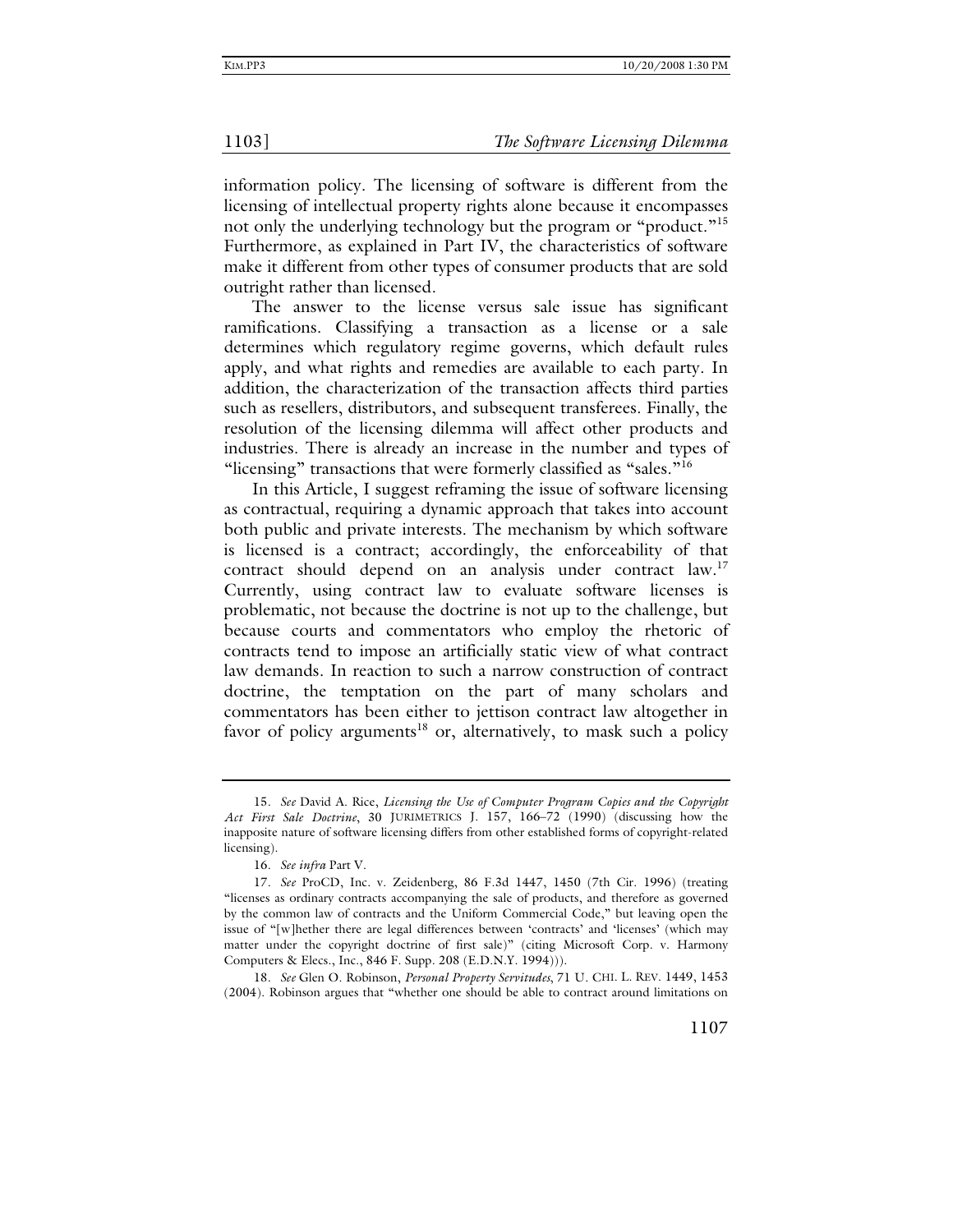agenda under the guise of adhering to contract law while violating existing contract doctrine. While policy arguments are important and relevant, trying to unearth a distinct "law of software licensing" is like trying to capture shadows—the shadows will shift with time. Because the nature (and uses) of software and digital information are constantly evolving, attempts to contain software and digital information in doctrinal boxes are unsuccessful.<sup>19</sup>

Furthermore, there is a fundamental flaw in the standard analysis of software licenses—software licensing, contrary to recent court cases, is not a binary proposition. While some transactions can clearly be identified as either licensing or sales deals, most entail both.<sup>20</sup> The delineation of license and sale portions of a transaction, as well as violations of scope of license and other contractual terms, is imperative in addressing the rights and obligations of each party.

This Article makes two arguments. First, the dilemma posed by software transactions—sales or licenses?—should be answered by dynamic contract law. Dynamic contract law has as its objective effectuating the intent of the parties but weighs that objective against policy considerations. Second, the validity of a license grant should not be inextricably tied to the validity of the contract as a whole. The problem with relying on contract doctrine in the context of software

copyrighted or patented property should depend not on some formalistic distinction between contract rights and property rights, but on the policies at stake." *Id*. at 1453.

 <sup>19.</sup> Frank H. Easterbrook made this observation when he famously compared cyberlaw to "the law of the horse" and noted that "[b]eliefs lawyers hold about computers, and predictions they make about new technologies, are highly likely to be false. This should make us hesitate to prescribe legal adaptations for cyberspace. The blind are not good trailblazers." Frank H. Easterbrook, *Cyberspace and the Law of the Horse*, 1996 U. CHI. LEGAL F. 207, 207. *But see* Lawrence Lessig, *The Law of the Horse: What Cyberlaw Might Teach*, 113 HARV. L. Rev. 501, 502 (1999) (arguing that "there is an important general point that comes from thinking in particular about how law and cyberspace connect"); Pamela Samuelson, Randall Davis, Mitchell D. Kapor & J.H. Reichman, *A Manifesto Concerning the Legal Protection of Computer Programs*, 94 COLUM. L. REV. 2308 (1994) (explaining why there is a need for a *sui generis* approach to legal protection of computer programs).

 <sup>20.</sup> Lothar Determann & Aaron Xavier Fellmeth, *Don't Judge a Sale by Its License: Software Transfers Under the First Sale Doctrine in the United States and the European Community*, 36 U.S.F. L. REV. 1, 7 (2001) (stating the "common judicial dichotomization" of a "license" and a "sale" of software is labeled as misleading because the "gravamen of a software transfer is the license itself and therefore such a transfer can involve either a sale or a lease of a software copy, but it must always involve a license in some form. Alternatively, a sale or a lease of a software copy can be accompanied by a sale or a lease of a copyright itself, but under most circumstances, the term 'license' indicates only if and to what extent the copyright owners wishes to dispose of some or all of its exclusive rights to a computer program.").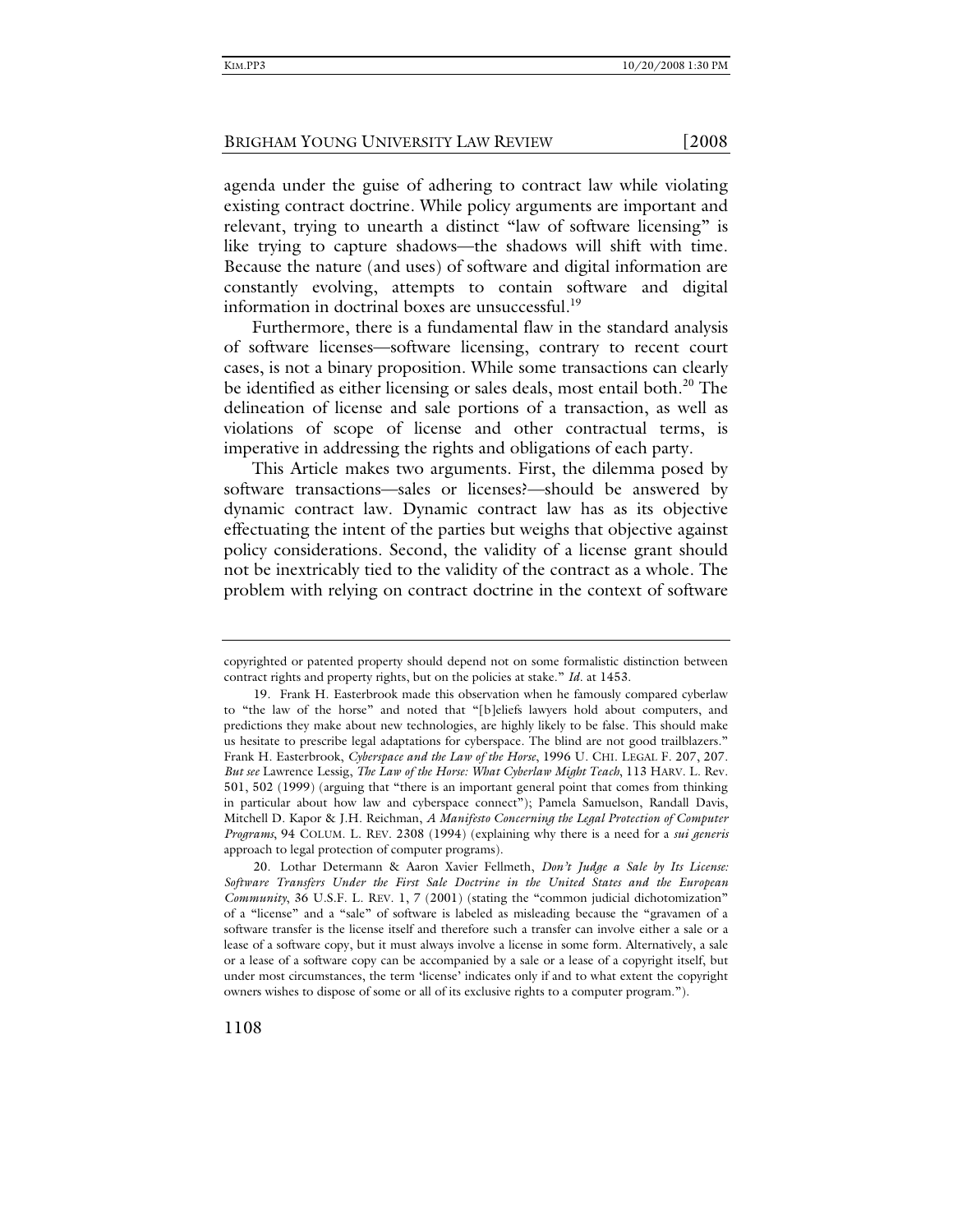licensing is that, too often, the *application* of that doctrine is static and formalistic. A new doctrine is not necessary to address software licensing issues; rather, the old doctrine needs to be reinvigorated to address changes in the marketplace. A license grant is not solely and exclusively a contractual term, the validity of which depends on the validity of the contract in its entirety; rather, in the event that a software license fails as a contract, the license grant may be considered—separate from the contract as a whole—as a promise made by the licensor that is contingent on the licensee's performance and adherence to its terms.

Part II discusses the implications of the licensing dilemma and the ramifications that flow from a determination of the transaction as either a license or a sale. Part III summarizes existing approaches to the software licensing dilemma and proposes a "dynamic contracts" approach to examining software transactions. A dynamic contracts approach identifies the nature of the transaction as relevant to determining the intent of the parties. Part III also proposes several criteria for distinguishing a "sales" transaction from a "licensing" transaction and acknowledges that most software transactions contain aspects of both.<sup>21</sup> In addition, Part III discusses the effect of written terms that accompany a product in both a licensing and a sales transaction. Because software license agreements are contracts, their validity and enforceability should depend first and foremost on their validity and enforceability as contracts; however, rather than examining the written agreement in order to characterize the transaction, we should look to the transaction to determine how to interpret the written terms. In a sales transaction, the license grant is effective as a promise independent from the other terms contained in the "contract." Recognizing the independence of license grant provisions exposes the binary proposition of license versus sale as a false dichotomy.

Part IV examines two common license restrictions and discusses how each should be interpreted using a dynamic contracts approach. Part V discusses and responds to anticipated objections to this approach. This Article concludes that the software licensing dilemma is a red herring. Technology has created challenges for software producers, but those challenges are not unique to the software industry. Before we distort existing legal doctrine in an effort to

<sup>21</sup>*. Id.* at 12–15, 19–22.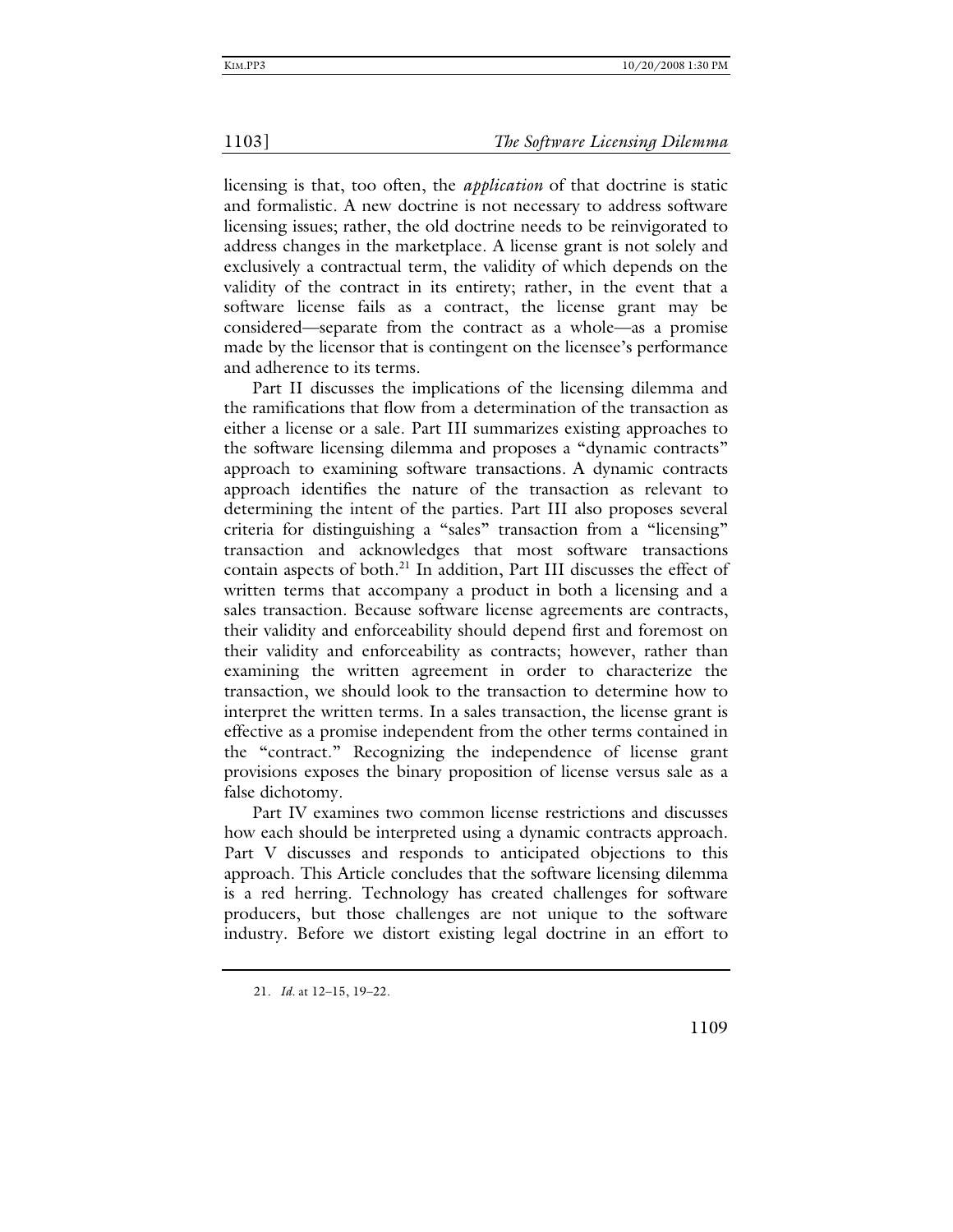accommodate the perceived needs of a specific market segment, we should carefully consider the impact of doing so on other market segments. It would be much wiser to take the long view to address technological changes than to create exceptions that morph into rules with regrettable implications.

# II. THE IMPORTANCE OF RESOLVING THE LICENSE VERSUS SALE **DEBATE**

The ramifications of characterizing software transactions as either licenses or sales are manifold. As previously mentioned, the license or sale determination has a domino effect on the applicable regulatory regime, default rules, and available remedies. Furthermore, how the license versus sale issue plays out in the context of software transactions affects not only the software industry but many other commercial markets.

# *A. The Applicable Regulatory Regime and Default Rules*

While software is protected by copyright law, licenses of the software are contracts and thus governed by contract law. If software products are "sold" and if they are "goods,"22 the transaction is governed by commercial law.<sup>23</sup> The analysis of software transactions

 <sup>22.</sup> The pre-2003 Article 2-105 of the Uniform Commercial Code defines "goods" as "all things . . . which are movable at the time of identification to the contract for sale other than the money in which the price is to be paid, investment securities . . . and things in action." U.C.C. § 2-105 (2002). The 2003 amendments added "information" to the list of things that are *not* considered goods, but left unresolved whether software products are "goods" or "information." *See* U.C.C. § 2-103(1)(k) (2007). Comment 7 to the amended § 2-103(k) states that "an electronic transfer of information" is not a good but expressly acknowledges that "transactions often include both goods and information: some are transactions in goods . . . and some are not." *Id.* at cmt. 7. The lack of clarity appears to be intentional:

When a transaction includes both the sale of goods and the transfer of rights in information, it is up to the courts to determine whether the transaction is entirely within or outside of this article; or whether or to what extent this article should be applied to a portion of the transaction. While this article may apply to a transaction including information, nothing in this article alters, creates, or diminishes intellectual property rights.

*Id.* 

<sup>23</sup>*. See infra* Part II.A.2. Efforts to create a uniform commercial code governing contracts for computer information have been unsuccessful. The Uniform Computer Information Transactions Act (UCITA), a joint effort of the American Bar Association and the American Law Institute, was ultimately rejected by both organizations amidst opposition that the Act was biased against consumers. *See* Daniel A. DeMarco & Christopher B. Wick, *Now*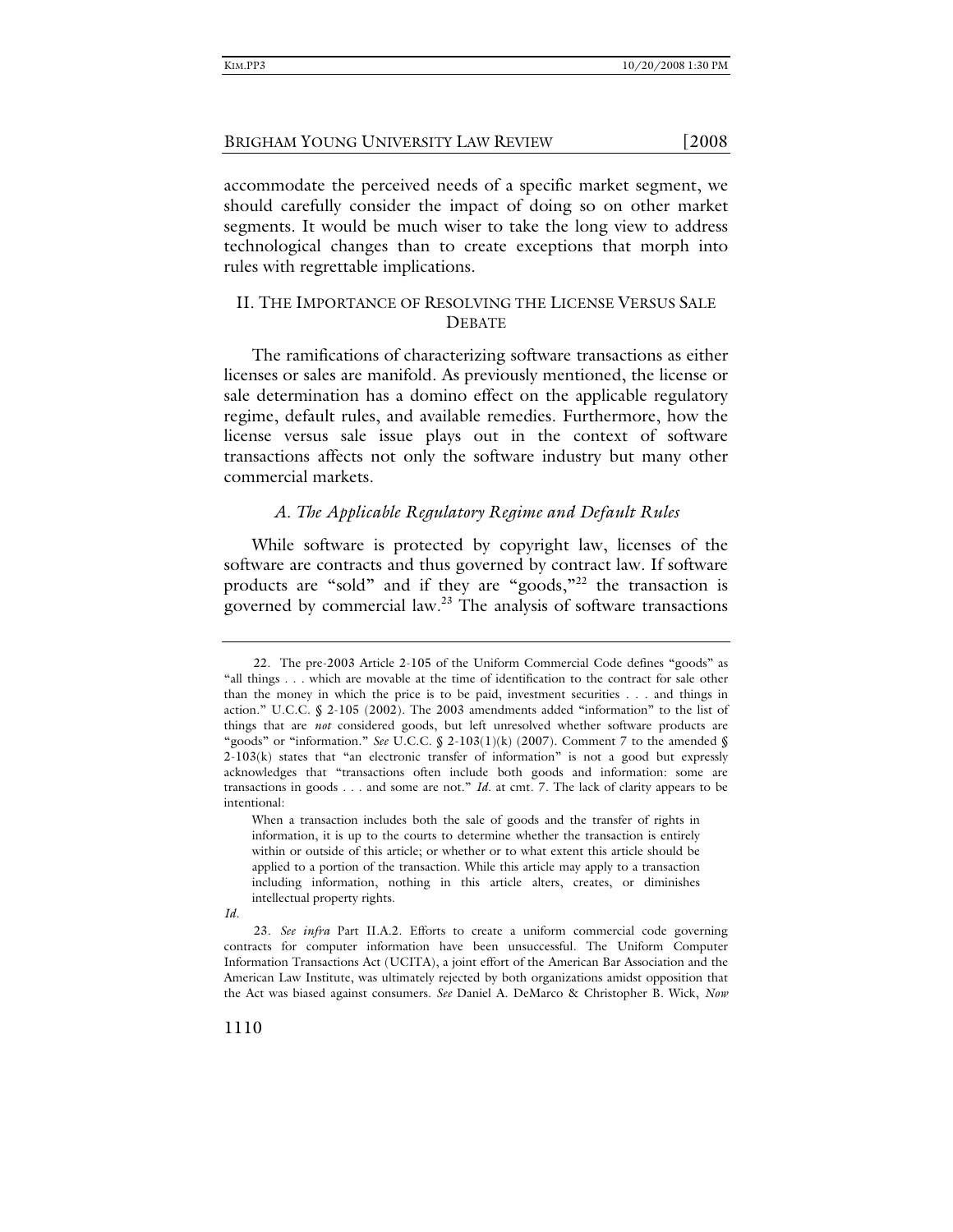thus requires an awareness of the domino-like effect of characterizing the transaction as either a license or a sale.

### *1. The first sale doctrine and its consequences*

If a software transaction is characterized as a "sale," then the first sale doctrine governs that transaction. Under Section 106 of the 1976 Copyright Act, $^{24}$  the owner of a copyright has the following exclusive rights: the right to reproduce her work;<sup>25</sup> the right to prepare derivative works based upon her creation;<sup>26</sup> and the right to distribute copies of her work.<sup>27</sup> The first sale doctrine,<sup>28</sup> however, imposes a significant limitation on the exclusive right to distribute. Under the first sale doctrine, the owner of a particular copy of a work is entitled, without the permission of the copyright owner, to sell or otherwise dispose of that  $copy.^{29}$  In other words, the purchaser of a copy of a work protected by copyright cannot reproduce or prepare derivative works of that copyrighted work,  $30$ but the purchaser *may* resell or transfer that copy.<sup>31</sup>

The effects of the first sale doctrine extend beyond the express right to transfer a copy of the software. Under the computer "fair use" provision,<sup>32</sup> an owner of a copy of a computer program may make or authorize the creation of another copy or adaptation of the program as an "essential step in the utilization of the computer

31*. See also* Determann & Fellmeth, *supra* note 20, at 22–27 (explaining the first sale doctrine).

32. 17 U.S.C. § 117 (1982).

*UCITA, Now You Don't: A Bankruptcy Practitioner's Observations on the Proposed Uniform Computer Information Transactions Act*, AM. BANKR. INST. J., May 2004, at 34.

 <sup>24. 17</sup> U.S.C. § 106 (1982).

 <sup>25.</sup> *Id.* § 106(1).

 <sup>26.</sup> *Id.* § 106(2).

 <sup>27.</sup> *Id.* § 106(3).

 <sup>28.</sup> *Id.* § 109(a).

<sup>29</sup>*. Id.*

<sup>30</sup>*. See* Vernor v. Autodesk, Inc., 555 F. Supp. 2d. 1164, 1168 (W.D. Wash. 2008)*.* Of course, some copying may fall under the fair use exception. *See* 17 U.S.C.A. § 107 (2000). Under this section, four criteria are to be used in determining whether a defendant's use constitutes "fair use":

<sup>(1)</sup> the purpose and character of the use, including whether such use is of a commercial nature or is for nonprofit educational purposes; (2) the nature of the copyrighted work; (3) the amount and substantiality of the portion used in relation to the copyrighted work as a whole; and (4) the effect of the use upon the potential market for or value of the copyrighted work.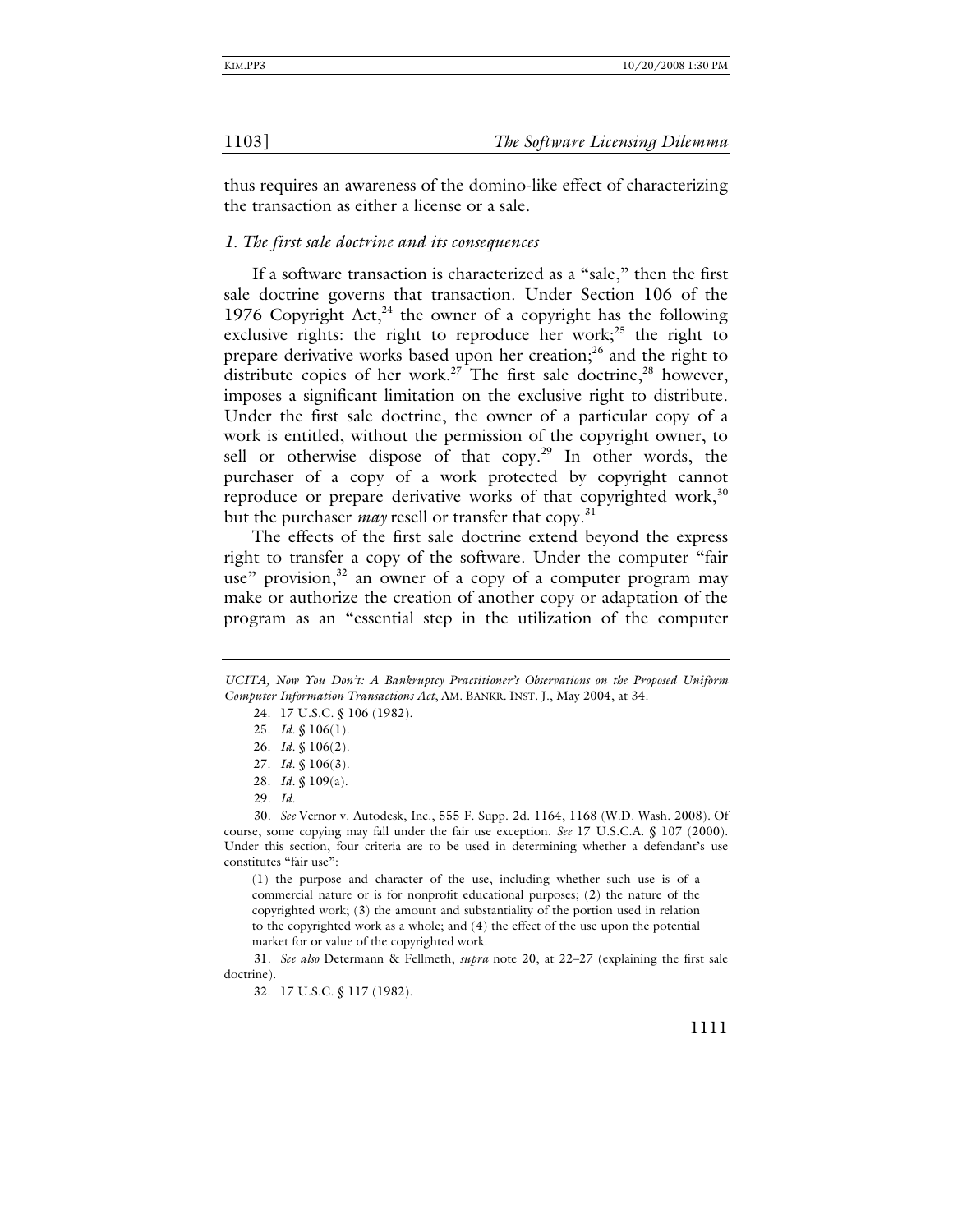program" or for "archival purposes."<sup>33</sup> The right granted under this provision directly limits the copyright owner's exclusive rights to prepare a derivative work.<sup>34</sup> Software programs are usually distributed in machine-readable object code only.<sup>35</sup> Adaptation requires knowledge of the software program, which typically requires decompilation or reverse engineering of the object code.<sup>36</sup> Because decompilation requires copying the program into the computer memory and translating and copying the resultant translation, it would seem to infringe the copyright owner's exclusive rights under section 106.<sup>37</sup> Nevertheless, such copying is an "essential step" in the analysis of how the software works.<sup>38</sup> It is ownership of a copy of the copyrighted product that triggers the statutory privilege.<sup>39</sup> If software is sold and not licensed, the purchaser of that copy of the software product has first sale and fair use rights under copyright law; if software is licensed instead of sold, the purchaser is merely a "licensee" and not an owner of the copy of the software product and, thus, not privileged with first sale and associated rights.

### *2. Contract law implications of license versus sale*

Because written terms accompany a software transaction, an analysis of that transaction also has contract law implications. A standard contract law analysis would evaluate the terms of the "license agreement" according to contract rules of formation and enforcement. Contract formation is the usual starting point in cases involving software transactions.<sup>40</sup> The characterization of the transaction as either a license or sale affects how a particular provision may be interpreted as well as the legal effect of the written terms, including available remedies for breach.

40*. See infra* Part III.B.

<sup>33</sup>*. Id*. at § 117(1)–(2).

 <sup>34.</sup> Rice, *supra* note 15, at 163.

<sup>35</sup>*. See* Jessica Litman, *Copyright and Information Policy*, 55 LAW & CONTEMP. PROBS. 185, 197 (1992) (citations omitted).

<sup>36</sup>*. Id*.

<sup>37</sup>*. Id*. at 198.

<sup>38</sup>*. Id*.

 <sup>39.</sup> Rice, *supra* note 15, at 163. For a discussion of fair use and computer software, see generally Litman, *supra* note 35, at 196–204.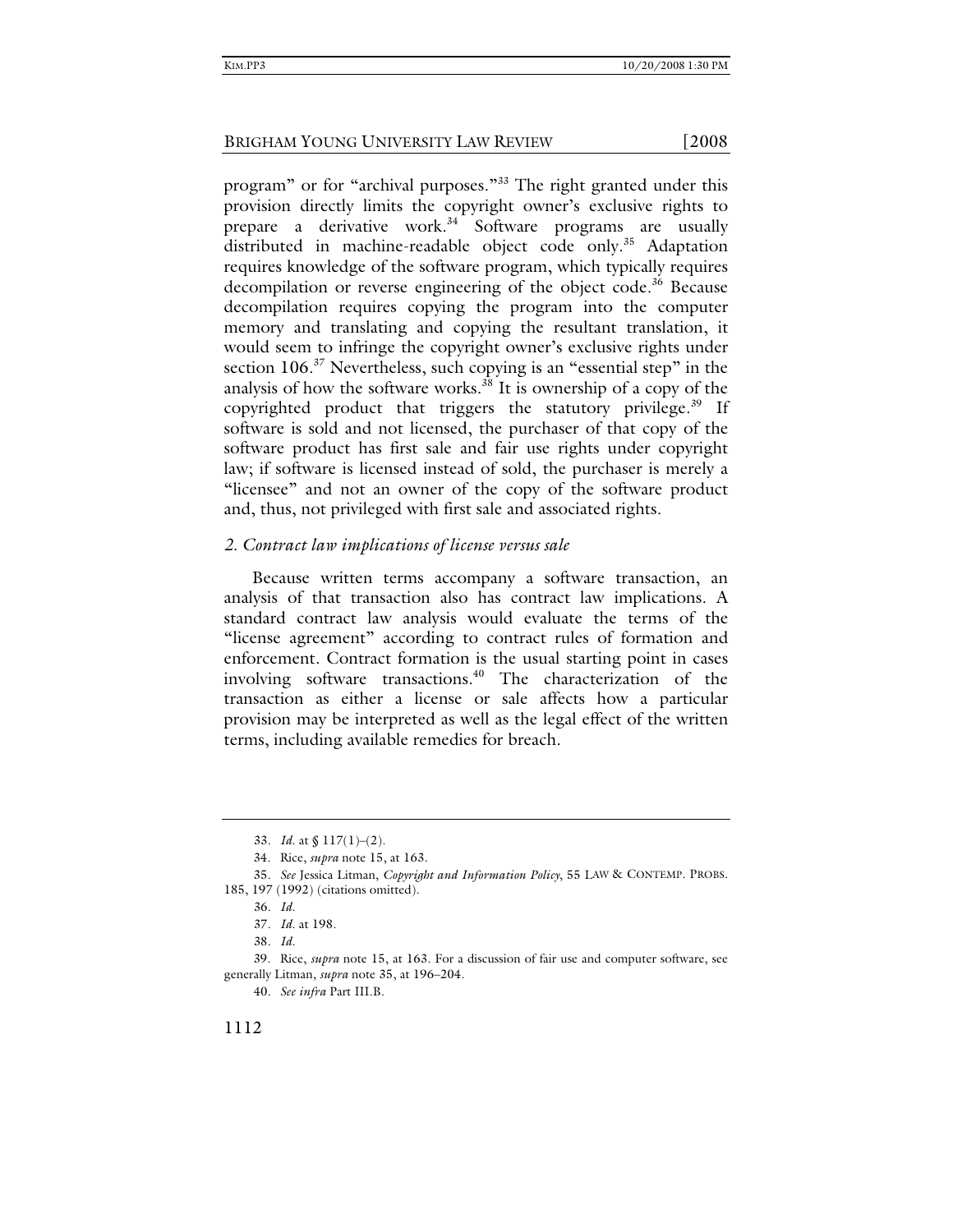# III. A SUMMARY OF THE PRIMARY APPROACHES TO THE LICENSING DILEMMA

Software licensing raises many complex issues related to both the nature of software and the manner in which it is distributed. Software does not fit neatly into preexisting legal categories because it is both tangible and intangible, and both privately owned and publicly distributable. Although the intellectual property constituting the underlying software code is legally "owned" by the software producer, the medium upon which the software is contained can be readily transferred by others (i.e., non-owners of the software  $code)$ <sup>41</sup> Furthermore, unlike tangible property, the code itself is subject to manipulation and distribution without the owner's knowledge or consent. Yet, unlike other types of intangible property—such as trade secrets or trademarks—software is often readily available for purchase and can be impersonally bought or sold to anyone willing to pay the price.

The license versus sale question is both a factual or descriptive one and a normative one. In other words, the license versus sale debate usually involves two distinct but closely related issues. The first is whether software should be licensed or sold. The second is whether software is in fact licensed or sold. The former requires a policy analysis; the latter primarily involves issues of contract formation.

### *A. Policy-Based Approaches to the License/Sale Issue*

In order to address the question of whether software should, or must, be licensed, a subordinate question must be asked and answered regarding whether the issues raised by software licensing are capable of being adequately addressed by existing law. For many, a useful starting point is the subject matter of the inquiry itself.<sup>42</sup> As explained in this section, the characterization of the software often determines the characterization of the transaction—which in turn determines the applicable substantive law. Thus a discussion of the

 <sup>41.</sup> The distribution of movies and music in digital format also raises many of the issues discussed in this Article.

 <sup>42.</sup> The problems related to defining software have been discussed elsewhere. *See*  Andrew Chin, *Antitrust Analysis in Software Product Markets: A First Principles Approach*, 18 HARV. J.L. & TECH. 1, 5–6 (2004) (discussing the "fallacious premise" that software products consist of code).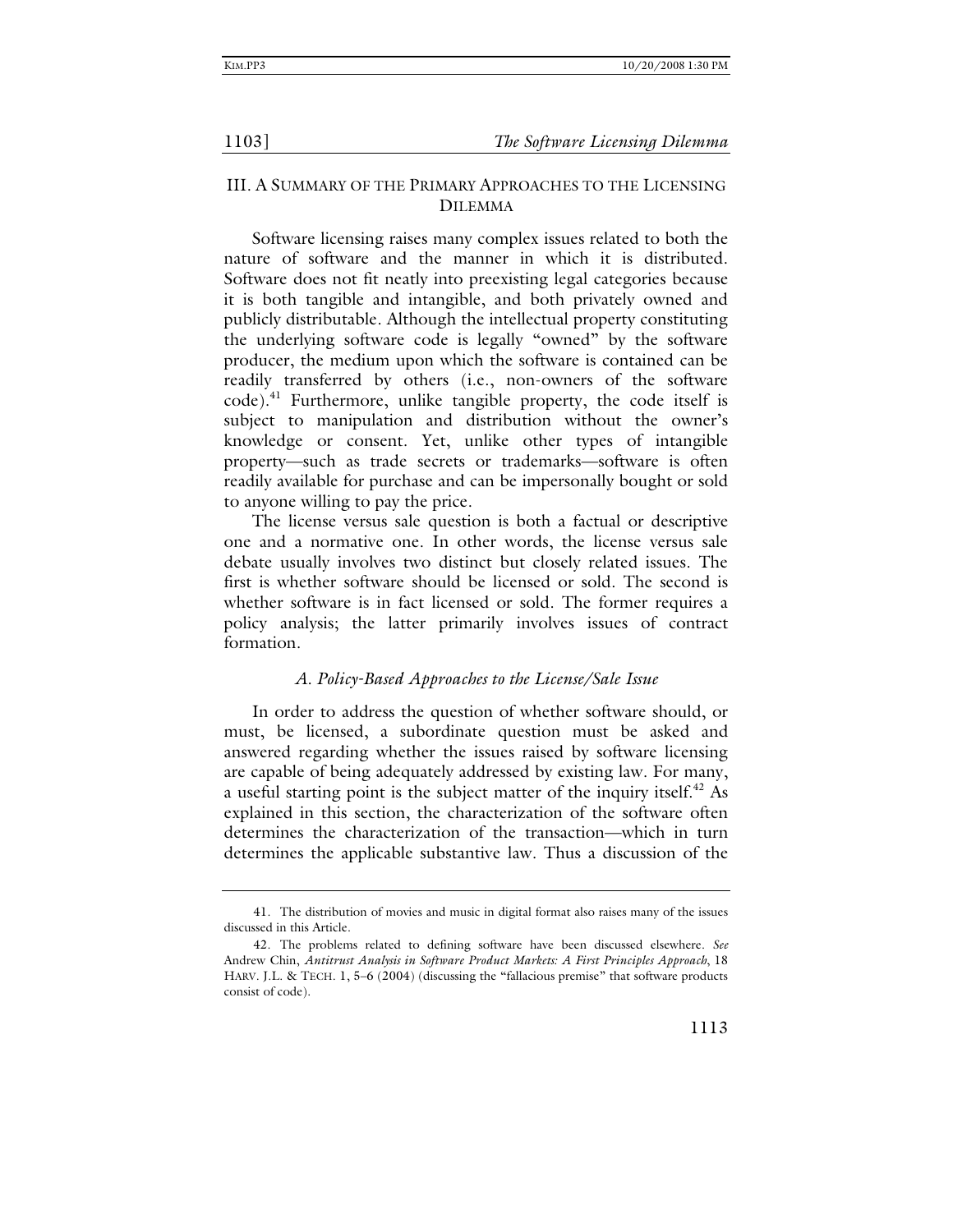struggle to define and characterize software usually accompanies, and may sometimes overshadow, any doctrinal analysis of contract issues.

The analysis of software licensing often begins with an assumption of what software is. Generally, there are two ways to categorize software. The first is what I refer to as the "software as property" view; the second is referred to as "the software as goods" view. These two views are typically set in opposition to one another. Each categorization is more often the result of policy considerations than the inevitable result of a descriptive analysis based upon the characteristics of software.

### *1. Is software property?*

One way to categorize software is by focusing on the legal rights of the licensor. Some commentators adopt the view that since software code is the (intellectual) property of the licensor, the licensor may, within legal boundaries, do what it wishes. $43$  In accordance with this view, which I will refer to as the "software as property" view,<sup>44</sup> the software industry has long maintained that it has the right to control the use of software through the use of contracts, just as other property owners can manage the use of their property with written agreements.<sup>45</sup> Since the software code is the

<sup>43</sup>*. See, e.g.*, Frank H. Easterbrook, *Intellectual Property Is Still Property*, 13 HARV. J.L. & PUB. POL'Y 108, 113–14 (1990) [hereinafter Easterbrook, *Intellectual Property Is Still Property*]. As Hohfeld notes, however, the use of legal terms borrowed from the physical world is often problematic when applied to metaphysical or non-physical concepts. Wesley Newcomb Hohfeld, *Some Fundamental Legal Conceptions as Applied in Judicial Reasoning*, 23 YALE L.J. 16, 24 (1913) ("Much of the difficulty, as regards legal terminology, arises from the fact that many of our words were originally applicable only to physical things; so that their use in connection with legal relations is, strictly speaking, figurative or fictional.").

<sup>44</sup>*. See* Michael A. Carrier, *Cabining Intellectual Property Through a Property Paradigm*, 54 DUKE L.J. 1, 4–5 (2004) (noting that IP "has increasingly come to resemble property. The essentially unlimited duration and scope of the initial IP right today more closely resemble the unlimited duration and scope of property than the finite regime of protection that the Framers carved out from a general common law of copying . . . . Many courts and companies today unquestioningly view property as justifying absolute rights of exclusion and a total lack of limits on IP holders").

<sup>45</sup>*. See* Frank H. Easterbrook, *Contract and Copyright*, 42 HOUS. L. REV. 953, 953 (2005) ("[W]hat copyright and other IP law does is create property rights in information, after which normal rules of contract and property law determine who uses that information."). Professor Glen Robinson notes that the "now ubiquitous use of restrictive licensing agreements has created the functional equivalent of personal property servitudes." Robinson, *supra* note 18, at 1452. Robinson adds that "the most important contemporary occasion for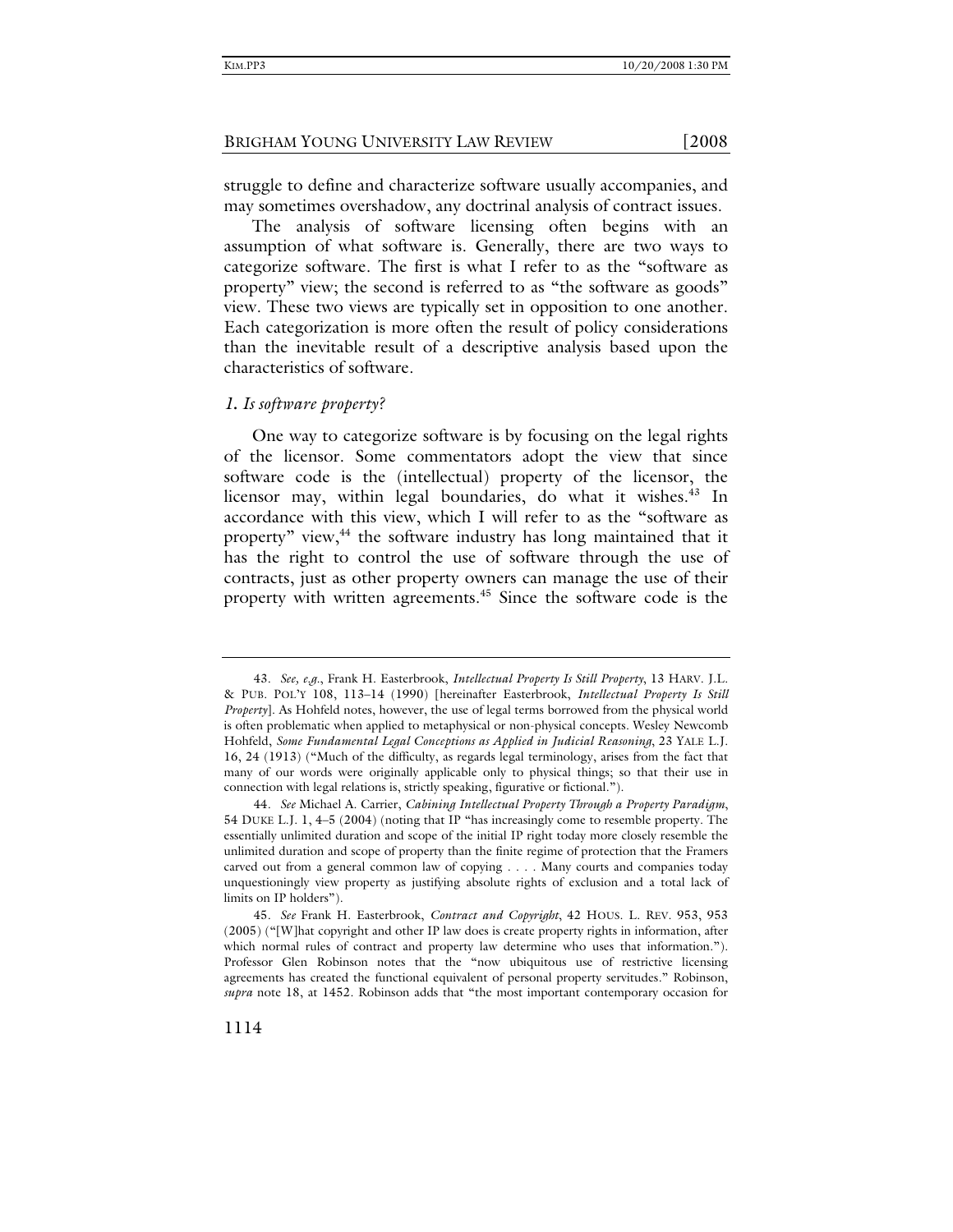licensor's intellectual property, protected by copyright law, the licensor may distribute all, some, or none of the rights attaching to the property.46 If the licensor chooses to grant only some of the rights, the most straightforward approach is to use a contract that delineates which rights the licensee has and which rights it does not have.<sup>47</sup>

Included within a property owner's "bundle of rights" is the right to exclude others.<sup>48</sup> Typically, unauthorized access to personal property constitutes trespass to chattels, a common law tort.<sup>49</sup> Those who adopt a property-based conception of software argue that misuse of software would constitute a "trespass to chattels."<sup>50</sup> Such

 48. 17 U.S.C. § 201(d) (2000); Stewart v. Abend, 495 U.S. 207, 220 (1990) (referring to the copyright owner's exclusive rights as a "bundle of exclusive rights").

For alternatives to a "chattel theory" of property, see Burk, *supra*, at 27 (discussing the emergence of a new form of intellectual property with "only the most tenuous of antecedents in the law of chattels"); Fairfield, *supra* note 47 (introducing a theory of virtual property).

considering personal property restrictions arises in the field of intellectual property," and refers to intellectual property rights as a "special form of property rights." *Id.*

<sup>46</sup>*. See* Jeff C. Dodd, *Time and Assent in the Formation of Information Contracts: The Mischief of Applying Article 2 to Information Contracts*, 36 HOUS. L. REV. 195, 216–18 (1999) (noting that contractual use restrictions should be permitted to serve as substitutes for practical, physical barriers).

<sup>47</sup>*. See id. But see* Joshua A.T. Fairfield, *Virtual Property*, 85 B.U. L. REV. 1047, 1092– 93 (2005) (arguing that contract is not an adequate alternative to a theory of virtual property ownership).

 <sup>49.</sup> RESTATEMENT (SECOND) OF TORTS § 217 (1965).

 <sup>50.</sup> Several courts have applied the trespass to chattels doctrine to Web sites and/or computer servers. *See, e.g.*, Register.com, Inc. v. Verio, Inc., 126 F. Supp. 2d 238 (S.D.N.Y. 2000); eBay Inc. v. Bidder's Edge., Inc., 100 F. Supp. 2d 1058 (N.D. Cal. 2000). Other courts have expressly declined to do so. *See, e.g.*, Intel Corp. v. Hamidi, 71 P.3d 296 (Cal. 2003). For a discussion of the "trespass to chattels" doctrine applied to digital information, see Dan L. Burk, *The Trouble with Trespass*, 4 J. SMALL & EMERGING BUS. L. 27 (2000); Kevin Emerson Collins, *Cybertrespass and Trespass to Documents*, 54 CLEV. ST. L. REV. 41 (2006); Jacqueline Lipton, *Mixed Metaphors in Cyberspace: Property in Information and Information Systems*, 35 LOY. U. CHI. L.J. 235, 240–44 (2003) [hereinafter Lipton, *Mixed Metaphors*]; Michael J. Madison, *Rights of Access and the Shape of the Internet*, 44 B.C. L. REV. 433, 464– 71 (2003). For a more general discussion of the property/intellectual property debate, see also Easterbrook, *Intellectual Property Is Still Property*, *supra* note 43 (stating that intellectual property should be treated as property); I. Trotter Hardy, *Not So Different: Tangible, Intangible, Digital and Analog Works and Their Comparison for Copyright Purposes*, 26 U. DAYTON L. REV. 211, 213 (2001) (arguing that for the "purposes of intellectual property rules and regimes, there are no differences between intangible and tangible property; nor are there any differences between digital and non-digital materials"). *But cf.* Michael J. Madison, *Reconstructing the Software License*, 35 LOY. U. CHI. L.J. 275, 302–08 (2003) (stating the need for caution in treating software as "chattel").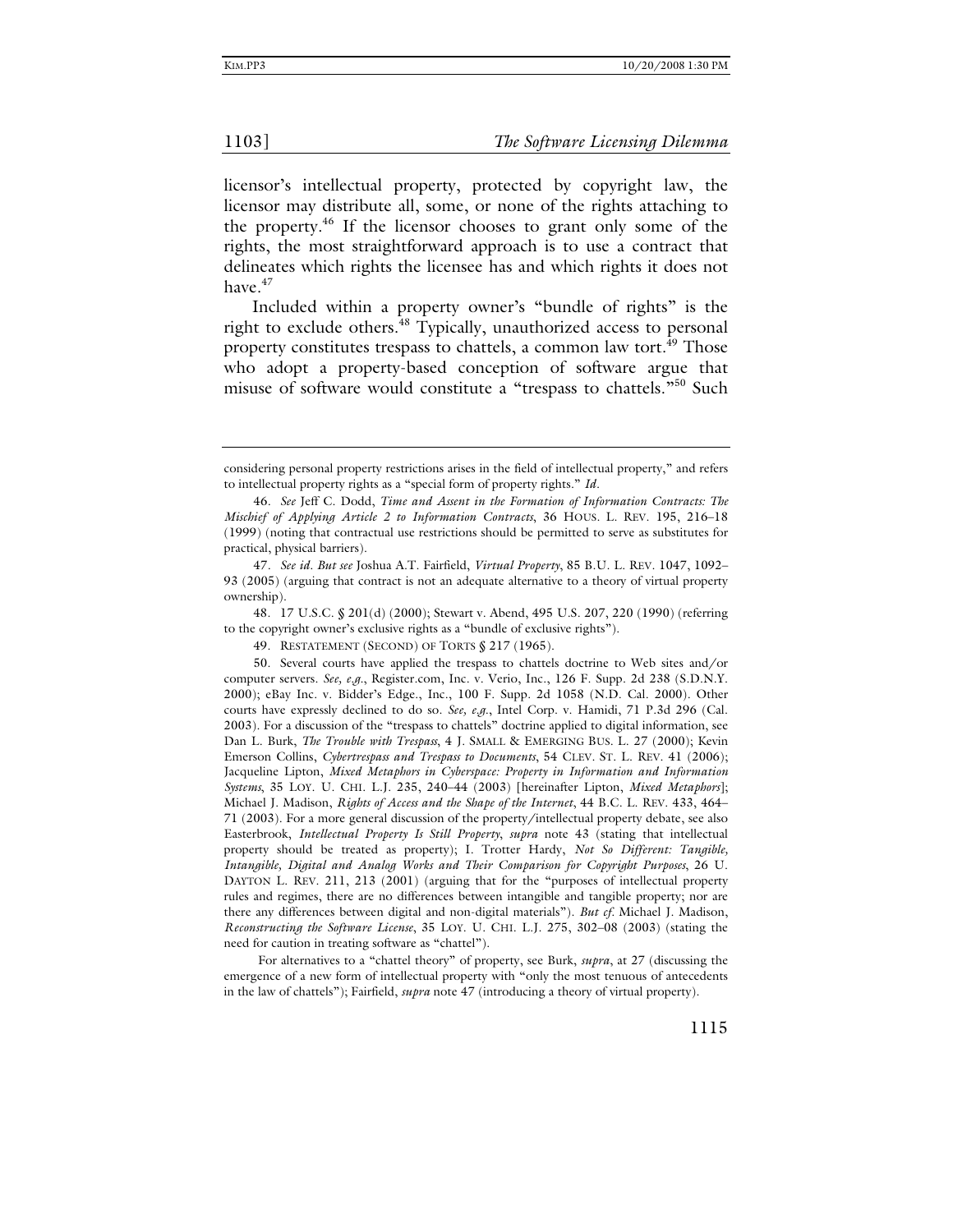misuse would include using software beyond the scope of license granted.

Several policy considerations underlie and explain the "software as property" viewpoint.<sup>51</sup> One is a libertarian view of property and ownership.<sup>52</sup> Another is a policy that puts faith in the markets,<sup>53</sup> favors business flexibility, and encourages innovative business models.<sup>54</sup> This view contends that in order to encourage innovation, a creator must capture the full social benefit of that innovation.<sup>55</sup> A third consideration worries about the reputational effects of a loss of creative or artistic control.<sup>56</sup>

Opponents of the "software as property" view challenge the notion that intellectual property is "just like" property.<sup>57</sup> It follows that if intellectual property is not the same as real or personal

56*. See* Jane C. Ginsburg, *Have Moral Rights Come of (Digital) Age in the United States?*, 19 CARDOZO ARTS & ENT. L.J. 9 (2001) (discussing artistic integrity concerns and how they may be affected by the DMCA).

57*. See* Mark A. Lemley, *Property, Intellectual Property, and Free Riding*, 83 TEX. L. REV. 1031, 1032 (2004) (suggesting that the treatment of intellectual property "just like" real property is "a mistake as a practical matter"). *But see* Lipton, *Mixed Metaphors*, *supra* note 50, at 240–41 (arguing that incorporating notions of property into information and information systems is unavoidable and not as important as *how* we use such metaphors).

1116

 <sup>51.</sup> For a discussion of the information costs associated with both property and intellectual property, see Henry E. Smith, *Intellectual Property as Property: Delineating Entitlements in Information*, 116 YALE L.J. 1742, 1744 (2007).

<sup>52</sup>*. See* Easterbrook, *Intellectual Property Is Still Property*, *supra* note 43.

<sup>53</sup>*. See generally* Robinson, *supra* note 18.

<sup>54</sup>*. But see* Dan Burk, *Muddy Rules for Cyberspace*, 21 CARDOZO L. REV. 121, 121 (1999) (arguing that efficiency justifications for clear property rights ignore the efficiency of unclear or "muddy" property rules).

 <sup>55.</sup> Hardy, *supra* note 50; F. Scott Kieff, *Property Rights and Property Rules for Commercializing Inventions*, 85 MINN. L. REV. 697, 717–27 (2000). The economist Harold Demsetz is most often associated with the idea that property rights, and the right to exclude, are a way for an actor to fully capture the social benefit it provides or the "internalization" of "externalities," as it is often referred to among economist. Harold Demsetz, *Toward a Theory of Property Rights*, 57 AM. ECON. REV. 347, 347–49 (1967); *see also* Harold Demsetz, *The Private Production of Public Goods*, 13 J. L. & ECON. 293 (1970). *But see* Brett Frischmann & Mark A. Lemley, *Spillovers*, 107 COLUM. L. REV. 257, 274 (2007) (arguing that complete capture of social benefits or externalities is not necessary to optimize investment incentives). For discussion of the economic rationales underlying the treatment of intellectual property as property, see Smith, *supra* note 51. Smith explains that exclusion rights in information outputs may act as a way to establish property rights in rival inputs to invention and commercialization. *Id*. at 1746. *See also* Trotter Hardy, *Property (and Copyright) in Cyberspace*, 1996 U. CHI. LEGAL F. 217 (1996) (discussing economic theories that support a regime of private property in cyberspace).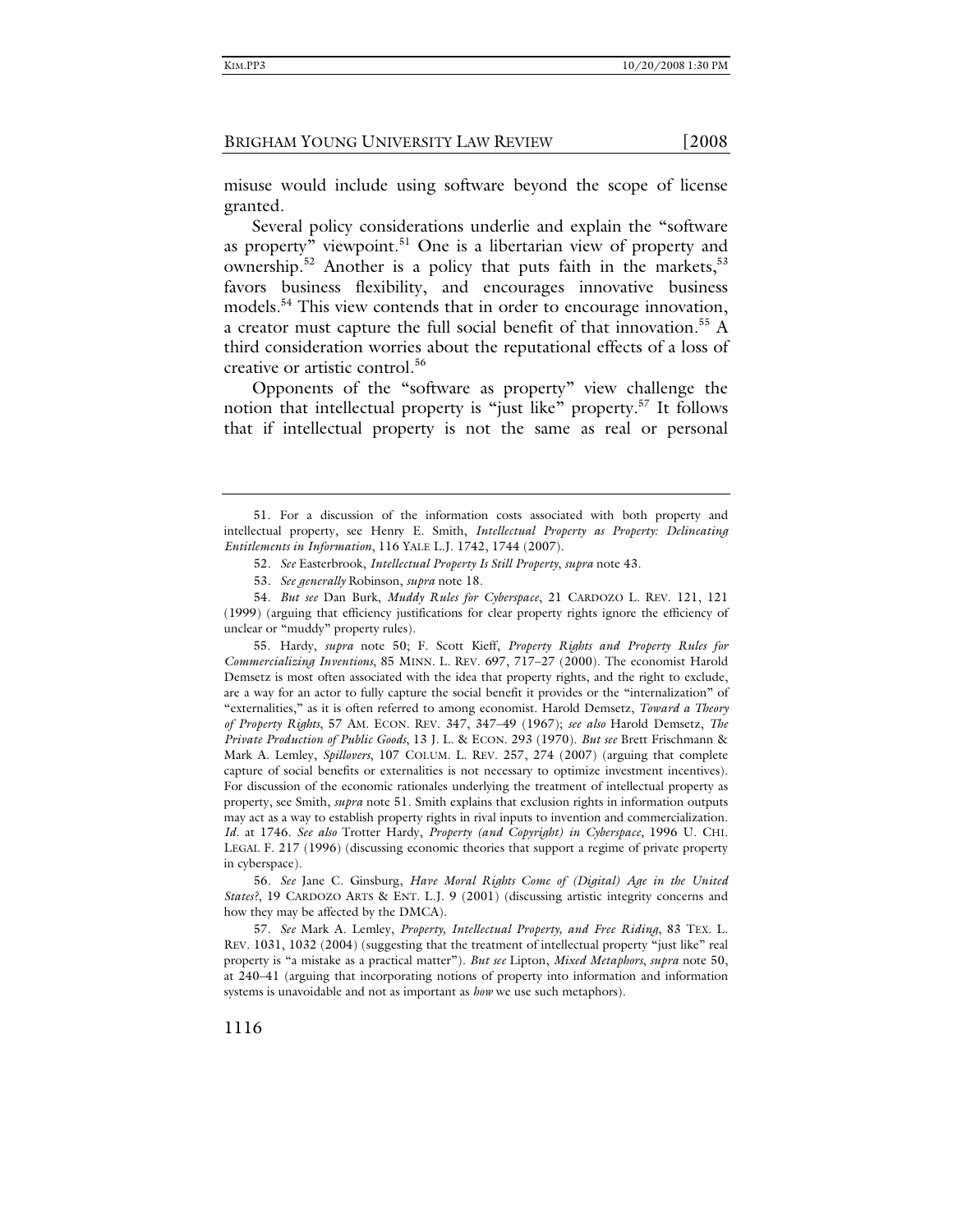property,58 then software code—which is protected by intellectual property law—is also not the same as property.59 Even accepting the distinction between property and intellectual property does not necessarily invalidate licenses since the licensor and the licensee may nevertheless grant and relinquish rights as they freely choose under contract law.60 An issue arises, however, where one of the rights that the licensee relinquishes under the contract is one that the licensee would otherwise have under the Copyright Act. While giving up an existing right under a contract may be the very essence of a bargained-for exchange, the idea of a contract regulating the same rights referred to under a federal law raises the specter of federal preemption.<sup>61</sup> While some scholars have argued that software licenses that seek to regulate the rights addressed under the Copyright Act

<sup>58</sup>*. See*, *e.g.*, Mark A. Lemley & Philip J. Weiser, *Should Property or Liability Rules Govern Information?*, 85 TEX. L. REV. 783, 790 (2007) ("Property rules designed with land in mind often do not translate well to the more fluid environment of the Internet, where they have the potential to impose significant transaction costs and prevent the efficient functioning of the Internet.").

 <sup>59.</sup> Mark Lemley and Brett Frischmann, for example, argue that unlike real property, intellectual property or "IP" is much less clearly delineated, and therefore it is more difficult "to know whether one is 'trespassing' upon another's IP right." Frischmann & Lemley, *supra* note 55, at 274.

<sup>60</sup>*. But cf.* Robinson, *supra* note 18, at 1478 (noting that, as to the "conventional distinction based on the notion that contract rights are enforceable only between consenting parties and property rights are enforceable against the world, this distinction is blurred if not erased completely in the context of computer software where the license can be embedded in the software itself and is configured to require each new user to agree to its terms before the program can be run." Robinson adds that the software license then "becomes virtually identical to a running servitude and can be regarded, like other servitudes, as a form of property right").

<sup>61</sup>*. See generally* Dennis S. Karjala, *Federal Preemption of Shrinkwrap and On-Line Licenses*, 22 U. DAYTON L. REV. 511 (1997); Mark A. Lemley, *Beyond Preemption: The Law and Policy of Intellectual Property Licensing*, 87 CAL. L. REV. 111 (1999) [hereinafter *Beyond Preemption*]; Mark A. Lemley, *Intellectual Property and Shrinkwrap Licenses*, 68 S. CAL. L. REV. 1239 (1995) [hereinafter *Shrinkwrap*]; Maureen A. O'Rourke, *Rethinking Remedies at the Intersection of Intellectual Property and Contract: Toward a Unified Body of Law*, 82 IOWA L. REV. 1137 (1997).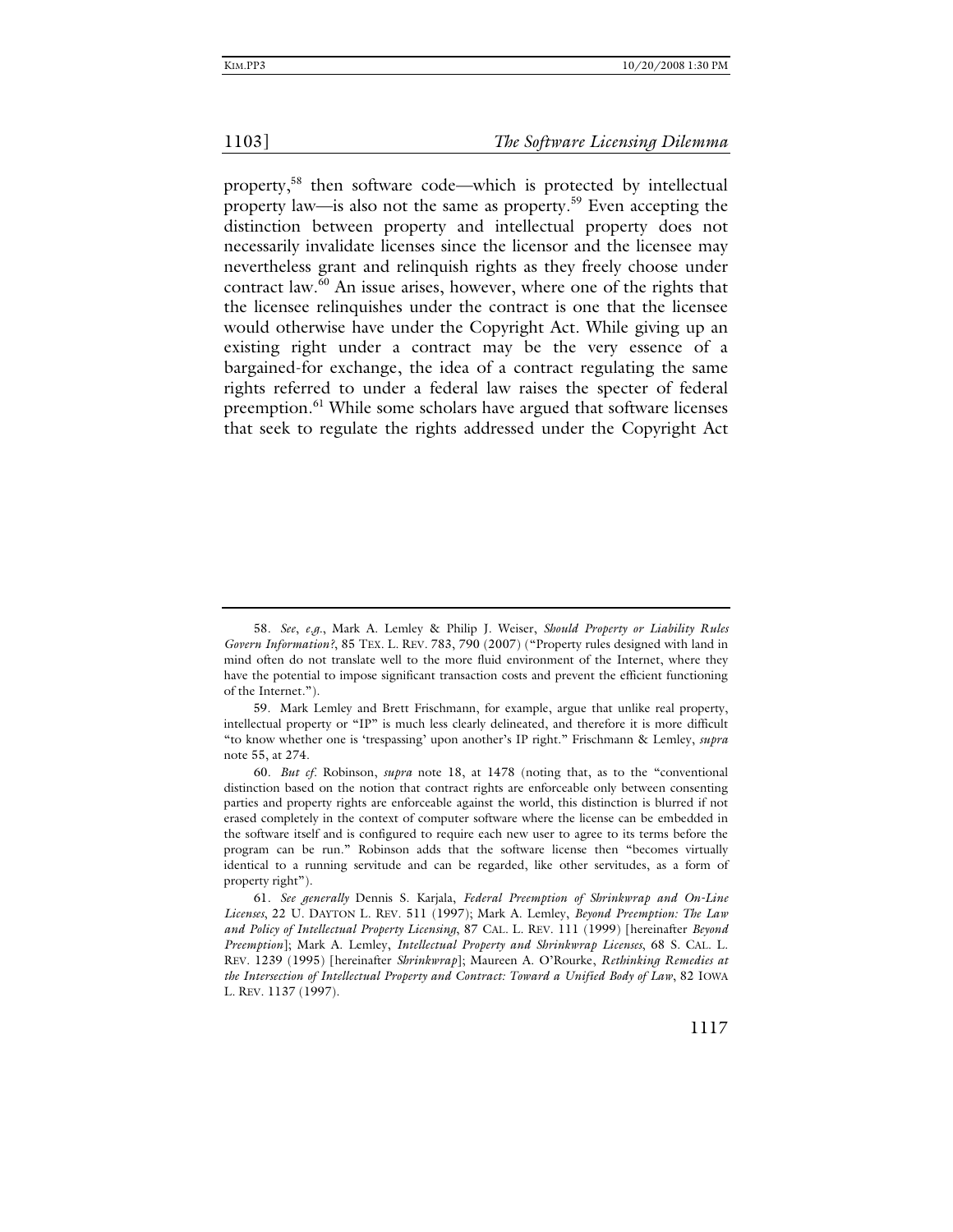are preempted by federal law, $62$  most courts have disagreed or have skirted around the issue and left it unresolved.<sup>63</sup>

# *2. The "goods" problem*

Another view of software emphasizes the way it is distributed rather than the rights held by the licensor. Under this view, software that is widely available to the public and is sold "off the shelf," is a "good" under the Uniform Commercial Code ("UCC").<sup>64</sup> Accordingly, the "software as commercial good" view ignores the validity of any license agreement accompanying the software and would look instead to the laws generally governing consumer product transactions in the event of a dispute.<sup>65</sup> The underlying

<sup>62</sup>*. See also* Viva R. Moffatt, *Super-Copyright: Contracts, Preemption, and the Structure of Copyright Policymaking*, 41 U.C. DAVIS L. REV. 45 (2007) (arguing that contract provisions that limit the fair use doctrine should be preempted by federal law); *cf.* Robinson, *supra* note 18, at 1477 (stating that "as a matter of legislative interpretation . . . a categorical exclusion from the preemptive effect of copyright for all contractual restrictions is unwarranted").

 <sup>63.</sup> *See* Bowers v. Baystate Techs., Inc. 320 F.3d 1317, 1324–25 (Fed. Cir. 2003) (citing *ProCD* and holding that "most courts to examine this issue have found that the Copyright Act does not preempt contractual constraints on copyrighted articles"); ProCD, Inc. v. Zeidenberg, 86 F.3d 1447 (7th Cir. 1996) (finding that a contractual restriction on the first sale doctrine was not preempted by the Copyright Act); Davidson & Assocs., Inc. v. Internet Gateway, 334 F. Supp. 2d 1164, 1174–75 (E.D. Mo. 2004) (finding that a breach of contract claim was not preempted because it creates a right not existing under copyright law); Huckshold v. HSSL, L.L.C., 344 F. Supp. 2d 1203, 1208 (E.D. Mo. 2004) (stating that Section 301 of the Copyright Act does not prevent states from enforcing private transactions); *see also* Christina Bohannan, *Copyright Preemption of Contracts*, 67 MD. L. REV. 616, 629 (2008) ( "[C]ourts have uniformly held that the [Copyright] Act does not preempt breach of contract claims."). Bohannan argues against categorical approaches to preemption of contracts under the Copyright Act and proposes an intermediate approach based upon waiver doctrine. *Contra* Vault Corp. v. Quaid Software Ltd., 847 F.2d 255, 269–70 (5th Cir. 1988) (finding a state statute permitting contractual restrictions on decompilation or disassembly to be preempted by the Copyright Act).

<sup>64</sup>*. See* Jean Braucher, *Contracting Out of Article 2 Using a "License" Label: A Strategy That Should Not Work for Software Products*, 40 LOY. L.A. L. REV. 261, 263–64 (2005) (explaining that software product transactions should be treated as "sales" under Article 2 because doing so works "well enough"). *But cf.* O'Rourke, *supra* note 61, at 1142 (arguing that "federal intellectual property law should support application of the remedial provisions of the UCC in many situations, and that the use of such remedies is fully consistent with the policies of both the UCC and intellectual property law" and that "the default rule should be one which allows an aggrieved licensee to exercise its relevant UCC remedy of resale or cover without being subject to liability for intellectual property infringement").

<sup>65</sup>*. Braucher*, *supra* note 64, at 264–67; *see also* Advent Sys. Ltd. v. Unisys Corp., 925 F.2d 670, 675–76 (3rd Cir. 1991) (computer software a "good" under the UCC); Colonial Life Ins. Co. v. Elec. Data Sys., Corp., 817 F. Supp. 235, 239 (D.N.H. 1993) (stating that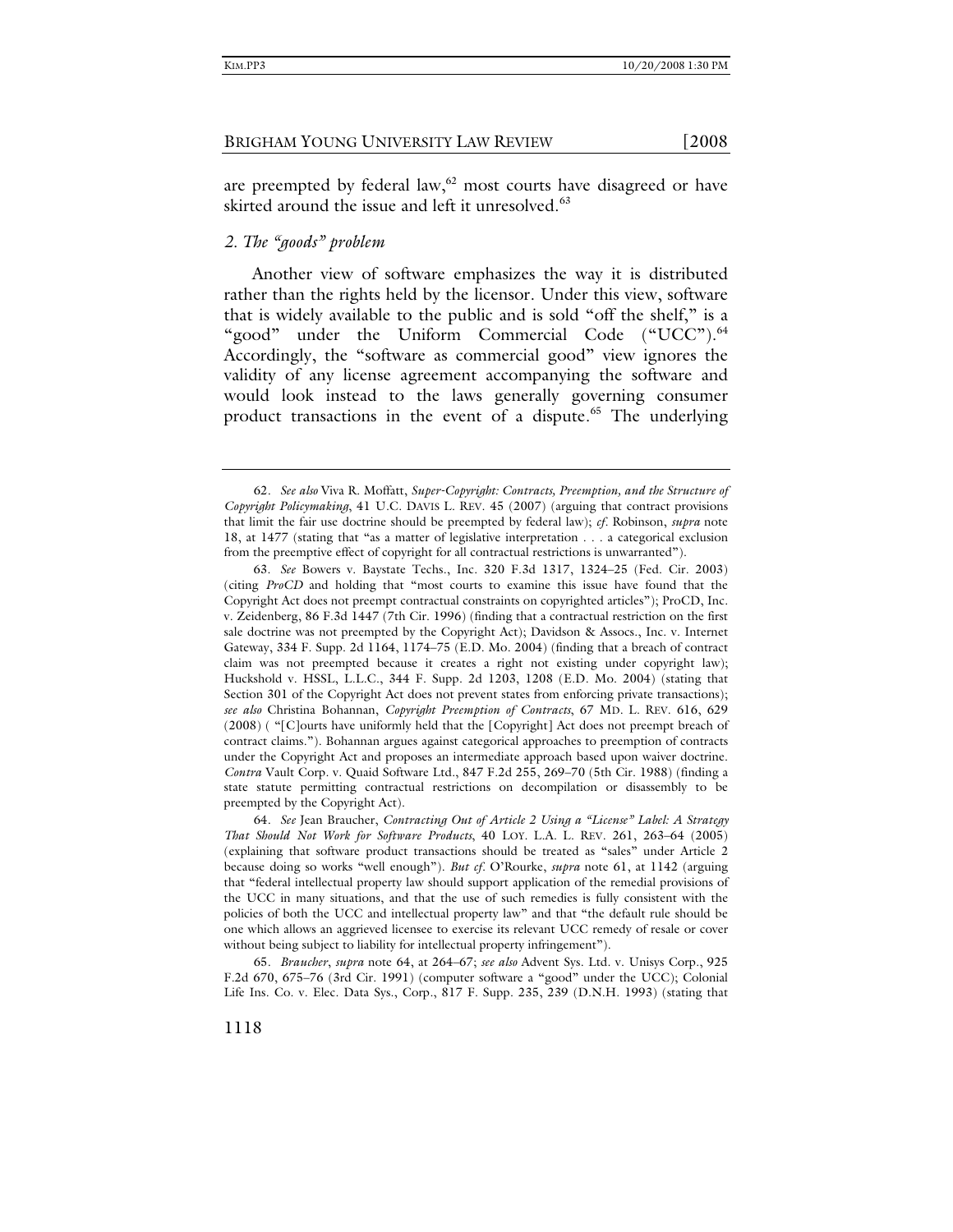policy consideration is consumer protection (as the terms contained in Article 2 of the UCC are generally more favorable to consumers than those contained in software license agreements), $66$  and an aversion to corporate antitrust behavior that limits consumer choices.<sup>67</sup>

Opponents of this view believe that software is different from other consumer products, and often use labels for software such as "information" or "technology" to distinguish its nature from other consumer products or goods.<sup>68</sup> They argue that software is not a good that is sold, but a right that is—of necessity—licensed.<sup>69</sup> The UCC itself is unclear as to whether software products are included in the definition of "goods." Under the preamended UCC, a good is defined as "all things (including specifically manufactured goods) that are movable at the time of identification to the contract for sale other than the money in which price is to be paid, investment securities  $\dots$  and things in action."<sup>70</sup>

Under the amended version of the UCC, $71$  the definition of goods includes

all things that are movable at the time of identification to a contract for sale. The term includes future goods, specially manufactured goods, the unborn young of animals, growing crops, and other identified things attached to realty . . . . The term does not include information, the money in which the price is to be paid, investment

 69. Nimmer, for example, an opponent of the "software as consumer goods" view, states that the computer information industries "do not deal in goods. Their focus is not on tangible property. They deal in information and transactions in intangibles." Nimmer, *Licensing in the Contemporary Information Economy*, *supra* note 68, at 113.

70. U.C.C. § 2-105(1) (2003).

 71. Article 2 of the UCC was amended in 2003 but most of the provisions have not been enacted by state legislatures.

computer software was a "good" under Article 2); Wachter Mgmt. Co. v. Dexter & Chaney, Inc., 114 P.3d 747 (Cal. 2006) (applying Article 2 to licensed software).

<sup>66</sup>*. See* Florencia Marotta-Wurgler, *What's in a Standard Form Contract? An Empirical Analysis of Software License Agreements*, J. OF EMPIRICAL LEGAL STUDIES, Dec. 2007, at 27, *available at* http://papers.ssrn.com/sol3/papers.cfm?abstract\_id=1186102.

 <sup>67.</sup> Determann & Fellmeth, *supra* note 20, at 27–35 (discussing the importance of classifying software as "goods" under the UCC for consumers of mass market software).

<sup>68</sup>*. See, e.g.*, Raymond T. Nimmer, *An Essay on Article 2's Irrelevance to Licensing Agreements*, 40 LOY. L.A. L. REV. 235, 237 (2005) ("Article 2 sales rules are, and should be, irrelevant to licensing, except for the broad themes of Article 2 that have already been incorporated into the common law."); *see also* Raymond T. Nimmer, *Licensing in the Contemporary Information Economy*, 8 WASH. U. J.L. & POL'Y 99, 113 (2002) (characterizing as a "mistaken belief" that the computer industry deals in goods).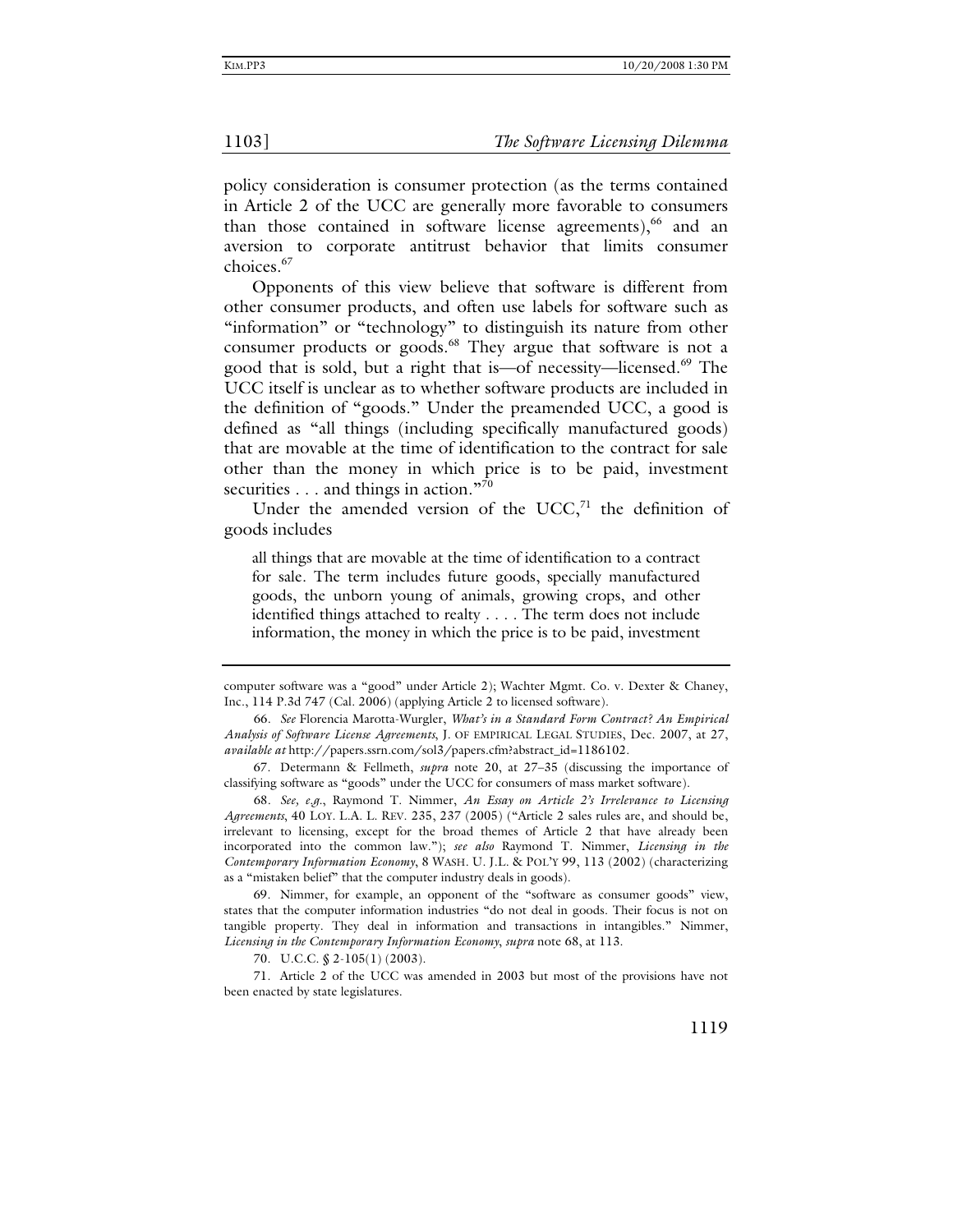securities . . . , the subject matter of foreign exchange transactions or choses in actions.72

It is unclear whether the drafters meant to refer to "software" when they expressly excluded "information" from the definition of goods.<sup>73</sup> The Official Comments dance around the issue by stating that

[t]his article does not directly apply to an electronic transfer of information, such as the transaction involved in *Specht v. Netscape*. However, transactions often include both goods and information: some are transactions in goods. . . . and some are not. . . . When a transaction includes both the sale of goods and the transfer of rights in information, it is up to the courts to determine whether the transaction is entirely within or outside of this article, or whether or to what extent this article should be applied to a portion of the transaction. While this article may apply to a transaction including information, nothing in this article alters, creates, or diminishes intellectual property rights.<sup>74</sup>

While the media upon which the software program is loaded could readily be defined as a "good," the accompanying license to use the program is not so susceptible to interpretation. On the other hand, it is inaccurate to say that a license is "information." While the code contained in the software product is certainly "information," the right to use that information—and the media upon which it is contained—is not. Thus, the amended version of the UCC leaves the "license versus sale" issue to be resolved by the courts.

Another view of software—or of the information that comprises software—is that it is a "public good."75 The two primary features of

 <sup>72.</sup> U.C.C. § 2-103(1)(k) (2003).

<sup>73</sup>*. See* Braucher, *supra* note 64, at 269 ("The uncertainty of what [the exclusion of information] means, if anything, is one of the key reasons the proposed amendments package [to Article 2] has not been enacted by any jurisdiction. If information means intangible data, the exclusion adds nothing. . . . The software customer coalition as well as software producers have all opposed the proposed exclusion of information because of its failure to clarify the  $law."$ ).

<sup>74</sup>*.* U.C.C. § 2-103 cmt. 7 (2003) (citation omitted). The lack of clarity has prompted at least one scholar to comment, "[s]ince the sponsors [to the amendments] have nothing clarifying to say, they would be wiser to remain silent." Braucher, *supra* note 64, at 263.

<sup>75</sup>*. See* Peter S. Menell, *Tailoring Legal Protection for Computer Software*, 39 STAN. L. REV. 1329, 1337–40 (1987).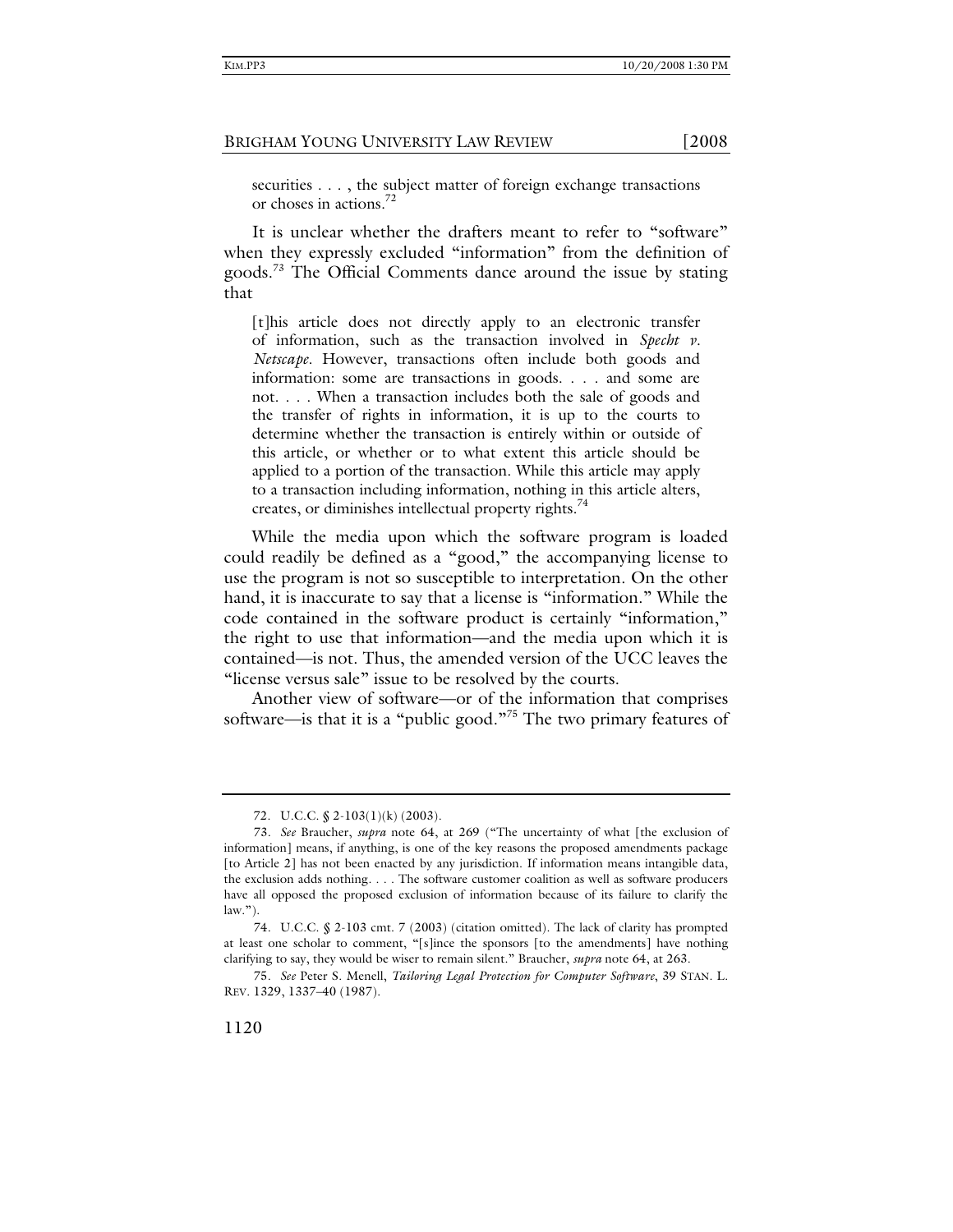public goods are that they are non-excludable and non-rival.76 As Peter Menell explains:

Given the availability of low-cost copying, it is often impossible to exclude nonpurchasers from the benefits of innovative computer programs once they are made commercially available. Moreover, one person's use of the information does not detract from any other person's use of that same information. Since the authors and creators of computer software cannot reap the marginal value of their efforts, in the absence of other incentives to innovate they will undersupply technological advances in computer software. The government typically alleviates the public goods problem in generating innovation and original expression by bestowing limited legal protection for goods that embody novel ideas and literary works that contain original expression.<sup>77</sup>

The flip side of the public goods problem is that software is a public benefit and access to it should not be unduly restricted.<sup>78</sup> Promoting access to software encourages technological innovation that benefits society in many ways, such as facilitating communication, increasing productivity, and enhancing creativity.<sup>79</sup> According to Menell, the problem with applying intellectual property protection to software is that innovation and advancement in computer technology are made at many interrelated levels and at many different stages.<sup>80</sup> Thus, the model adopted for literary and artistic works fails to adequately capture—and consequently fails to provide—the optimal amount of incentive for innovation of software.<sup>81</sup>

The view that software should be used to benefit the public<sup>82</sup> is exemplified by proponents of the "free software" movement<sup>83</sup> who

<sup>76</sup>*. But see* Demsetz, *The Private Production of Public Goods*, *supra* note 55, at 295 ("There is nothing in the public good concept that disallows the ability to exclude. . . . Ability to exclude nonpurchasers is compatible with both private and public goods.").

 <sup>77.</sup> Menell, *supra* note 75, at 1337.

<sup>78</sup>*. See, e.g.*, Hardy, *supra* note 50, at 222–32 (critiquing the view that digital materials are "public goods").

 <sup>79.</sup> But as Henry Smith notes, while information is a public good and can be consumed at zero marginal cost, creating information requires resources that are rival and susceptible to exclusion. Smith, *supra* note 51, at 1744.

 <sup>80.</sup> Menell, *supra* note 75, at 1330–31.

<sup>81</sup>*. Id*.

 <sup>82.</sup> J.H. Reichman & Jonathan A. Franklin, *Privately Legislated Intellectual Property Rights: Reconciling Freedom of Contract with Public Good Uses of Information*, 147 U. PA. L.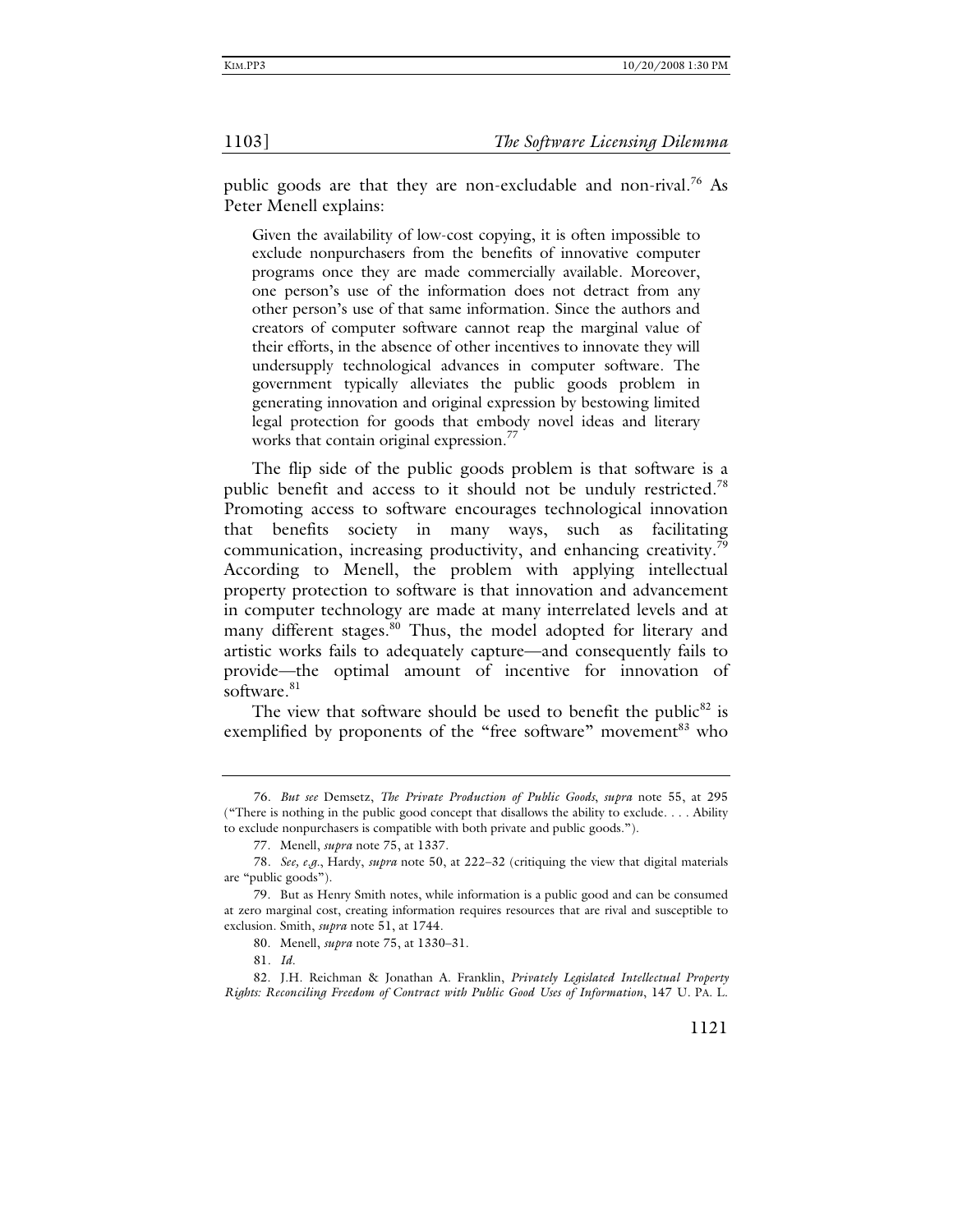advocate open access to software and consider a proprietary or "feepaid" software system to be antisocial.<sup>84</sup> Not surprisingly, the "software as property" advocates oppose the "software as public benefit" viewpoint, believing that since software "belongs" to the licensor, the licensor may or may not license the software at its discretion. Under the "software as property" view, the licensor should be permitted to reap the benefits of its investment in researching and developing the software by using whatever protective measures it deems necessary, including licenses that curtail

otherwise permissible uses under the Copyright Act.85 Ironically, both the "software as public benefit" and the "software as property" views rely on license agreements to further and reinforce their position.<sup>86</sup> The general public license ("GPL") used by free software advocates contains a license grant provision that expressly permits reproduction and distribution, $s<sup>7</sup>$  whereas a

87. The general public license version 3.0 states, in part, as follows:

All rights granted under this License are granted for the term of copyright on the Program, and are irrevocable provided the stated conditions are met. This License explicitly affirms your unlimited permission to run the unmodified Program. . . . This License acknowledges your rights of fair use or other equivalent, as provided by copyright law.

You may make, run and propagate covered works that you do not convey, without conditions so long as your license otherwise remains in force . . . .

No covered work shall be deemed part of an effective technological measure under any applicable law fulfilling obligations under article 11 of the WIPO copyright treaty adopted on 20 December 1996, or similar laws prohibiting or restricting circumvention of such measures.

When you convey a covered work, you waive any legal power to forbid circumvention of technological measures to the extent such circumvention is effected by exercising rights under this License with respect to the covered work,

1122

REV. 875, 877 (1999) ("[A]ny model of contract formation not driven by the traditional norms of mutual assent requires specially formulated doctrinal tools to avoid undermining long-established public good uses of information for such purposes as education and research, technical innovation, free speech, and the preservation of free competition.").

<sup>83</sup>*. See, e.g.*, Jonathan Zittrain, *Normative Principles for Evaluating Free and Proprietary Software*, 71 U. CHI. L. REV. 265 (2004).

 <sup>84.</sup> *See* José J. González de Alaiza Cardona, *Open Source, Free Software, and Contractual Issues*, 15 TEX. INTELL. PROP. L.J. 157, 167 (2007).

 <sup>85.</sup> As Mark Lemley has noted, however, the use of property rhetoric in intellectual property cases "is accordingly closely identified not with common law property rules in general, but with a particular view of property rights as the right to capture or internalize the full social value of property." Lemley, *supra* note 57, at 1037.

 <sup>86.</sup> Madison, *Reconstructing the Software License*, *supra* note 50, at 285 (observing that while the open source code model contrasts with the closed source code model, they both adopt the same legal framework).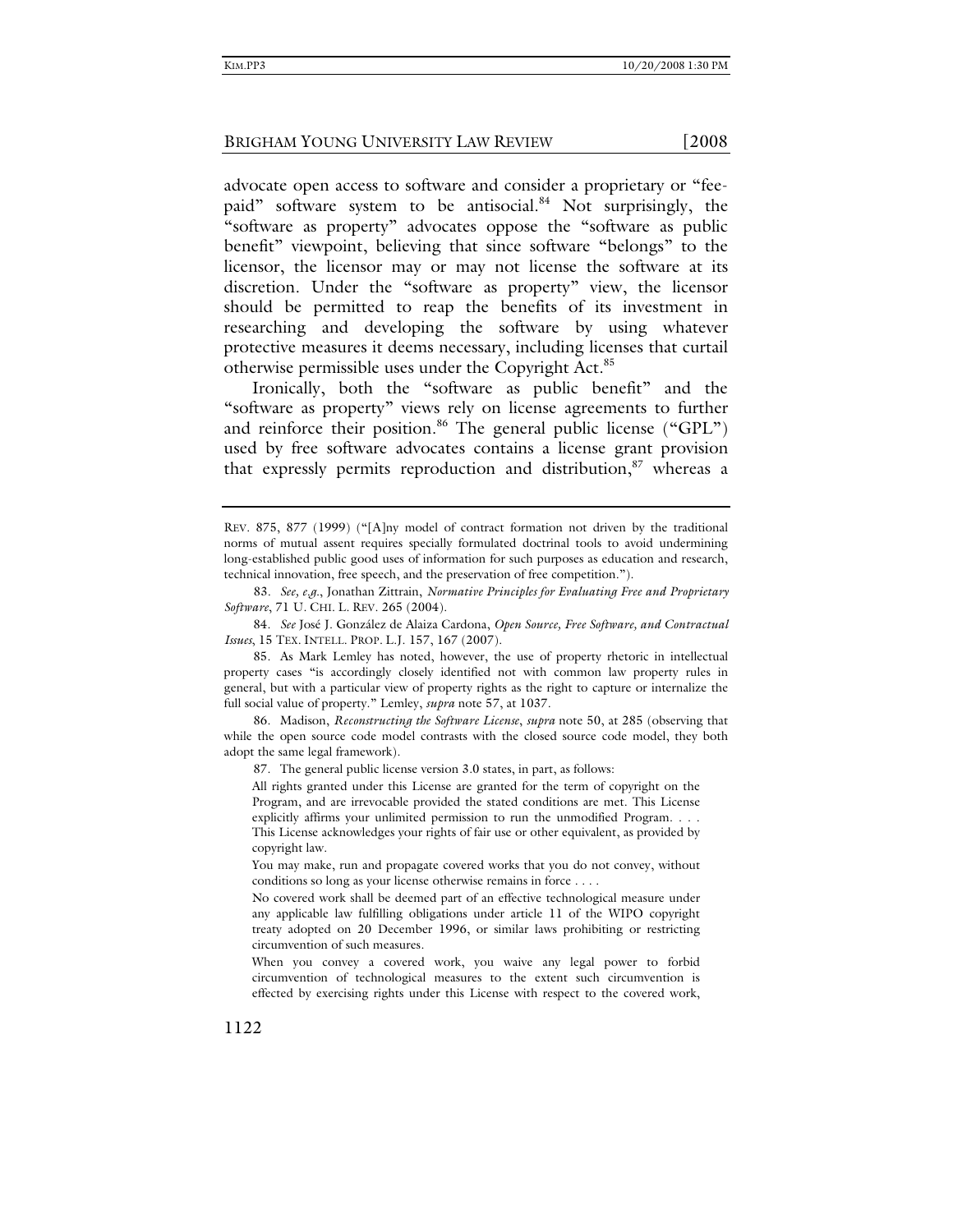typical consumer software license restricts or prohibits such reproduction and distribution.<sup>88</sup> Thus, both views employ contracts to control licensee use of software but differ radically over the purpose and scope of the license grant.

Policy-based approaches attempt to characterize software and are thus, ultimately, unsatisfying because what software is depends upon the context and how it is used.<sup>89</sup>

The mechanism by which software is ostensibly licensed is a contract; accordingly, the enforceability of that contract should depend on an analysis under contract law.<sup>90</sup>

### *B. Contract-Based Approach to the Licensing of Software*

Software producers purport to license software by means of a contract.<sup>91</sup> Licensing agreements may be either negotiated or non-

Vendor grants to Customer a non-exclusive, non-transferable limited license to use the Licensed Software solely for Customer's internal business purposes, subject to the number of licensed concurrent users. Customer may make one copy of the Licensed Software in machine-readable form for back-up and archival purposes only . . . . Customer shall not cause the Licensed Software in any way to be disassembled, decompiled or reverse engineered, nor shall any attempt to do so be undertaken or permitted . . . . Customer's use of the Licensed Software shall be subject to the following restrictions . . . . Customer shall not upload, post, publish or create derivative works of the Licensed Software; and copy, translate, port, modify . . . . the Licensed Software.

MICHAEL OVERLY & JAMES R. KALYVAS, SOFTWARE AGREEMENTS LINE BY LINE 14 (2004).

89*. See* Samuelson et al., *supra* note 19, at 2372 ("Over the years both the view of software as a product and the character of the product have . . . evolved considerably, from business applications supplied with a mainframe, to applications intended for the end-user and aimed at a mass market, to the more narrowly aimed vertical markets today.").

90*. But see* O'Rourke, *supra* note 61, at 1142 (noting that the nuances of the economic rationale underlying federal intellectual property law and the UCC differ substantially in two contexts: federal intellectual property law responds primarily to market imperfections whereas the UCC is mostly concerned with minimizing costs and maximizing gains of contracting).

 91. The use of licensing by software producers as a way to protect software from unauthorized uses is attributed to the fact that the copyrightability of software was, for a time, uncertain. Bradford L. Smith & Susan O. Mann, *Innovation and Intellectual Property Protection in the Software Industry: An Emerging Role for Patents?*, 71 U. CHI. L. REV. 241, 243–44 (2004) (noting that "relatively few" software developers took advantage of copyright

and you disclaim any intention to limit operation or modification of the work as a means of enforcing, against the work's users, your or third parties' legal rights to forbid circumvention of technological measures.

GNU General Public License Version 3, June 29, 2007, http://www.gnu.org/licenses/gpl-3.0.txt.

 <sup>88.</sup> In contrast to the general public license, a standard vendor license agreement states as follows: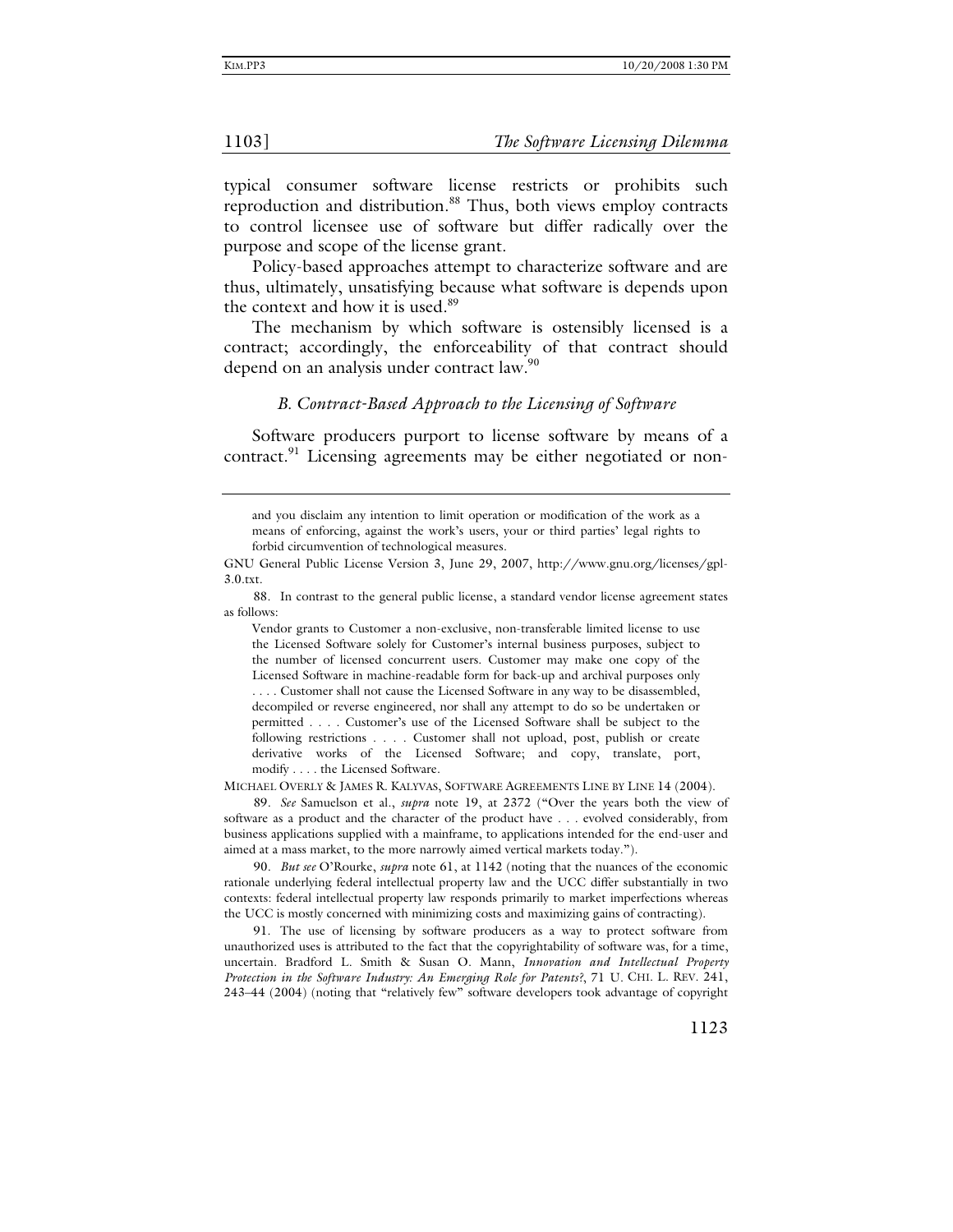negotiated. Negotiated license agreements fit the classic model of bargaining under contract law and generally follow proper contract formation including an offer, acceptance, mutual assent, and consideration. Negotiated licenses may be held unenforceable, however, with some other invalidating condition such as fraud, unconscionability, or duress. $92$ 

Transactions involving non-negotiated license agreements, on the other hand, pose a multitude of problems. Non-negotiated license agreements can be categorized into four groups: executed written agreements, shrinkwrap agreements, clickwrap agreements, and browsewrap agreements. Because of the plethora of scholarship written on "wrap" agreements,  $93$  the following discussion of the contract formation issues with respect to each type of non-negotiated license is not an exhaustive analysis and is intended only to frame the rest of the Article.

### *1. Written agreements and clickwraps*

A standard form license agreement may require a written signature from both parties but still be an adhesion contract.<sup>94</sup> A typical scenario involves a large software producer with a monopoly on the marketplace and a smaller business with a desire to purchase the software (where the software has become the industry standard). In such a situation, the large software producer may not find it cost

protection for their programs due to the registration requirements). Although the Copyright Office began to accept software programs for registration in 1964, the Copyright Act itself did not expressly address the issue of protection for software or computer programs. *See* Litman, *supra* note 35, at 16. In 1978, the Commission on New Technological Uses of Copyrighted Works (CONTU) proposed amendments to the Copyright Act. *Id*. Those amendments were later approved by Congress in the 1980 amendments to the Copyright Act and left no question that software programs are within the subject matter of copyright. *Id.*; *see also* Menell, *supra* note 75, at 1347.

<sup>92</sup>*. See* Nancy S. Kim, *Mistake, Changed Circumstances and Intent*, 56 KAN. L. REV. 473, 474 (2008) (discussing various contract defenses).

<sup>93</sup>*. See, e.g.*, Nancy S. Kim, *Clicking and Cringing*, 86 OR. L. REV. 797, 836–56 (2007); Lemley, *Shrinkwrap*, *supra* note 61; Mark A. Lemley, *Terms of Use*, 91 MINN. L. REV. 459 (2006).

 <sup>94.</sup> Adhesion contracts are standard-form agreements that are offered on a nonnegotiable basis and indicate a lack of bargaining power on the part of the non-drafting party. *See* Friedrich Kessler, *Contracts of Adhesion: Some Thoughts About Freedom of Contract*, 43 COLUM. L. REV. 629, 632 (1943); Todd D. Rakoff, *Contracts of Adhesion: An Essay in Reconstruction*, 96 HARV. L. REV. 1173 (1983); W. David Slawson, *Standard Form Contracts and Democratic Control of Lawmaking Power*, 84 HARV. L. REV. 529 (1971).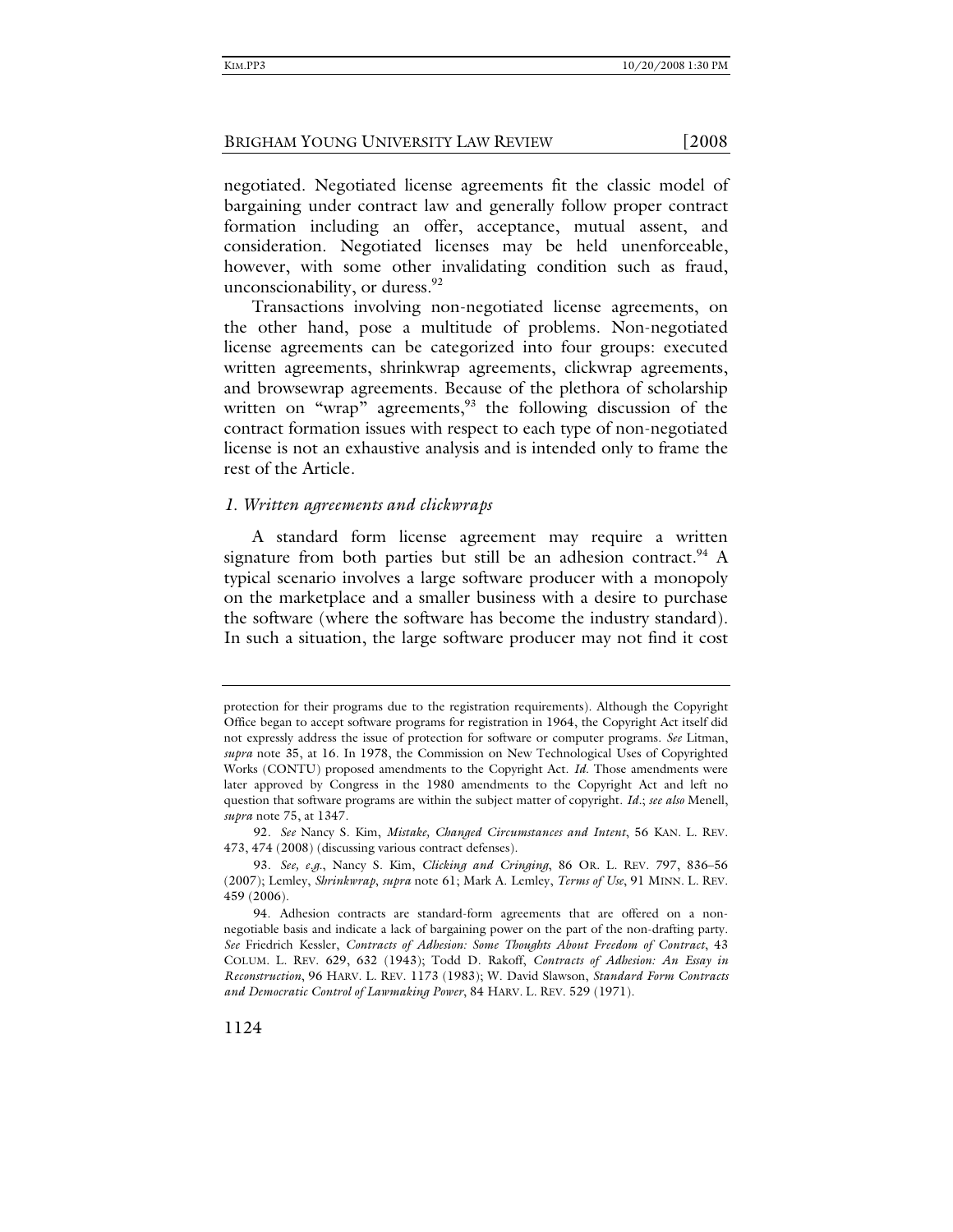effective to negotiate individual terms of a contract with the small business, either because the total purchase price of the software is not sufficient to justify such negotiations or because the software producer has a monopoly on the marketplace due to a patent or market dominance. Form agreements, even adhesion contracts (i.e., those offered on a "take-it-or-leave-it" basis) have typically been upheld by the courts under a "blanket assent" theory. The blanket assent theory is attributed to Karl Llewellyn, who stated:

Instead of thinking about "assent" to boiler plate clauses, we can recognize that so far as concerns the specific, there is no assent at all. What has in fact been assented to, specifically, are the few dickered terms, and the broad type of transaction, and but one thing more. That one thing more is a blanket assent (not a specific assent) to any not unreasonable or indecent terms . . . which do not alter or eviscerate the reasonable meaning of the dickered terms.95

Thus, under the blanket assent theory of contracts, a signatory to a contract is deemed to have assented to the "not unreasonable" or "not indecent" terms of the contract.<sup>96</sup>

Clickwraps are electronic agreements that appear during installation of software products and prior to accessing certain websites.<sup>97</sup> The user manifests assent by clicking on an icon that expresses such assent, usually a box with the words "I accept" or "I agree" or some similar phraseology. Because the user is required to indicate assent, albeit through electronic means, clickwrap agreements are generally enforceable provided that the user has the opportunity to review the contractual terms prior to clicking on the "I accept" icon.<sup>98</sup>

 <sup>95.</sup> KARL N. LLEWELLYN, THE COMMON LAW TRADITION: DECIDING APPEALS 370 (1960).

<sup>96</sup>*. See also* Robert A. Hillman & Jeffrey J. Rachlinski, *Standard-Form Contracting in the Electronic Age*, 77 N.Y.U. L. REV. 429, 461 (2002) (defining Llewellyn's notion of "blanket assent" as meaning that "although consumers do not read standard terms, so long as their formal presentation and substance are reasonable, consumers comprehend the existence of the terms and agree to be bound to them").

<sup>97</sup>*. See* Lemley, *supra* note 93, at 465–66.

<sup>98</sup>*. See* Davidson & Assoc. v. Jung, 422 F.3d 630, 638–39 (8th Cir. 2005); Forrest v. Verizon Commc'n, Inc., 805 A.2d 1007, 1010 (D.C. 2002) (click-wrap); Caspi v. Microsoft Network, LLC, 732 A.2d 528, 532 (N.J. Super. Ct. App. Div. 1999). *But see* Specht v. Netscape Commc'n, Corp., 306 F.3d 17, 28–30 (2d Cir. 2002) (refusing to enforce a click-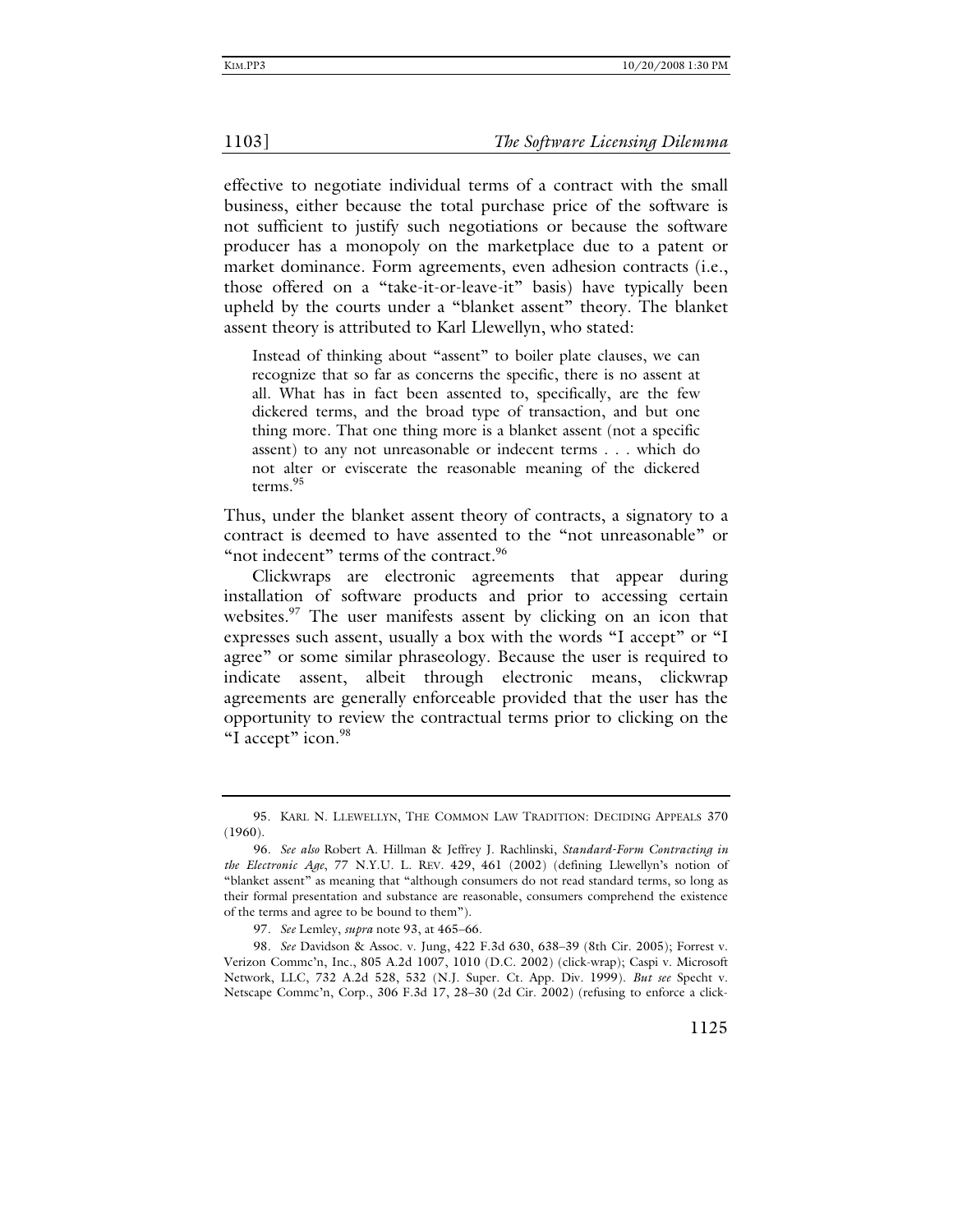Both non-negotiated written agreements and clickwraps lack indicia of bargaining. The user is offered contractual terms on a "take-it-or-leave-it" basis and the terms are generally more favorable to the licensor than to the licensee.<sup>99</sup> Provided that the terms are not

unconscionable, however, courts have tended to enforce both types of agreements.100 Both types of agreements require the licensee to manifest assent—either by affixing his or her signature, or by clicking on an electronic icon—and such assent is deemed to be blanket assent to all the "not unreasonable" terms contained in the document.<sup>101</sup>

### *2. Shrinkwraps and browsewraps*

Rolling contracts are terms that attach to a transaction after the acts constituting the transaction have already been performed.<sup>102</sup> Shrinkwrap agreements are a type of rolling contract since the buyer typically does not have an opportunity to review the terms until after the software is purchased.<sup>103</sup> A shrinkwrap agreement is encased in plastic wrap and bundled with physical media containing software.<sup>104</sup> Although many legal commentators have argued against the enforceability of these agreements on the grounds of lack of mutual assent, many courts have held that "assent" occurs when the consumer, after purchasing and possessing the product, opens the shrinkwrap, notices the paper agreement contained therein, and declines to return the product<sup>105</sup> (despite the fact that returning

wrap); Comb v. Paypal, Inc., 218 F. Supp. 2d 1165, 1172–73 (N.D. Cal. 2002) (stating that a click-wrap was an invalid contract of adhesion).

<sup>99</sup>*. But see* Florencia Marotta-Wurgler, *Competition and the Quality of Standard Form Contracts: An Empirical Analysis of Software License Agreements*, N.Y.U. Sch. of Law, Law & Econ. Research Paper Series, Working Paper No. 05-11, 2005) *available at* http://papers.ssrn.com/sol3/papers.cfm?abstract\_id=799274 (finding little correlation between greater market power and pro-seller standard terms). On the other hand, in an empiral study of 647 software end user license agreements, Marotta-Wurgler found that "the vast majority of the contracts" in her sample were more pro-seller relative to the default rules of Article 2 of the UCC. Marotta-Wurgler, *supra* note 66, at 27.

<sup>100</sup>*. See supra* note 98.

 <sup>101.</sup> LLEWELLYN, *supra* note 95, at 370.

 <sup>102.</sup> Robert A. Hillman, *Rolling Contracts*, 71 FORDHAM L. REV. 743, 743–45 (2002).

<sup>103</sup>*. Id*.

 <sup>104.</sup> Mark A. Lemley, *Shrinkwrap*, *supra* note 61, at 1241.

<sup>105</sup>*. See* ProCD, Inc. v. Zeidenberg, 86 F.3d 1447, 1452–53 (7th Cir. 1996); Meridian Project Sys., Inc. v. Hardin Constr. Co., 426 F. Supp. 2d 1101, 1107 (E.D. Cal. 2006); Peerless Wall & Window Coverings, Inc. v. Synchronics, Inc., 85 F. Supp. 2d 519, 527 (W.D.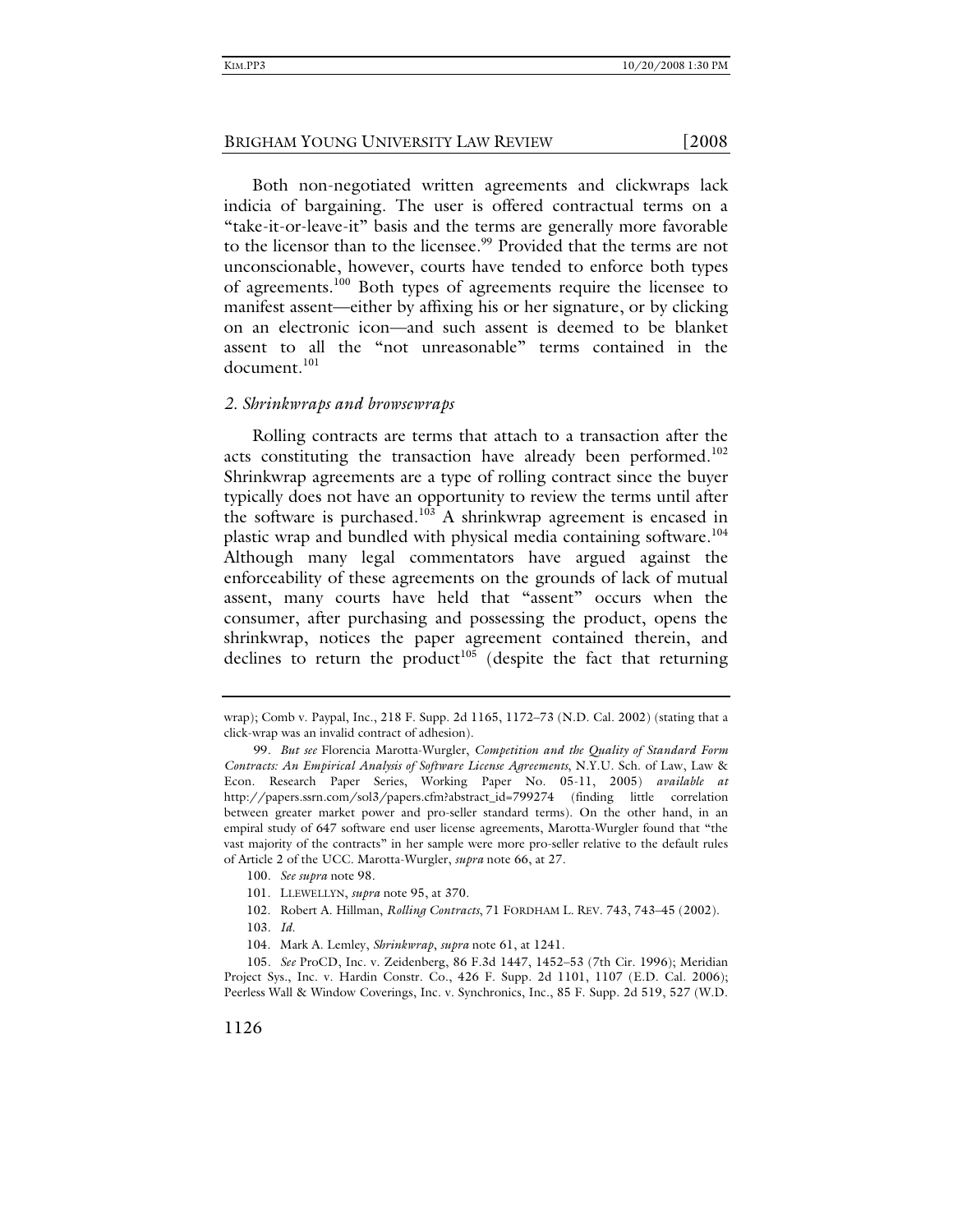opened software can be a non-trivial undertaking and that many retail outlets refuse to accept digital products that have been opened).106 Browsewraps are commonly found on websites or when downloading software that links to a website.<sup>107</sup> Browsewraps purport to govern the use of a website or product.<sup>108</sup> Cases discussing browsewrap agreements have generally held them enforceable if the user had notice of their existence.<sup>109</sup>

Neither shrinkwraps nor browsewraps require an affirmative action from the licensee to manifest assent. A licensee is deemed to have assented to the terms of a shrinkwrap simply by failing to return the software contained within, even if the licensee was unaware of the existence of such a "contract" at the time of the sales transaction. In other words, the licensee's manifestation of assent is deemed to occur *after* the licensee has paid for and taken possession of the software.<sup>110</sup> Therefore, that manifestation of assent is a failure to act by the licensee.<sup>111</sup> The licensee is also not required to manifest assent to browsewrap terms, either before or after engaging in the conduct purported to be governed by such terms. Both browsewraps and

Pa. 2000); M.A. Mortenson Co. v. Timberline Software Corp., 998 P.2d 305, 313 (Wash. 2000). *But see* Vault Corp. v. Quaid Software Ltd., 847 F.2d 255 (5th Cir. 1988); Softman Prods., LLC v. Adobe Sys. Inc., 171 F. Supp. 2d 1075, 1088 (C.D. Cal. 2001); Klocek v. Gateway, Inc., 104 F. Supp. 2d 1332, 1341 (D. Kan. 2000).

<sup>106</sup>*. See, e.g.*, J.D. Biersdorfer, *Return Policies Vary for Opened Software*, N.Y. TIMES, Dec. 23, 2004, http://www.nytimes.com/2004/12/23/technology/circuits/23askk.html.

 <sup>107.</sup> Christina L. Kunz et al., *Browse-Wrap Agreements: Validity of Implied Assent in Electronic Form Agreements*, 59 BUS. LAW. 279, 279–80 (2003); Lemley, *supra* note 93, at 464.

 <sup>108.</sup> Kunz et al., *supra* note 107, at 279.

<sup>109</sup>*. See, e.g.*, Ticketmaster Corp. v. Tickets.com, Inc., No. CV99-7654-HLH(VBKx), 2003 U.S. Dist. LEXIS 6483, at \*9 (C.D. Cal. Mar. 7, 2003) (holding that contract formed by proceeding to interior web pages after knowledge or presumptive knowledge of prominent notice on home page of website). For a summary of leading cases addressing the enforceability of online agreements, see Patricia Bayer Cunningham & Erin C. Witkow, *Click with Caution: Liability for Breach of Click-Wrap and Browse-Wrap Agreement*, 23 COMPUTER & INTERNET LAWYER 1 (June 2006); Kim, *supra* note 93, at 836–56.

<sup>110</sup>*. See* cases *supra* note 105.

 <sup>111.</sup> While foisting contract terms upon consumers in this manner may be procedurally unfair, one study has found that "rolling" end user license agreements (i.e., agreements where the terms are presented after the product has been paid for and possession transferred) do not offer more pro-seller terms than firms that make their end user license agreements available pre-purchase. *See* Florencia Marotta-Wurgler, *Are "Pay Now, Terms Later" Contracts Worse for Buyers? Evidence From Software License Agreements*, (N.Y.U. Law Sch. Law & Econ. Research Paper Series, Working Paper No. 05-10, 2005), *available at* http://papers.ssrn.com/ sol3/papers.cfm?abstract\_id=799282.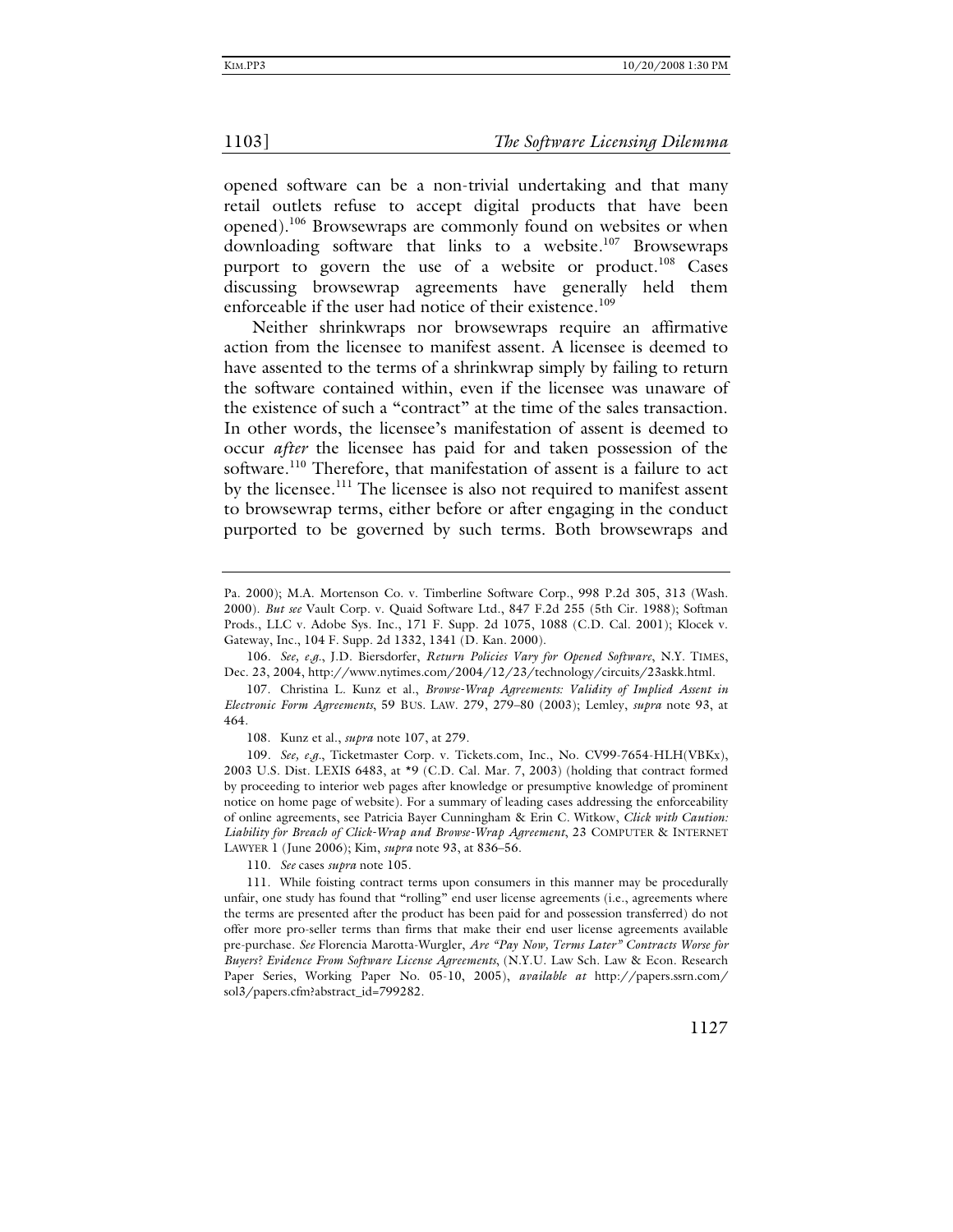shrinkwraps put the onus of rejection upon the licensee. The licensor makes no effort to make the licensee's access or use of the licensed product or website contingent upon contract review and approval. Although the form of such agreements has generally been found enforceable, a court may still refuse to enforce any particular agreement if its terms are unconscionable or if any contract defenses (such as fraud, duress, or mistake) apply. $^{112}$ 

The problem with contract-based approaches to software issues has been in their application.<sup>113</sup> Those who use the rhetoric of contracts have tended to impose a rigid view of contracts that ignores contract law's underlying philosophical objectives. Some scholars and judges have reacted by arguing that contract law is illsuited to address software issues and thus should be supplanted by policy rationales; $114$  others have reacted by masking their policy agenda under the guise of contract law that violates existing rules of contract formation.<sup>115</sup>

In fact, modern or "dynamic" contract law is neither as unrealistic nor as unreasonable as many would suggest. As an outgrowth of dynamic contract law, the concept of presumed assent reflects and accommodates the business realities of modern commercial transactions without wholly ignoring the underlying objective of contract law to effectuate the intent of contracting parties. As the next section illustrates, analyzing software transactions through the lens of dynamic contract law reveals that the licensing dilemma is more illusion than reality.

 <sup>112.</sup> Professor Hillman has argued that rather than focusing on the technical requirements of formation and notice, courts should enforce those rolling contract terms that are conscionable. *See* Robert A. Hillman, *A Tribute to Joseph M. Perillo: Rolling Contracts*, 71 FORDHAM L. REV. 743, 745 (2002).

 <sup>113.</sup> For an interesting discussion of the issues surrounding rolling contracts, see Stephen E. Friedman, *Improving the Rolling Contract*, 56 AM. U. L. REV. 1 (2006). Professor Friedman proposes using a "Template Notice," an intermediate form of disclosure that contains vital information prior to or at the time of purchase. *Id*.

 <sup>114.</sup> For example, Viva Moffatt argues that state contract law doctrines are not adequate vehicles to address fair use restrictions in contracts because they lack uniformity and are ineffective at policing terms. *See* Moffatt, *supra* note 62, at 98–101.

 <sup>115.</sup> See, for example, the Second Circuit's analysis of contract formation in *ProCD, Inc. v. Zeidenberg*, 86 F.3d 1447 (7th Cir. 1996) (stating that contract formation occurred after the sales transaction occurred); *see also* Dodd, *supra* note 46, at 198 (stating that applying standard rules of contract formation to information products "works strange and awful consequences").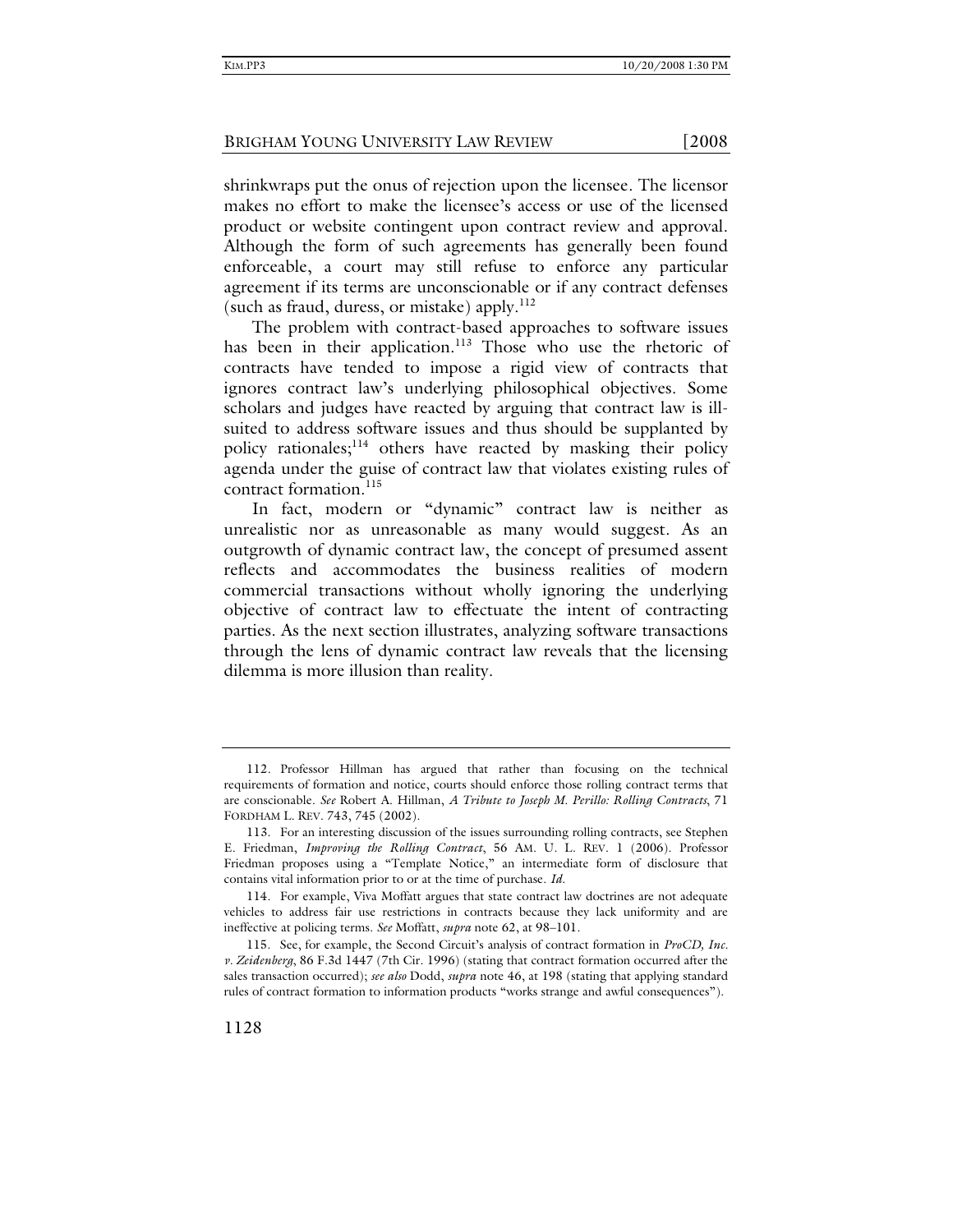### *C. A Dynamic Contracts Approach to Software Transactions*

The question of software transactions, or "licensing," should be answered by dynamic contract law. According to Professor Melvin Eisenberg, "dynamic contract law" depends upon a "moving stream of events that precedes, follows, or constitutes the formation of a contract" and that has as its objective fulfilling the intent of the parties and then balancing the parties' intent with policy considerations."116 The initial inquiry in determining the predominant nature of the transaction under a dynamic contracts approach concerns the intent of the parties—did the parties to the software transaction intend for the transaction to be a licensing of the software or a sale of the software?

At first blush, the question seems superfluous because it is obvious that at least the licensor intended a licensing arrangement rather than a sale. "Intent," however, is in reference to the nature of the transaction, not the label used to refer to the transaction.<sup>117</sup> If the parties intended for the licensee to obtain ownership of the physical media as well as the license to use the program contained on the media (although not ownership of the program), then the parties intended for a sale of the software product notwithstanding the labeling of the transaction as a license in any written document accompanying the product.<sup>118</sup>

The distinction between the label attached to the transaction and the nature of the transaction is important considering that in many types of transactions the label is used in an agreement drafted by one party that is neither read nor understood by the other party. In many

 <sup>116.</sup> Melvin Aron Eisenberg, *Symposium on Law in the Twentieth Century: The Emergence of Dynamic Contract Law*, 88 CAL. L. REV. 1743, 1762 (2000).

<sup>117</sup>*. See* Rice, *supra* note 15, at 172 (stating that it is necessary to "look behind labels to the realities of how program copies are distributed"); *see also* Microsoft Corp. v. DAK Indus., 66 F.3d 1091 (9th Cir. 1995); United States v. Wise, 550 F.2d 1180 (9th Cir. 1977) (examining the "economic realities" to determine whether a transaction is a license or a sale); Softman Prods., LLC v. Adobe Sys. Inc., 171 F. Supp. 2d 1075 (C.D. Cal. 2001) (examining circumstances of transaction to find a "sale" rather than a license).

 <sup>118.</sup> The UCC adopts a similar approach that looks at the facts of the transaction in determining whether a contract is a lease or a "disguised sale." *See* U.C.C. § 1-203(a) (2003) (noting that whether a transaction in the form of a lease creates a lease or a security interest is determined by the facts of the case); Carlson v. Giachetti, 616 N.E.2d 810, 812 (Mass. App. 1993) (stating that "the declared intention of the parties, standing alone, cannot be decisive" in determining whether a stated lease is in fact a lease or a disguised sale but that the "test certainly must be applied in accordance with the outward appearance of the facts").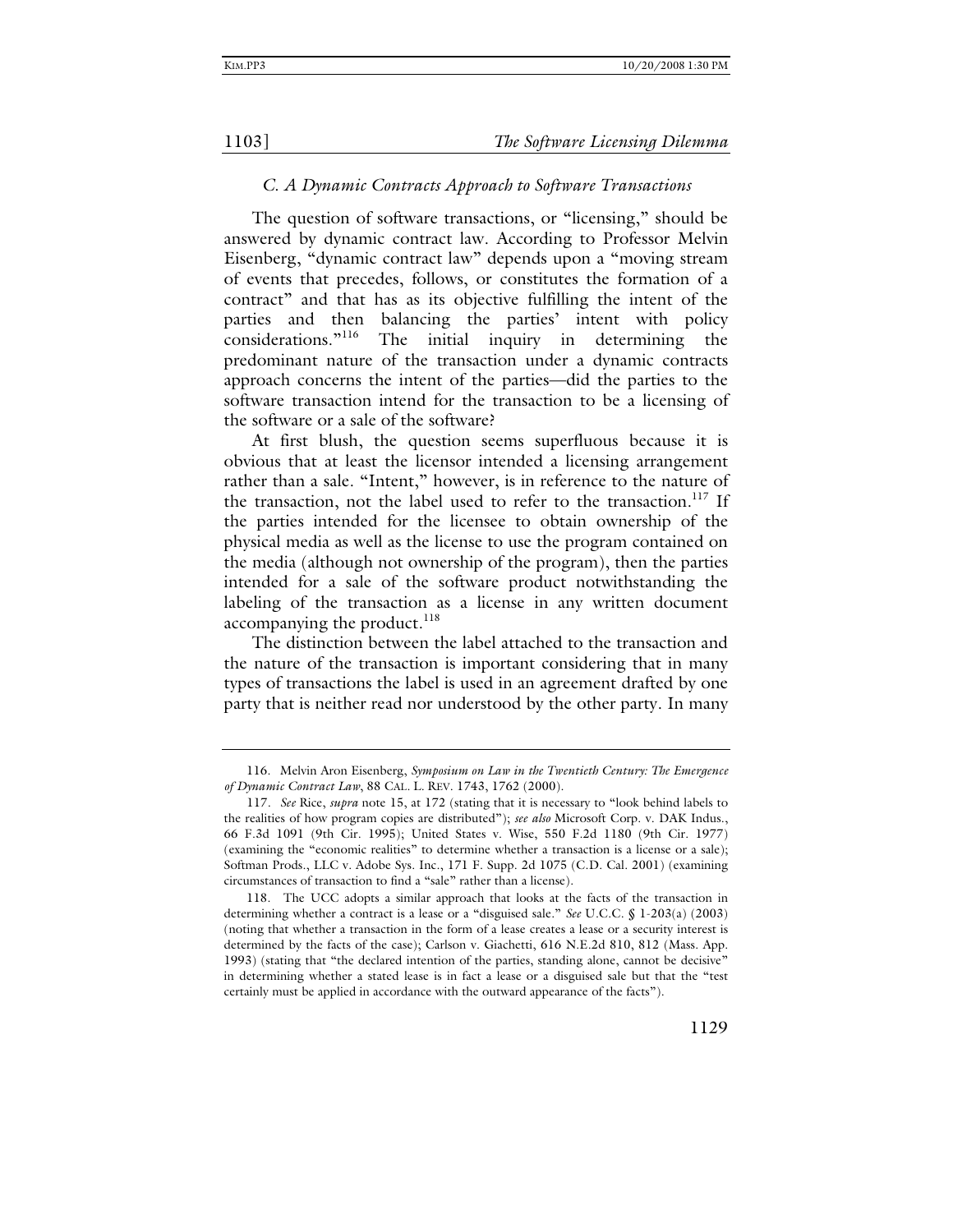cases, the type of transaction entered into more accurately reflects intent than the terms of a written document accompanying the product. More to the point, in non-negotiated, mass consumer transactions, the purchase of the license by the consumer is called a "license" only in the written document; the parties themselves in referring to the transaction refer to it as a "sale." Consequently, in order to determine the intent of the parties, courts should not start with interpreting the written terms that purport to govern the transaction; rather, the starting point for analysis should be the transaction itself. The nature of the transaction then determines what relevance and meaning to assign to the written terms accompanying the product.

### *1. Characterizing the transaction*

Under a dynamic contracts approach, a court determines the intent of the parties in part by examining the nature of the transaction. In determining whether the parties intended to enter into a licensing transaction or a sale of software, courts should consider the following criteria: whether the contract was negotiated, the structure and timing of license fees, the scope of the license grant, tax and accounting issues, whether the contract terms are mass consumer or individualized, the method by which the software is distributed, the relationship between the software producer and the software user, the term of the license, and whether the product eventually must be destroyed or returned to the software producer.<sup>119</sup> A discussion of each of these criteria follows.

 <sup>119.</sup> Professor Rice has identified the following characteristics as those of a sale: temporally unlimited possession subject to use restrictions that reinforce and extend intangible rights; unitary rather than serial pricing and payment; subsequent transfer that is neither prohibited nor conditioned on obtaining the licensor's prior approval; and the principle purpose of use restrictions "is to protect intangible copyrightable subject matter, not to preserve property interests in individual program copies." Rice, *supra* note 15, at 172. My approach incorporates many of the factors identified by Rice; however, under my approach, the underlying objective of characterizing the transaction is to first determine the intent of the parties. Furthermore, while Rice recognizes that "nonsale transfer of copies offers a workable and attractive means for accomplishing clearly legitimate ends" in the commercial market context, he concludes that "commercial market software distribution presents no new issues . . . [and] do not legitimate copy use licensing in either [the mass market or commercial market] context." *Id.* at 178–79; *see also* Elizabeth Winston, *Why Sell What You Can License? Contracting Around Statutory Protection of Intellectual Property*, 14 GEO. MASON L. REV. 93, 121–28 (2006) (setting forth several factors relevant to the determination of whether a transaction is a license or a sale of intellectual property, including the terms of the contract, the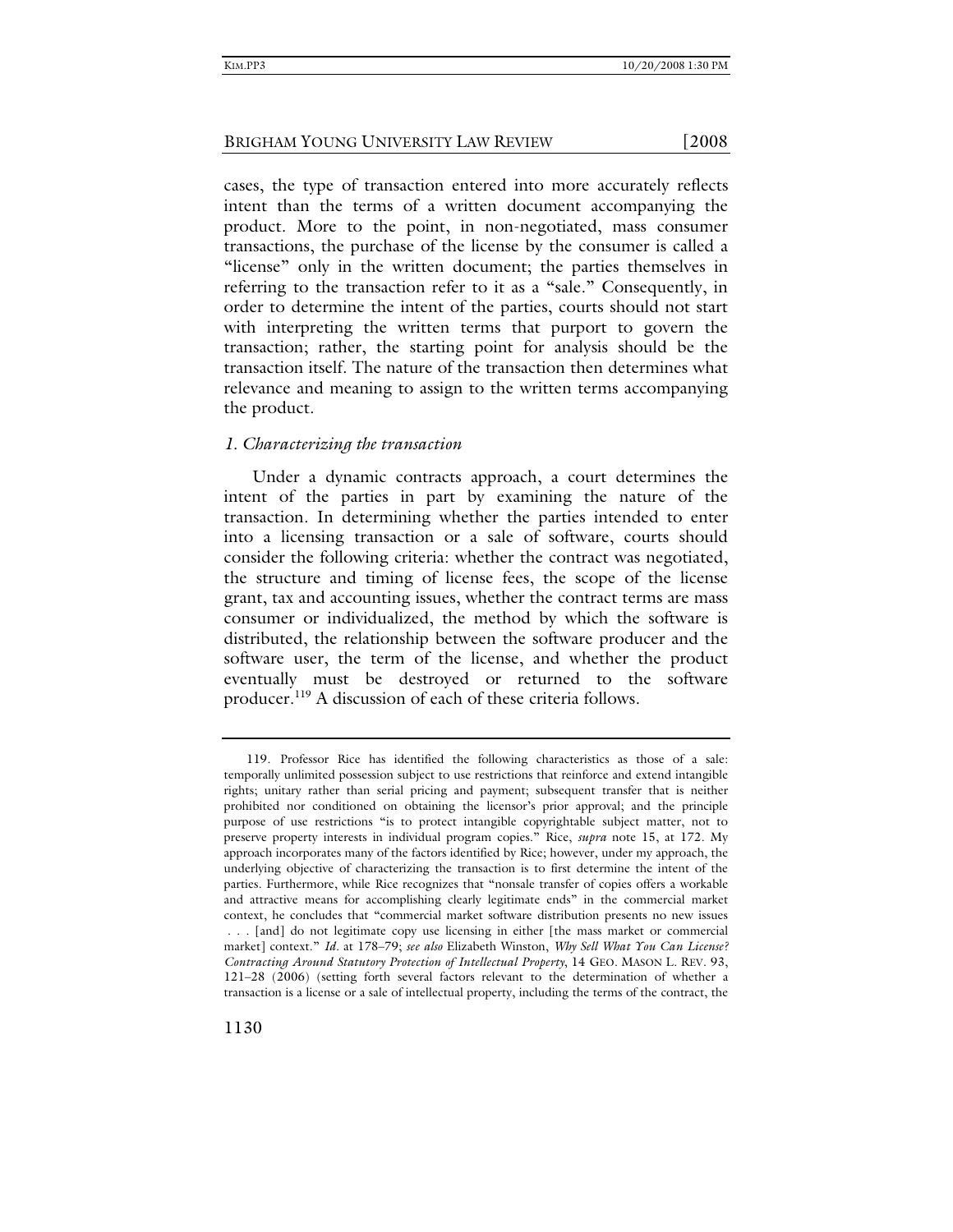*a. Negotiated or non-negotiated.* The first factor in determining whether a transaction should be characterized as a pure license or a sale is whether the parties negotiated the contract or "license agreement." The parties to a negotiated contract are aware of the terms and, regardless of whether they are satisfied with the resolution of their negotiations, they are aware of the type of transaction they have entered into by executing the document. Non-negotiated agreements do not indicate awareness of terms, although the lack of negotiation does not thereby render the transaction a sale instead of a license. In other words, a non-negotiated agreement establishes neither awareness nor ignorance.

*b. Structure of license fee/timing and method of payment.* Another relevant factor in characterizing whether a software transaction is a sale or license is the structure of payment. Is the payment a onetime, paid-up fee? Is it payable in installments? Is payment based upon use or royalties? If it is a one-time fee, it is more likely that the parties intended a sale rather than a license. A royalty- or seat-based license is a factor weighing in favor of finding a licensing transaction.120 Perhaps the most important factor of all is the timing and method of payment. If the licensee paid a one-time license fee prior to being informed of written terms, the terms cannot be viewed as an "agreement"<sup>121</sup> unless they were expressly accepted prior to payment.<sup>122</sup>

*c. Scope of license grant.* Generally, the greater the restrictions imposed by the licensor, the more likely it is that the transaction was intended by the licensor to be a pure licensing arrangement; the fewer the restrictions, the more likely that the licensor intended the transaction as a sale. I deliberately refer solely to the "licensor" because in many transactions, the "licensee" may not be aware of the terms of the license either because the license grant terms were not made available prior to payment or because the licensee did not

nature of the intellectual property, the pricing structure and the intellectual property owner's intellectual property policy).

<sup>120</sup>*. But see* Rice, *supra* note 15, at 177–81 (acknowledging that while site licensing differs from mass market licensing, the differences do not justify treatment as non-sales).

 <sup>121.</sup> *Softman Prods.*, 171 F. Supp. 2d at 1085 (noting as one factor in the determination of a "sale" that the user paid a one-time fee).

 <sup>122.</sup> In a case where terms are expressly agreed to prior to payment (i.e., prior to conclusion of the transaction), the transaction may still be a sale, but if in fact it is determined to be a sale, it would be a "conditional sale" because the sale was conditioned upon acceptance of certain terms prior to completion.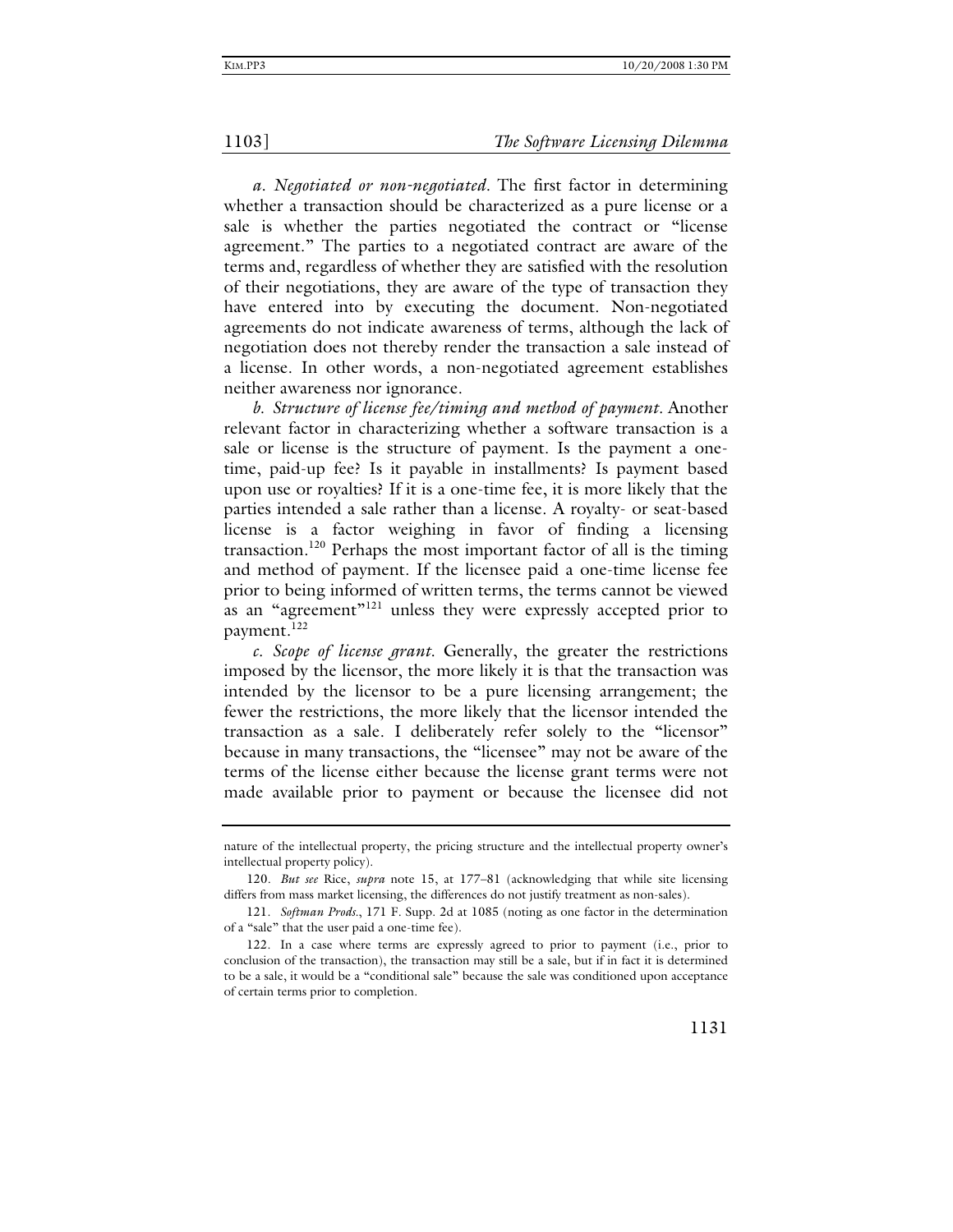bother to read them. There are two mutually exclusive ways of viewing the scope of a license. The first is as a contractual term. If the parties expressly negotiate a contract prior to entering into the sales transaction, then the sale is a conditional one premised upon adherence to the license grant. The second and alternate way to view the license grant is as an independent promise made by the licensor where there is no contract formation prior to completion of the transaction, i.e., in a "rolling contract" situation. In that case, the license grant may be interpreted as a promise or statement of policy by the licensor *not to sue* for copyright infringement provided that the licensee adheres to the use restrictions (and provided, of course, that any fee has been paid). The license grant is not an "agreement" because both parties have not agreed to the terms; however, if the licensee exceeds the scope of use provision granted by the licensor, then the licensor may sue if such use violates the licensor's rights under copyright law.

*d. Tax and accounting issues.* Tax and accounting rules should also be considered in determining whether a software transaction is a sale or a license. A license is typically treated in a different manner from a sale under tax and accounting rules. For example, the "generally accepted accounting principles" or "GAAP" distinguish sales of goods from consulting or services commitments.<sup>123</sup> In mass consumer transactions, if a software producer recognizes a "sale" upon shipment of the product, then it seems inconsistent to say that the transaction is recognized by the software producer as merely an offer that has yet to be accepted by the consumer, as has been stated in the rolling contract situation*.* 124 Similarly, the accounting and accrual method used by the purchaser should be helpful in determining whether the purchaser intended that the transaction be a sale rather than a licensing or leasing transaction.

*e. Mass consumer or individualized license terms.* The fifth factor to consider is whether the license has individualized or standard mass consumer terms. In pure licensing transactions, the parties are more likely to expressly negotiate the terms of the license. The licensor may be more flexible depending upon its bargaining power vis-à-vis

<sup>123</sup>*. See* Statement of Financial Accounting Standard No. 86, *Accounting for the Costs of Computer Software To Be Sold, Leased, or Otherwise Marketed*; Statement of Position No. 97-2, *Software Revenue Recognition* (setting forth how software and maintenance revenues are to be recognized over the term of the contract).

<sup>124</sup>*. See* ProCD, Inc. v. Zeidenberg, 86 F.3d 1447, 1452 (7th Cir. 1996).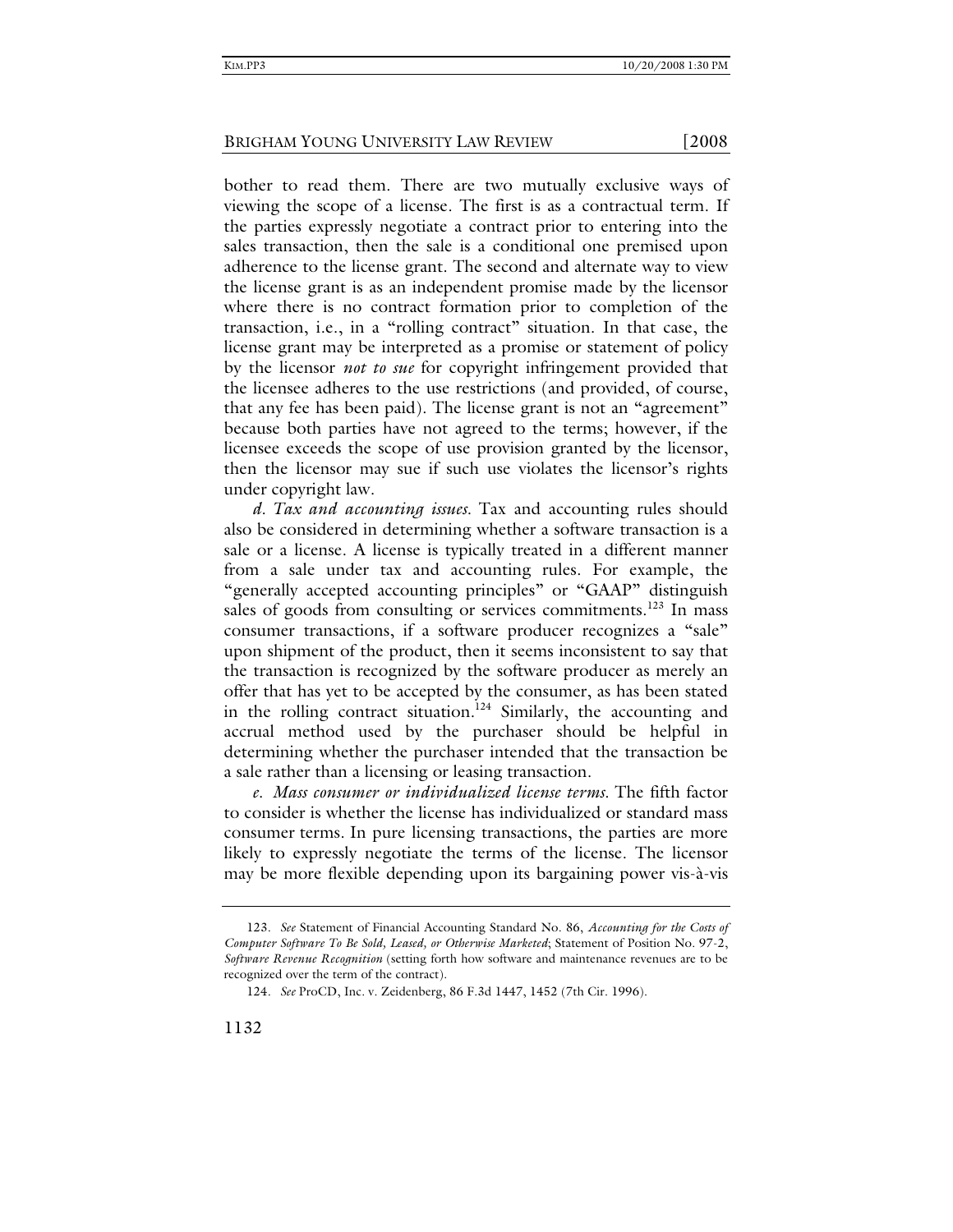the licensee with whom it is negotiating terms. The individualized terms reflect consideration of the licensee's business and intended use of the software. In mass consumer transactions, the license terms reflect a business model that is not tailored to the needs of an individual customer but is geared toward a class or type of consumer. The terms of use for mass market consumer software are standardized and the licensor does not care about the identity of any particular consumer so long as that consumer is able to pay the requisite product price. The consumer's expectations are also different from those of a licensee seeking specific terms with a licensor. The consumer is responsible for determining whether the software product meets its intended purposes based upon publicly available information. Where the parties are agreeing to individualized terms, there is awareness on both sides of the particular needs of the software user and the limitations of the software product.

There is usually overlap between this factor and the first factor (i.e., whether the terms of the license agreement have been negotiated), but the two factors are not necessarily the same. The licensor may establish individualized licensing terms for the licensee's operating system that are not subject to negotiation; on the other hand, the parties may negotiate pricing terms for software even though the use of the software may be subject to standard consumer license terms.

*f. Method of distribution.* Another factor that should be considered in determining whether a transaction is a license or a sale is the method by which the software is distributed. Software can either be sold directly from the software producer to the software user or it can be distributed by a third party. If the software is distributed through a third party, the role of that third party must be determined. For example, is that third party an authorized "sublicensor"? While the software producer may claim that it "licenses" the software to the end user, is this a claim that the retailer can credibly make? Is the retailer or third party acting as an authorized agent of the software producer? The implications for third parties are further discussed in Part V. For now, it is sufficient to acknowledge that the method of software distribution is relevant in assessing whether the parties intended a license or a sale transaction. If the third party is not authorized to act on behalf of the software producer, then the transaction is more likely to be a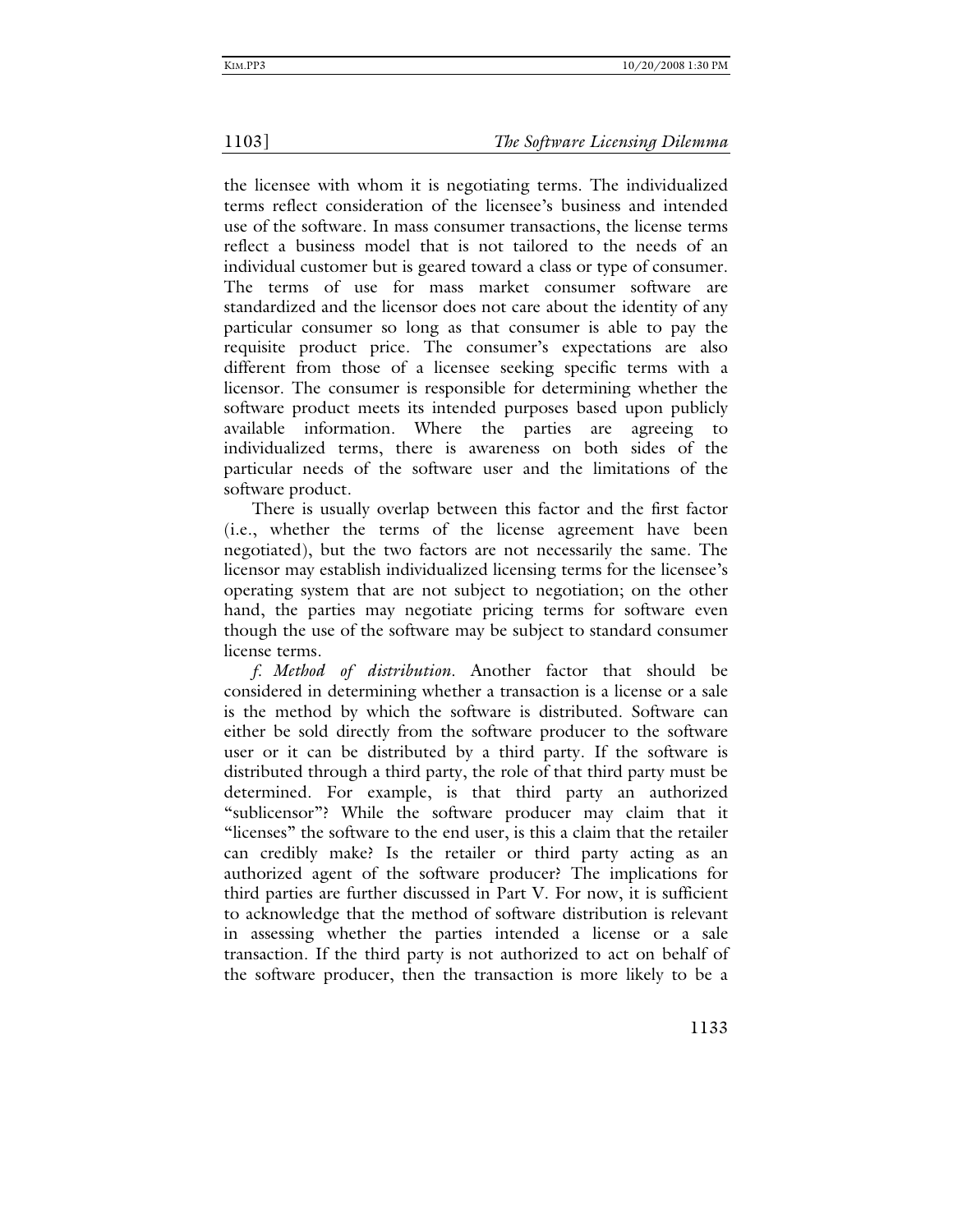sale; if the third party is an authorized sublicensor or agent of the software producer, then that factor weighs in favor of finding a licensing transaction.

*g. Existence and nature of ongoing relationship.* If the software producer and the software user contemplate an ongoing relationship, the parties may have intended a pure licensing, rather than a sales, transaction.<sup>125</sup> An ongoing relationship may be evidenced by the provision of ancillary services, such as consulting or implementing services, or maintaining the software. The relational nature of the parties is important in determining the character of the transaction because each may have an effect on the other. The parties may have agreed to certain licensing terms based upon the ancillary services agreement or vice versa. In a sales transaction, the parties typically do not contemplate an ongoing relationship other than that necessary to recover for defective merchandise under applicable state warranties.

*h. Term of license.* Perhaps one of the most important factors in assessing the nature of a transaction is the term of the license grant. If the license is a perpetual one—especially if it is a perpetual, nonexclusive license—the parties almost certainly contemplated a sale rather than a licensing transaction. If the term of the license grant is for a specified period of time, the parties probably contemplated a pure licensing transaction.

*i. Destruction or return of product.* The final factor to consider in characterizing the nature of the transaction is whether the software product eventually must be returned or destroyed upon expiration or termination of the license grant.<sup>126</sup> It is not, however, determinative

<sup>125</sup>*. See* Maureen O'Rourke, *Drawing the Boundary Between Copyright and Contract: Copyright Preemption of Software License Terms*, 45 DUKE L.J. 479, 493–95 (1995). O'Rourke observes that software providers

<sup>[</sup>g]enerally contract with end users in one of three ways. At one end of the spectrum are individually negotiated transactions, usually between two competent, informed parties. Often these transactions reflect a long-term relationship between the parties and involve customized software. . . . At the other end of the licensing spectrum are the familiar shrink wrap agreements. . . . In the middle . . . are contracts that are signed by the licensee, but are generally not negotiated.

*Id*. O'Rourke's observations are consistent with this author's own experience as a licensing and business attorney at several Silicon Valley software companies.

 <sup>126.</sup> This factor was crucial to the court's decision in the *Autodesk* case discussed in the opening paragraph of this Article. *See* Vernor v. Autodesk, Inc., 555 F. Supp. 2d 1164, 1169 (W.D. Wash 2008). The *Vernor* court based its conclusion that the transaction was a sale, rather than a license, upon the Ninth Circuit case, United States v. Wise, 550 F.2d 1180 (9th Cir. 1977). *See Vernor*, 555 F. Supp. 2d at 1172. At issue in *Wise* were transfer contracts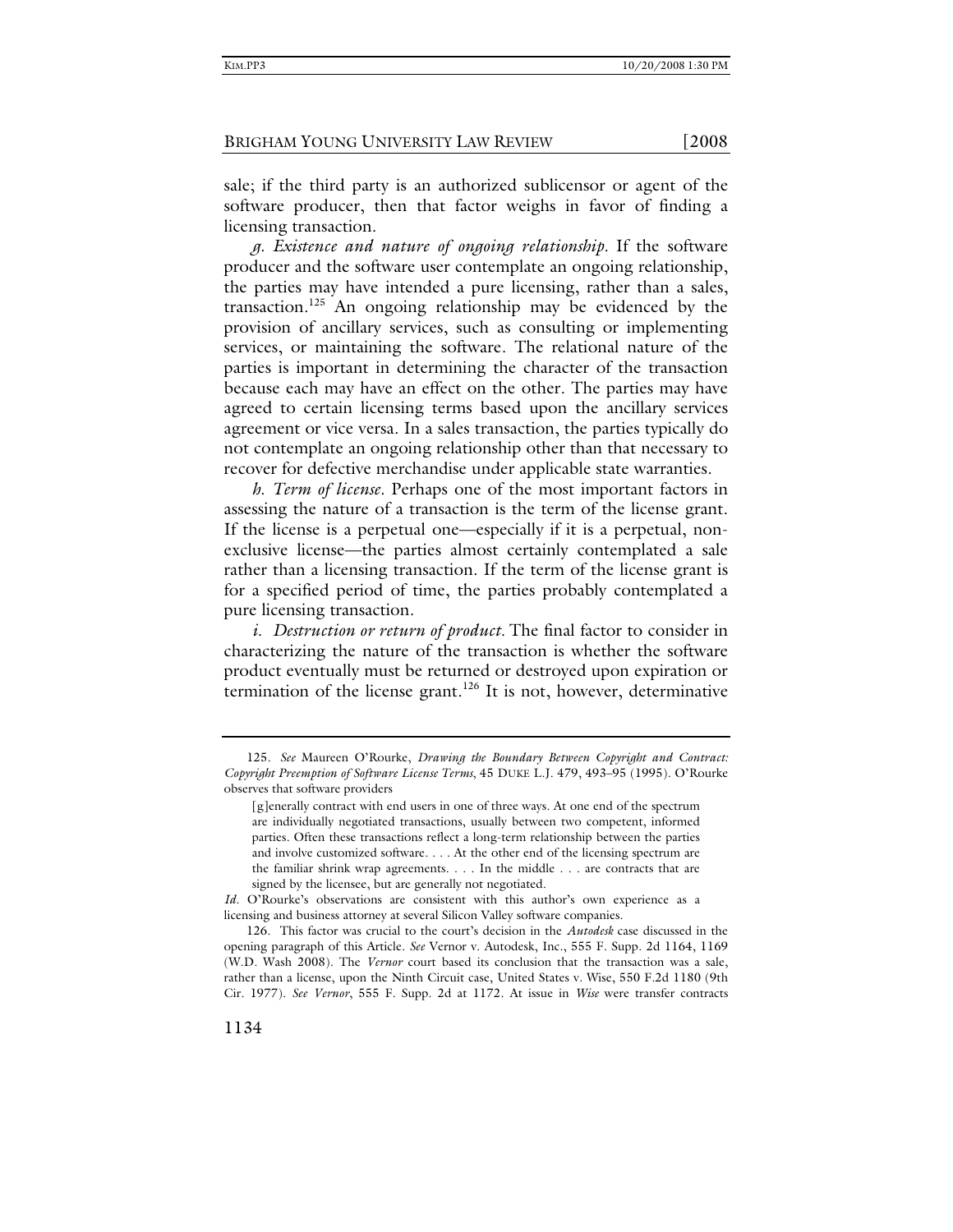given the ease with which software products can be copied. Unlike with non-digital goods, the return of a compact disc containing the software does not indicate that the user has in fact transferred all software to the software producer. Nevertheless, when the parties include a provision requiring return or destruction of software, they are acknowledging that the right to use the software may expire or terminate at some point in time, which indicates that parties intended a license rather than a sale of the software product.

The above factors are not exhaustive, although they are likely to be the most important criteria in determining the nature of the transaction. Different software transactions require different business models. As a general matter, producers of enterprise-wide software in a commercial environment may find it necessary or prudent to employ a pure licensing scheme, $127$  whereas producers of mass market consumer software may use the label "license" merely to effectuate otherwise invalid restraints on alienability of personal property.

### *2. Presumed assent and the effect of the license "agreement"*

After characterizing a transaction as a sale or license using the criteria discussed above, the courts can then determine the effect of the written document accompanying the product. If the parties intended to enter into a pure licensing transaction, the terms of the written license agreement govern the transaction provided that they

between movie studios and recipients of movie prints, some of which that court found to be licenses and others to be sales. *Vernor*, 550 F.2d at 1184. The *Vernor* court stated that "(i)n comparing the transactions found to be sales in Wise with those that were not, the critical factor is whether the transferee kept the copy acquired from the copyright holder." 555 F. Supp. 2d at 1170. In *Vernor*, however, the court distinguished between the return of the product and destruction of the product, finding that destruction was insufficient to negate a sale. *Id*. The *Vernor* court interpreted *Wise* to mean that "[e]ven a complete prohibition on further transfer . . . or a requirement that the print be salvaged or destroyed, was insufficient to negate a sale where the transferee was not required to return the print." *Id*. There is a significant difference, however, where the object subject to the license or sale is a non-digital item, such as a film print, and where the object is software, which can be readily copied. With digital products, the return of the object is not mutually exclusive with retention by the software user. In such case, a promise to destroy the object may be more effective than mere return of the product.

<sup>127</sup>*. See* Rice, *supra* note 15, at 178 ("Differentiating factors such as the character of relationships and business purposes served make title reservation and related use limitation seem more appropriate in commercial market settings. . . . [but i]t does not follow, *a fortiori*, that copy use licensing is a statutorily permitted form of transfer in the limited distribution of program copies.").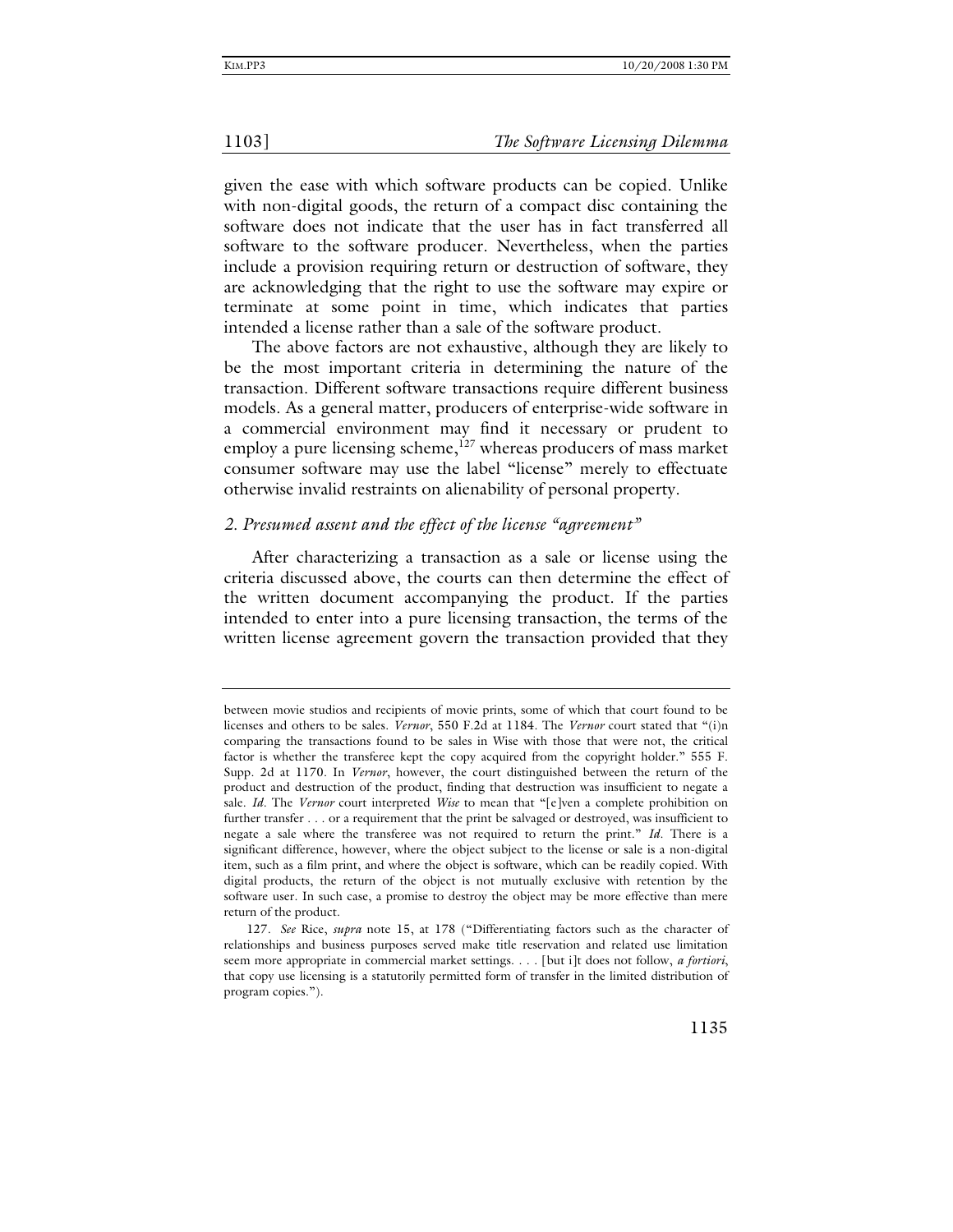are otherwise enforceable under contract law. Whether the written terms are binding as an agreement upon the parties depends on whether there was valid contract formation and no invalidating circumstances (such as unconscionability or duress). If the document fails as an agreement—for example, because there was a lack of assent on the part of the licensee—the license grant provisions have independent effect as a statement of the licensor's policies in much the same way they would in a sales transaction.

Courts tend to find contract formation even where the usual actions that constitute a sales transaction—the payment by a buyer, the acceptance of payment by a seller, and the exercise of dominion and control by the buyer with the seller's knowledge and consent were completed prior to receipt of license terms. This finding of assent by courts is an accommodation to the realities of the marketplace that, unfortunately, misapplies formalistic contract rules. In many cases, the transaction is completed under rules of offer and acceptance before the written terms are made available to the "licensee."<sup>128</sup> In such cases, it does not make sense to review the terms as part of the bargain between the two parties.

Notwithstanding the failure of the parties to expressly agree to the written terms of a contract, there is an understanding between the parties that the transaction has certain parameters, and that those parameters will define the relationship between the parties. Even if terms are not expressly agreed to, both parties understand that certain terms nevertheless govern their relationship. These terms govern the relationship not because the licensee has in fact agreed to them, but because the licensee's rights derive from and are defined by those terms.<sup>129</sup> Elsewhere, I have used the term "presumed assent" to refer to the concept that the licensee, by agreeing to the transaction, may also be presumed to have assented to certain contract terms*.* <sup>130</sup> The licensee's assent to certain terms may be *presumed* because the licensee's right to use the software is conditioned upon assent to those terms. In a typical mass consumer

<sup>128</sup>*. See, e.g.*, *ProCD*, 86 F.3d 1447.

<sup>129</sup>*. See also* William W. Fisher III, *Property and Contract on the Internet*, 73 CHI.-KENT L. REV. 1203, 1212 (1998) ("[T]he question of the proper scope of intellectual property rights on the Internet and the question of the proper magnitude of contractual freedom on the Internet should be understood as interdependent. Neither can be resolved sensibly without attention to the other.").

<sup>130</sup>*. See* Kim, *supra* note 93, at 818–19.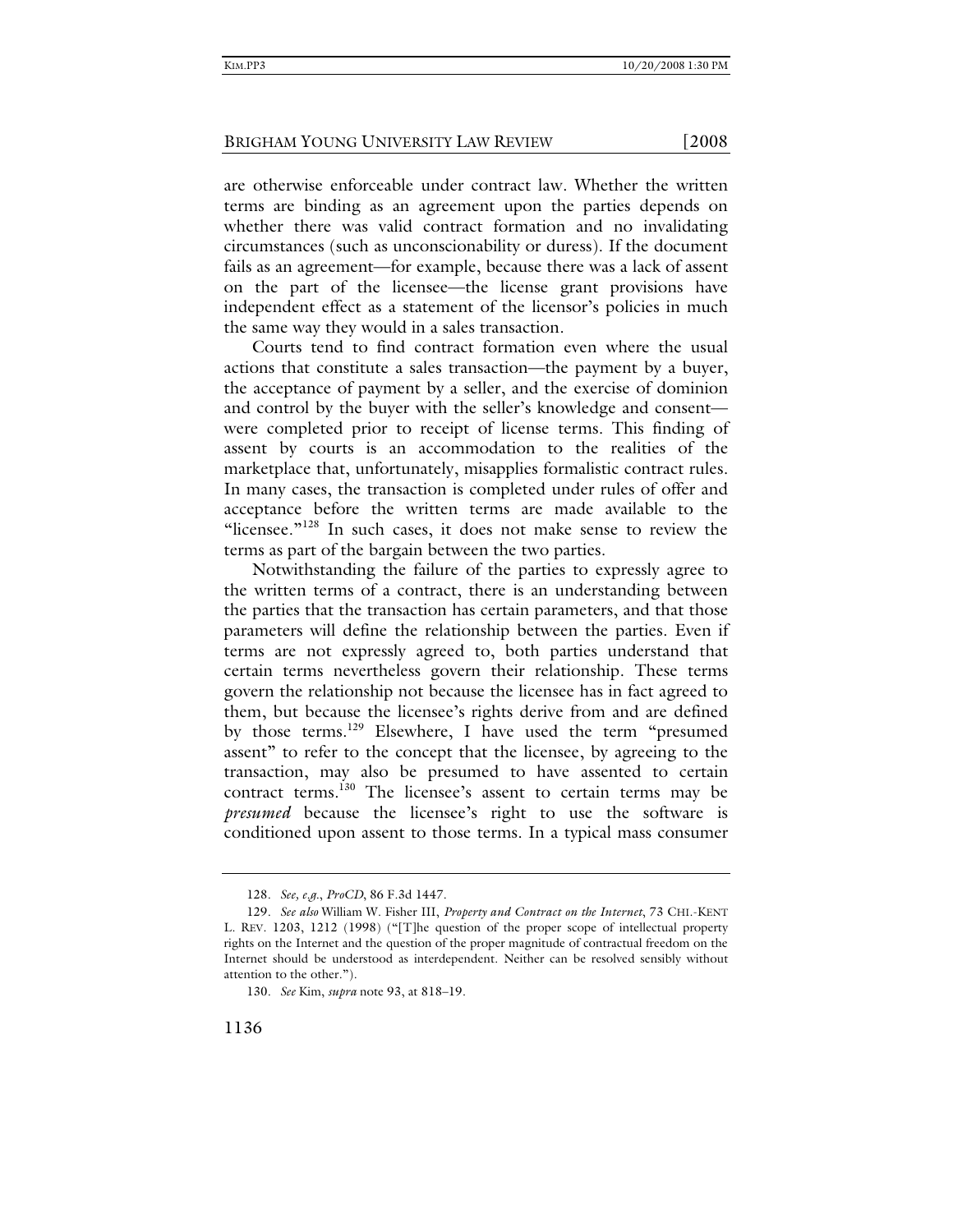software transaction, both parties understand that the consumer intends to use the software in exchange for a sum of money. The consumer understands that the software producer may set the price it wishes, and the software producer understands that the consumer may use the software if it pays that price. As further explained in this Part, the consumer's assent may be presumed with respect to the license grant or scope of use provision provided that such provisions do not impose an affirmative obligation upon the licensee or deprive the licensee of a legal right that exists independently of the license grant.<sup>131</sup>

A software producer has certain exclusive rights to the intellectual property embodied in the software product that enable it to engage in certain activities; accordingly, anyone other than the software producer may not engage in those activities without the software producer's consent.<sup>132</sup> In granting a license, the software producer is giving such consent and thereby relinquishes its exclusive right to the software. Yet, it is within the discretion of the software producer how much of its exclusive rights to give up or share with

<sup>131</sup>*. Id.* at 819–26.

 <sup>132.</sup> It may be useful to consider the concept of presumed assent in Hohfeldian terms. Wesley Hohfeld noted that certain legal terms are used indiscriminately to cover different legal concepts or relationships. He set up a well-known typology of jural opposites and jural correlatives to elucidate the scope and application of these concepts. *See generally* Hohfeld, *supra* note 43. For the purposes of this Article, I focus on Hohfeld's conception of "rights and duties" and "privileges and 'no-rights.'" Hohfeld limited and sharpened the definition of "rights" by pointing out that its correlative was "duty," so that "if  $X$  has a right against  $\gamma$  that he shall stay off the former's land, the correlative (and equivalent) is that  $\gamma$  is under a duty toward *X* to stay off the place." A privilege is the jural opposite of duty and the correlative of "no right" so that if  $X$  in the above example has a right against  $\Upsilon$ ,  $X$  himself has the "privilege" of entering upon the land and has "no duty" to stay off the land and *Y* has "noright" to keep *X* from entering the land. *Id*. at 31–32 (italics added). If a software producer grants a license to a consumer, the consumer then has the privilege of using the software, meaning that it has no duty to *refrain* from using the software (a duty that it would otherwise have if not for the grant of license by the software producer). Hohfeld notes that the term "license" is "a generic term to indicate a group of *operative* facts required to create a particular privilege." *Id*. at 44 (emphasis in original).

In order to minimize confusion and pretentiousness, and in recognition of the ordinary usage of the word "rights" to include "privileges," I will use the term "rights" to encompass "privileges." As Max Radin observed, Hohfeld's insistence that "privileges" not be called rights "unfortunately contradicts so fully established a usage both in law and literature, that it is idle to suppose that any terminological reform will overcome it. So clearly are [certain] 'privileges' rights, that they are usually the first thing that are thought of as rights when the word occurs in speech." Max Radin, *A Restatement of Hohfeld*, 51 HARV. L. REV. 1141, 1149 (1938).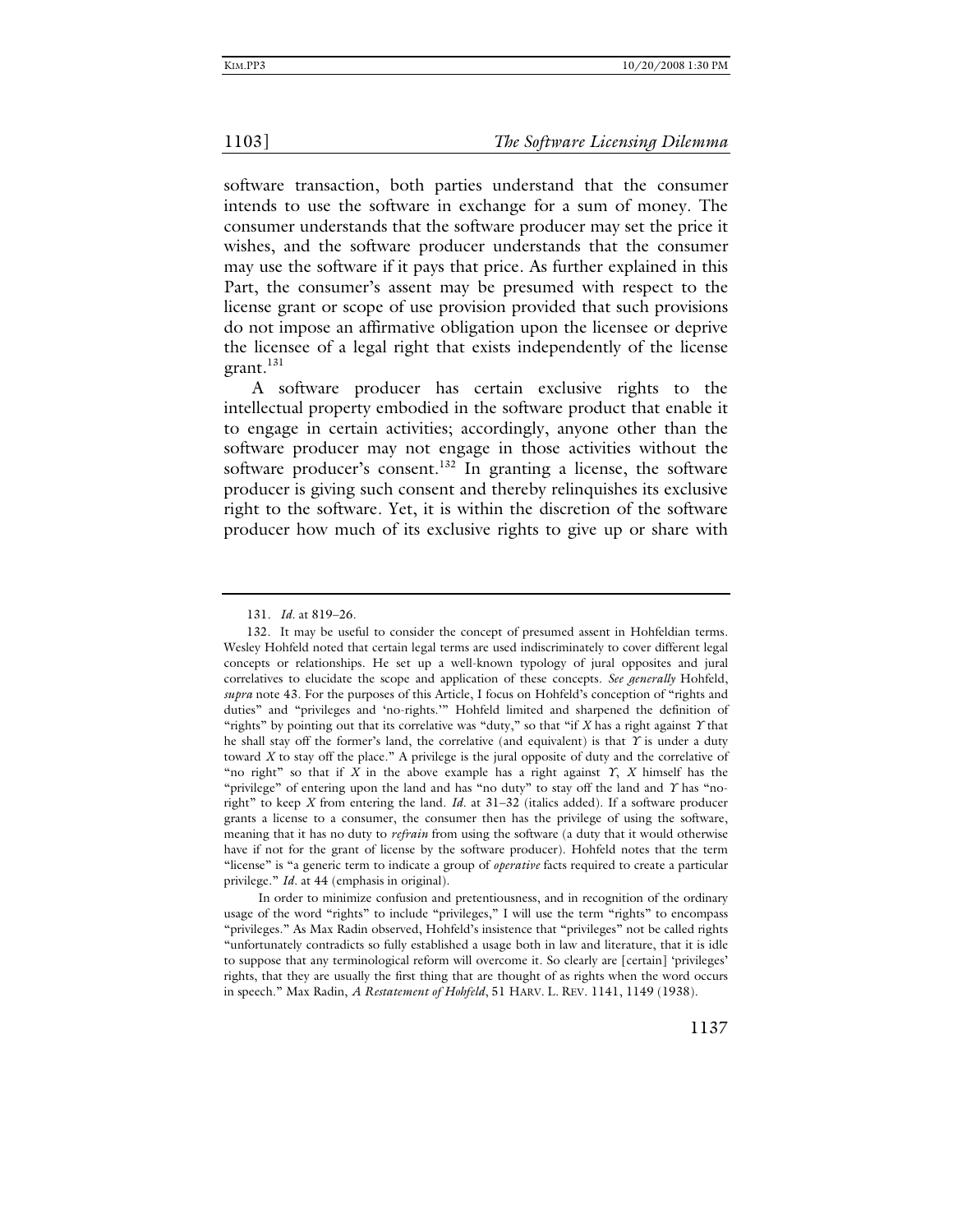the software user; those rights that are not given up or shared are reserved to the software producer.

On the other hand, the software *user* also has rights that the software producer does not control and that have nothing to do with whether and how the software is used. I will refer to these rights as "non-derivative" because they do not derive or flow from the license conferred by the software producer or from any exclusive rights of the software producer. Only the scope of the software user's right to use the software is subject to the software producer's control, because it derives from the license grant. Without the license grant, the software user would have no right to use the software due to the exclusive rights reserved to the software producer under copyright law.

The non-derivative rights of the software user, by contrast, do not exist as a result of the grant conferred by the software producer. Accordingly, the software producer cannot take away or restrict nonderivative rights—those rights may only be relinquished or restricted by the rights' holders themselves (i.e., the software users). In other words, the software producer may expand or increase a consumer's right to exploit the software, but she may not encumber the consumer's non-derivative rights without obtaining the consumer's actual assent. The consumer may use the software but cannot do anything else with it—such as distribute it or make copies (which is a right reserved exclusively to the *software* owner under the Copyright Act)—unless such a right is expressly granted by the software owner or permitted as a "fair use" under the first sale doctrine. The consumer's assent to "only use" the software is presumed; any greater use may be a violation of the licensor's intellectual property rights unless that right exists independently of the licensor's grant of rights to the consumer.

On the other hand, if the licensor wishes to impose greater restrictions or affirmative obligations upon the consumer, then the consumer would need to actually assent to such terms because the licensor's rights over the software do not include the power to diminish the consumer's non-derivative rights. For example, the licensor can, without the licensee's express consent, prohibit the licensee from making copies of the software. The licensor cannot, however, mandate arbitration without the licensee's actual assent as the ability to file a lawsuit is a non-derivative right that exists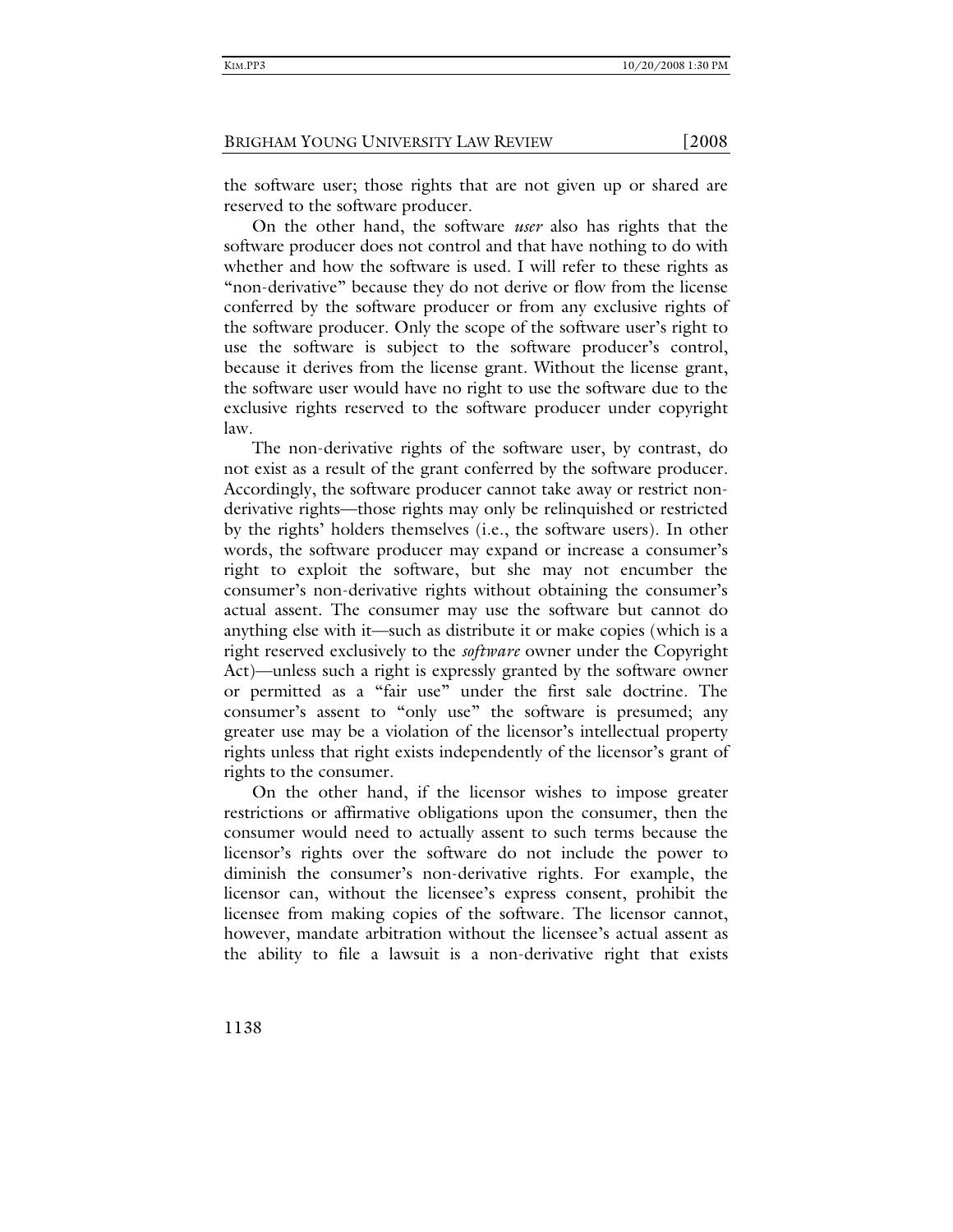independently of the right to use the software afforded by the license grant.<sup>133</sup>

The concept of presumed assent is integral to the first part of a dynamic contracts analysis because it reflects the parties' awareness and willingness to enter into a transaction in which the licensee gains only certain rights with respect to a product and the licensor retains certain rights over that product—this contrasts from traditional sales transactions where one party relinquished all rights to a product that the other party acquired. If the facts indicate that the parties intended to enter into a transaction for the sale of a software product, then, despite the fact that the licensor may refer to the transaction as a "license" in a written document accompanying the product (or a digital agreement contained in the product), the transaction is in fact a sale. One party should not have the power to change the nature of a transaction by unilaterally inserting a written document into product packaging.<sup>134</sup>

On the other hand, the fact that the transaction is a sale does not mean that the written terms accompanying the product are meaningless. The written document establishes what the licensor agrees to—it sets forth the licensor's warranty policies, disclaimers, contact information, and other useful information. The validity of the warranty disclaimers depends on whether they conform to the applicable UCC and Magnuson Moss provisions. In other words, the written document states the licensor's obligations, but it does not necessarily serve as an effective limitation of those obligations unless those limitations conform to applicable law.<sup>135</sup> The document is not

 <sup>133.</sup> The desirability of actual assent is reflected in the abundance of spyware that many consumers unwittingly authorize via clickwraps. *See* Jane K. Winn, *Contracting Spyware by Contract*, 20 BERKELEY TECH. L.J. 1345, 1346 (2005) ("[F]or contract law to provide a meaningful constraint on the distribution of spyware programs, a major revision of current contract law would be required."). Winn further predicts that

<sup>[</sup>g]iven the strong trend in recent cases favoring the enforcement of clickwrap agreements in the absence of a conflict between contract terms and fundamental public policy of the forum, or evidence of misconduct so egregious that it might rise to the level of unconscionable, courts are likely to find that adware EULAs are enforceable contracts.

*Id*. at 1353.

 <sup>134.</sup> As Raymond Nimmer states, "Labels are useful. But labels should not be allowed to muddy one's analysis of the actual transaction and the terms it conveys." RAYMOND T. NIMMER & JEFF C. DODD, MODERN LICENSING LAW § 5.5, 255 (2007 ed.).

 <sup>135.</sup> For example, the UCC requires that disclaimers of implied warranties be conspicuous. UCC § 2-316(2) (2003).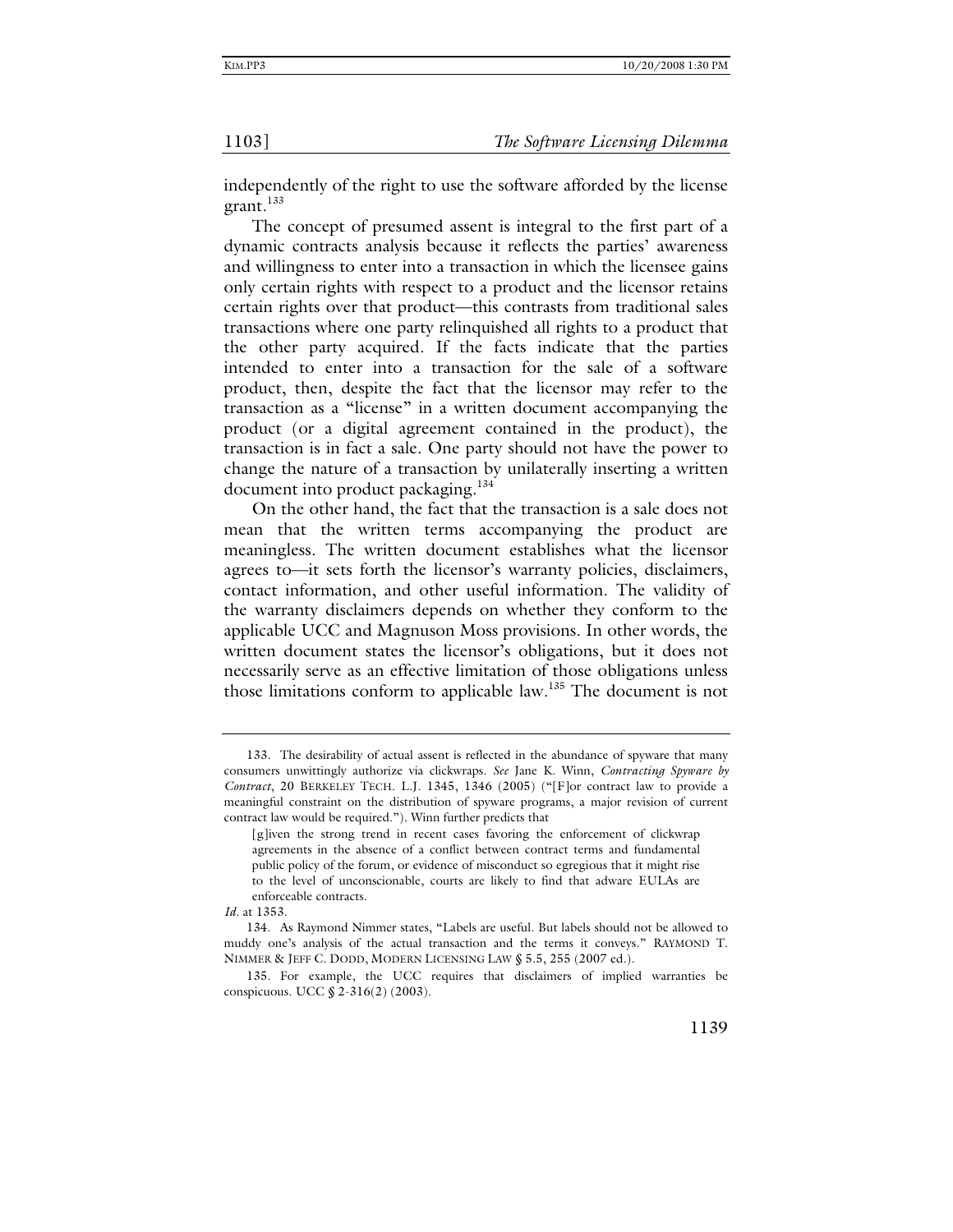an "agreement" in that it does not express what the licensee has agreed to, but it is contractual in the sense that the licensee is presumed to agree to the licensor's written policies insofar as such written policies conform to other applicable law*.* Furthermore, because the licensee never agreed to the terms, the written document should not curtail any rights that the licensee would otherwise have. The tension between the licensor's rights and obligations as a business owner and seller and the licensee's rights and obligations as a consumer and product owner is most apparent in the license grant or scope of use provision.

*a. What effect does the license grant/scope of use provision have in a sale transaction?* The software licensing dilemma falsely constructs a binary proposition that pits software producers against software users in an all-or-nothing struggle against each other. In fact, the sale of a software product does not exclude a *license* of the *software program*. On the contrary, in a software product sale, the user purchases both the medium that contains the software as well as a license to use the software program. (Of course, users may also simply download the program from a website. In that case, the software product sale would consist only of the sale of the license to use the software product and any help desk services and downloadable  $\alpha$  documentation.)<sup>136</sup> The user does not acquire the software program or code itself, nor does the user acquire the underlying intellectual property rights to the program.<sup>137</sup> What the user purchases in a sales transaction is the right to use the software program on a computer system under certain conditions and subject to certain restrictions.<sup>138</sup> The purchase of a software product does not mean that the licensee can do whatever it wishes with the software.<sup>139</sup> A license is a promise

<sup>136</sup>*. But see* Llewellyn Joseph Gibbons, *Stop Mucking Up Copyright Law: A Proposal for a Federal Common Law of Contract*, 35 RUTGERS L.J. 959, 979 (2004) (questioning whether there can be a "first sale" in the absence of the exchange of some tangible copy).

<sup>137</sup>*. See* Chin, *supra* note 42, at 5 ("The purchaser of a software product does not acquire plenary property rights in the accompanying software; rather, he or she purchases legal rights and technological capabilities to use certain services that may be performed by his or her computer system when the accompanying software is installed and executed on the system under certain specified conditions. The purchase of a software product is not the purchase of software code, but the purchase of these rights and capabilities.").

<sup>138</sup>*. Id*. at 26–28 (distinguishing software from the software product, which includes the right to use the code). In this Article, I use the term "software" the way an average consumer would, to refer to both the code and the product, unless otherwise specified.

 <sup>139.</sup> As David Rice points out, the Copyright Act recognizes the distinction between tangible property rights in copies of a work and intangible property rights in the creation itself.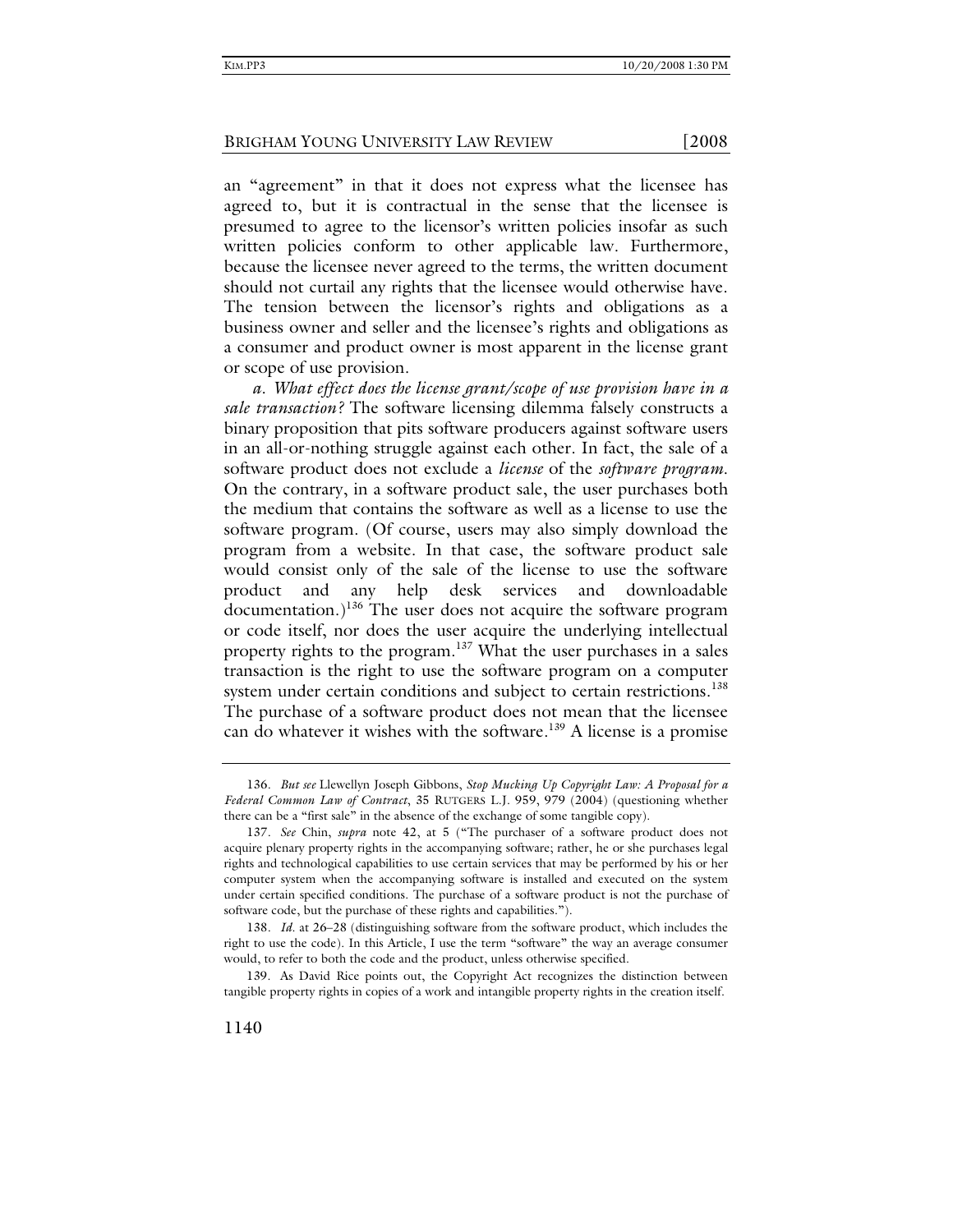not to sue for infringement or misuse provided the licensee adheres to the terms of the license grant. The use of that software is subject to the license terms, at least to the extent that those terms do not exceed the licensor's authority. If the licensee exceeds the license grant, the licensor may sue on any available cause of action that stems from use beyond the terms of the license grant since the license (the promise *not* to sue) pertained only to use within those boundaries.140 In other words, the license grant in a sales transaction is simply a promise by the licensor that it will not sue provided that certain use restrictions are adhered to; it is enforceable as a statement of the limitations on the licensor and the licensor's obligations. Whether or not the licensee agrees to the license grant in a sales transaction is irrelevant; this is what the licensor is permitting and what it is prohibiting. For example, I can walk into a clothing store that has a "no money back, only exchanges or store credit" policy. I might not like that policy, and I did not really agree to the policy (in many cases, I might not even be aware of the policy), but it does not matter because the store sets its own merchandise return policy. The store is still subject to state-implied warranties, but provided that the clothing meets commercial merchantability standards, the store is not required to accept returns and provide refunds. Adherence to the policy is contractual in the sense that I am presumed to have agreed to that policy, even if I have not actually read the policy at the time of purchase. Nonetheless, the policy is enforceable if it meets the minimum state warranty requirements.

If, however, the licensor purports to restrict the use of the software product in a way that is unexpected or otherwise unreasonable (i.e., narrower than one would think is typically allowed to the owner of a copy of software), and assuming that,

For instance, section 106 allows an owner of copyrights, by any means of conveyance, to authorize others to make copies of a protected work, prepare a derivative work or distribute copies of the original. However, the transfer of rights comprised in a copyright, including the distribution right, is governed by section  $201(d)$  rather than by section  $106(3)$ . The difference is significant, a fact made clear by the section 202 declaration that transfer of a copy conveys no rights in the work fixed therein and that transfer of copyright carries no property rights in any copy.

Rice, *supra* note 15, at 166–67.

<sup>140</sup>*. But see* Gibbons, *supra* note 136, at 977–78 ("Once the first sale has occurred, even if a buyer disregards the copyright owner's express restrictions on the use of the copyrighted work, the buyer is not liable for copyright infringement, but the buyer may still be liable for breach of contract.").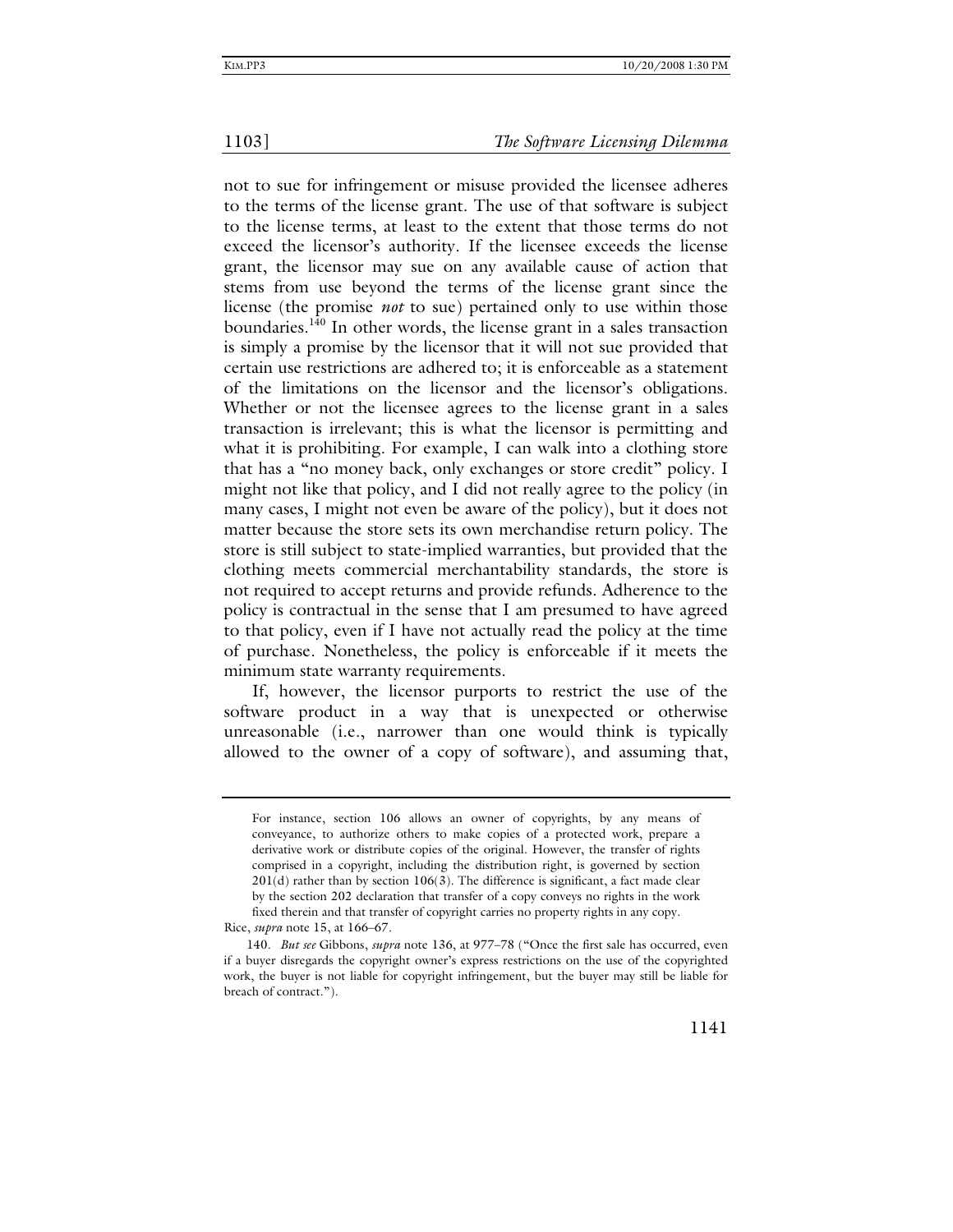based on an analysis of the factors set forth in Part III.C.1, the transaction is in fact a sale rather than a true licensing transaction, the restriction is not binding on the licensee; rather, it is an unenforceable attempt to limit the licensor's liabilities or responsibilities.

The written document contained with the software product provides useful information given the lack of standards established by existing law regarding the extent of the licensor's rights to control the software, but that does not mean it is accurate or even binding. It is the licensor's statement of what it has allowed the licensee, and of what it believes its own obligations are.<sup>141</sup> The licensee is presumed to have assented to the terms of that policy, but only with respect to the use of the software. If the licensee exceeds the scope of use, then the licensee is subject to any infringement claims available to the licensor—although such claims would not include breach of contract because the licensee has not actually agreed that he would abide by those license terms prior to purchasing the software product.

The license grant in a sale transaction then is a grant of rights to the licensee and a reservation of rights by the licensor; it is also a statement of the limitations on the licensor and the licensor's obligations. The license grant sets forth which rights the licensor makes available to the licensee. The license grant does not, and cannot, take away rights from the licensee that do not derive from the rights granted by the licensor. The licensor can grant rights to the licensee, and it can reserve other rights to itself, but it cannot unilaterally restrict the non-derivative rights that are otherwise available to the licensee.

*b. What happens where the licensee exceeds rights granted by the licensor?* The foregoing addresses the impact or legal significance of the written agreement that accompanies a software product. It also discusses the importance and relevance of the license grant or scope of use provision. Part IV of this Article addresses what happens where a licensor claims that the licensee has exceeded the scope of use or license grant rights, and explains how to determine whether the scope of use or license grant provision has in fact been violated.

<sup>141</sup>*. See* Sharon K. Sandeen, *The Sense and Nonsense of Web Site Terms of Use Agreements*, 26 HAMLINE L. REV. 499, 508–09 (2003) (noting that some common provisions in browsewrap agreements seek merely to explain or characterize the Web site's business).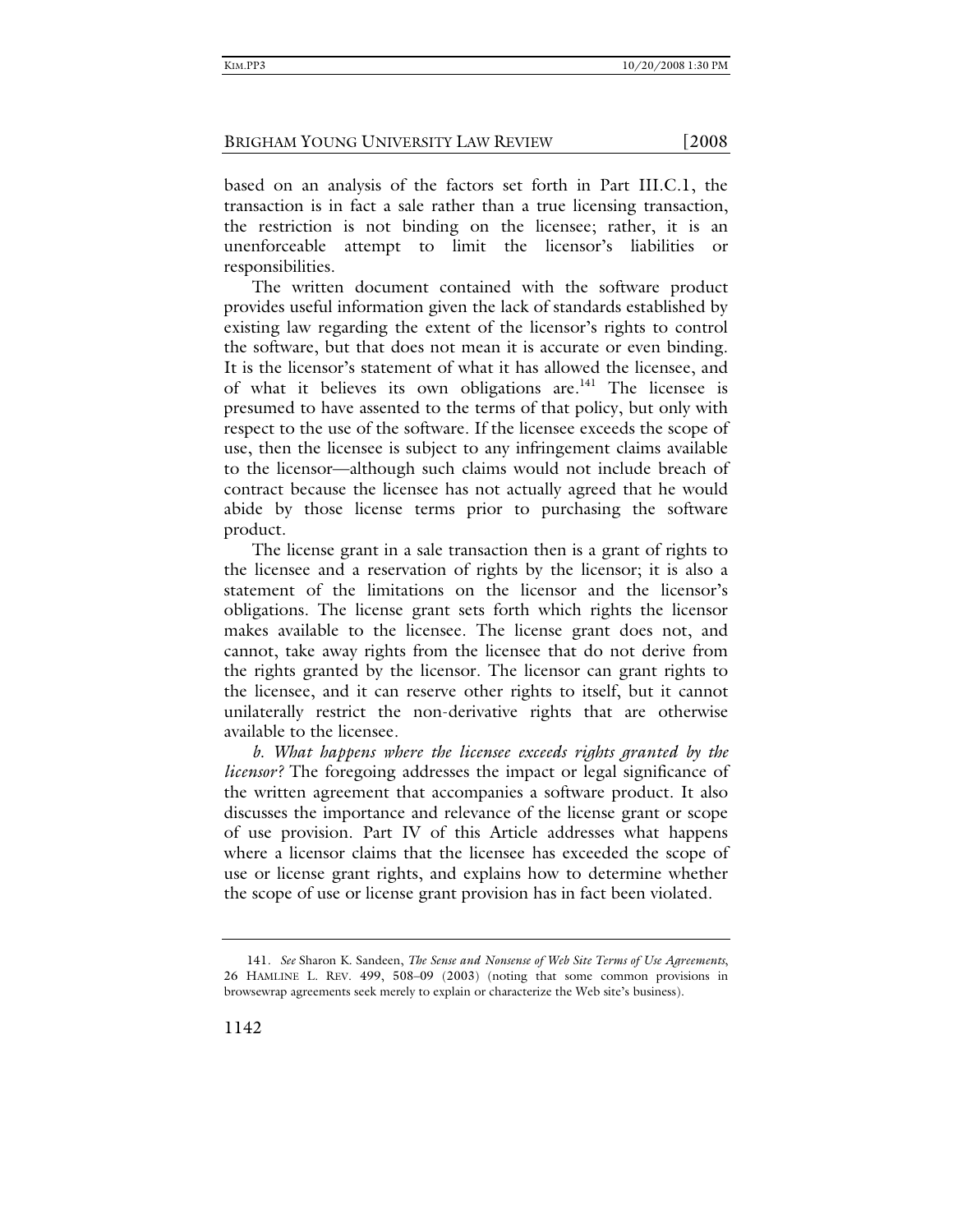It is important to recognize that not every restriction in a written document is a scope of use or license grant provision regardless of the caption or paragraph heading under which it is contained. In some cases, a restriction contained in the paragraph with the heading "scope of use" may not in fact be a use restriction; on the other hand, albeit less likely, a scope of use restriction may be contained in a paragraph with a heading other than "License Grant" or "Scope of Use." Whether a provision is in fact a restriction on the use of the product will depend on how the provision is drafted and how the court interprets it. $142$  In interpreting any particular provision, the courts should be mindful of the nature of the transaction—that of a sale as opposed to a licensing transaction—and not just the meaning of the written terms devoid of context.<sup>143</sup> Accordingly, "scope of use" in a mass market sales transaction should refer to how the product is used, not *who* uses it. In mass consumer sales transactions, the licensor has no particular interest in the identity of the licensee; it cares only that the licensee can pay the asking price for the product. On the other hand, in a pure licensing transaction, the identity of the licensee is much more relevant and important to the licensor and might be considered a scope of use restriction.

If the particular use of the software in fact exceeds the license grant, then the licensor would be entitled to sue for infringement. Because the promise to forbear from pursuing an infringement claim extends only to use within certain parameters, and since the licensee transgressed those parameters, the promise to *not* sue does not

*Id*. § 6.6, 318–19.

<sup>142</sup>*. See* NIMMER & DODD, *supra* note 134, § 6.5, 315 ("In practice, contractual restrictions about a licensee's use of subject matter may be in either a scope provision or a separate promise (covenant). The distinction lies not in what limits are agreed to or whether the limits are contractual in nature [sic] contain an implicit promise to not exceed them, but in how the parties draft the license and, ultimately, how a court interprets the license terms in the event of dispute.").

 <sup>143.</sup> As Nimmer and Dodd note:

Contextual approaches to contract interpretation often have meaning solely for the particular agreement and carry limited precedential value beyond the particular agreement. This returns us to a basic theme of contract law: terms of each commercial deal should be read in light of the relationship of the parties (a routinely applied common law and commercial law theme). Expectations are quite different in remote-use licenses as contrasted to development or end user contracts. Product licenses entail different expectations that do [sic] system or process licenses. The same language used in one license may confer quite different rights when used in another.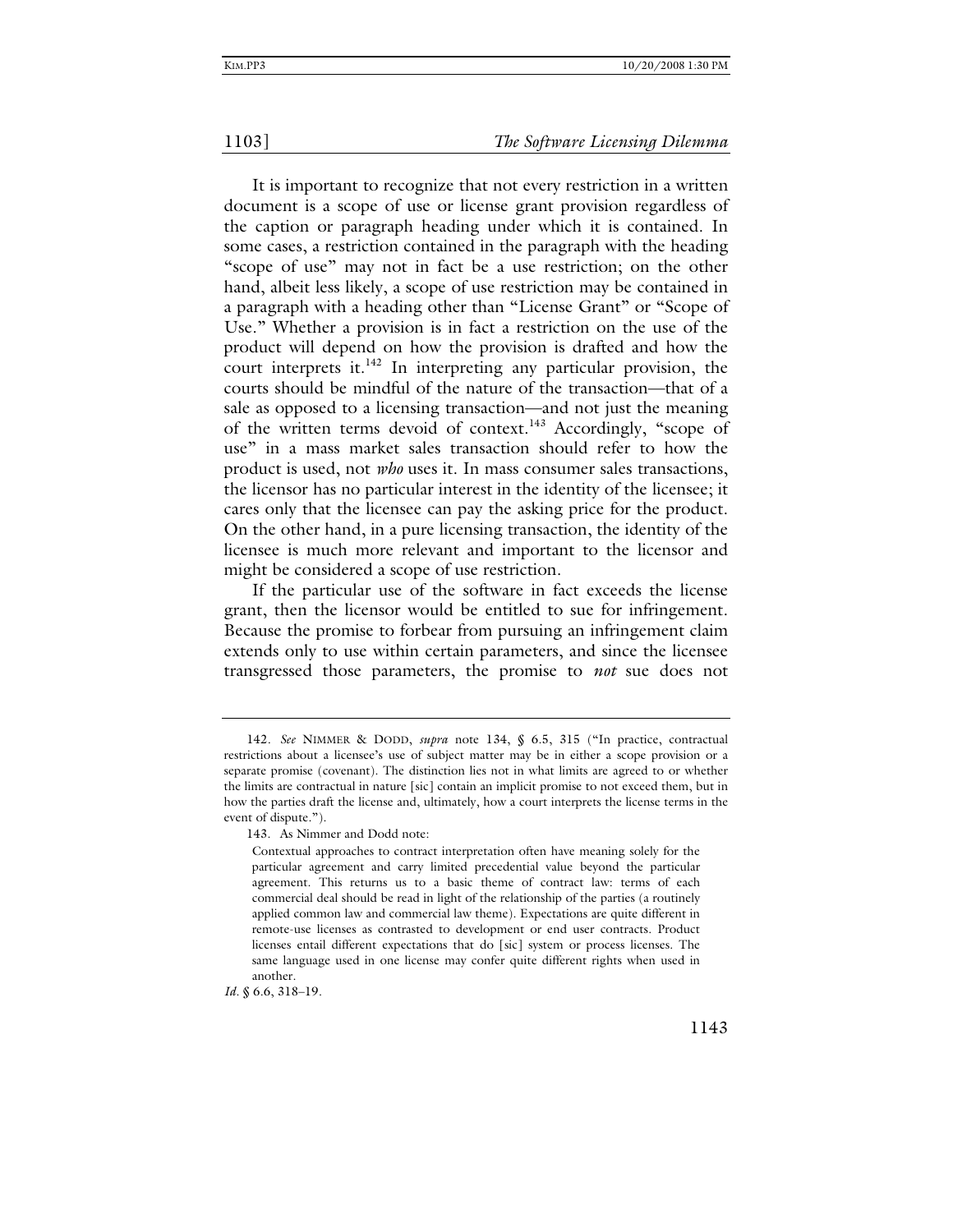pertain to the licensee's excessive or out-of-scope use. The licensor then would not sue the licensee for breach of a contract; rather, it would exercise rights available to it under copyright law.

### IV. APPLYING A DYNAMIC APPROACH: TWO EXAMPLES

The enforceability of software license agreements tends to arise most frequently with two provisions, both of which purport to restrict the licensee's use of the software. The first provision limits the licensee's ability to transfer or sell its copy of the software product. The second provision restricts the licensee's use of the software to only "non-commercial" purposes. I will analyze each of these provisions in turn in order to demonstrate how to apply a dynamic approach to software licenses.

### *A. Example 1: Restrictions on Transferability*

The following provision is typical of license grant provisions restricting transfer of software:

2.1 License Grant. [Licensor] grants You a non-sublicensable, nonexclusive, non-transferable, limited license to use a single copy of the Software . . . in accordance with the applicable User Documentation, within the scope of the License Parameters.<sup>144</sup>

There may also be a separate section governing prohibited uses of the software:

3.2 Prohibited Actions. [Licensor] does not permit any of the following actions and licensee acknowledges that such actions shall be prohibited:

. . .

3.2.3 Transfers. You may not distribute, rent, loan, lease, sell, sublicense, or otherwise transfer all or any portion of the Software or Documentation, or Your Product(s), in whole or in part, or any rights granted in this Agreement, to any other person without the prior written consent of [Licensor].<sup>145</sup>

The first step in a dynamic contracts analysis is to determine what type of transaction was intended by the parties using the factors

<sup>144</sup>*. See* Autodesk's agreement, *available at* http://usa.autodesk.com/adsk/servlet/ item?siteID=123112&id=7565485.

<sup>145</sup>*. See id*.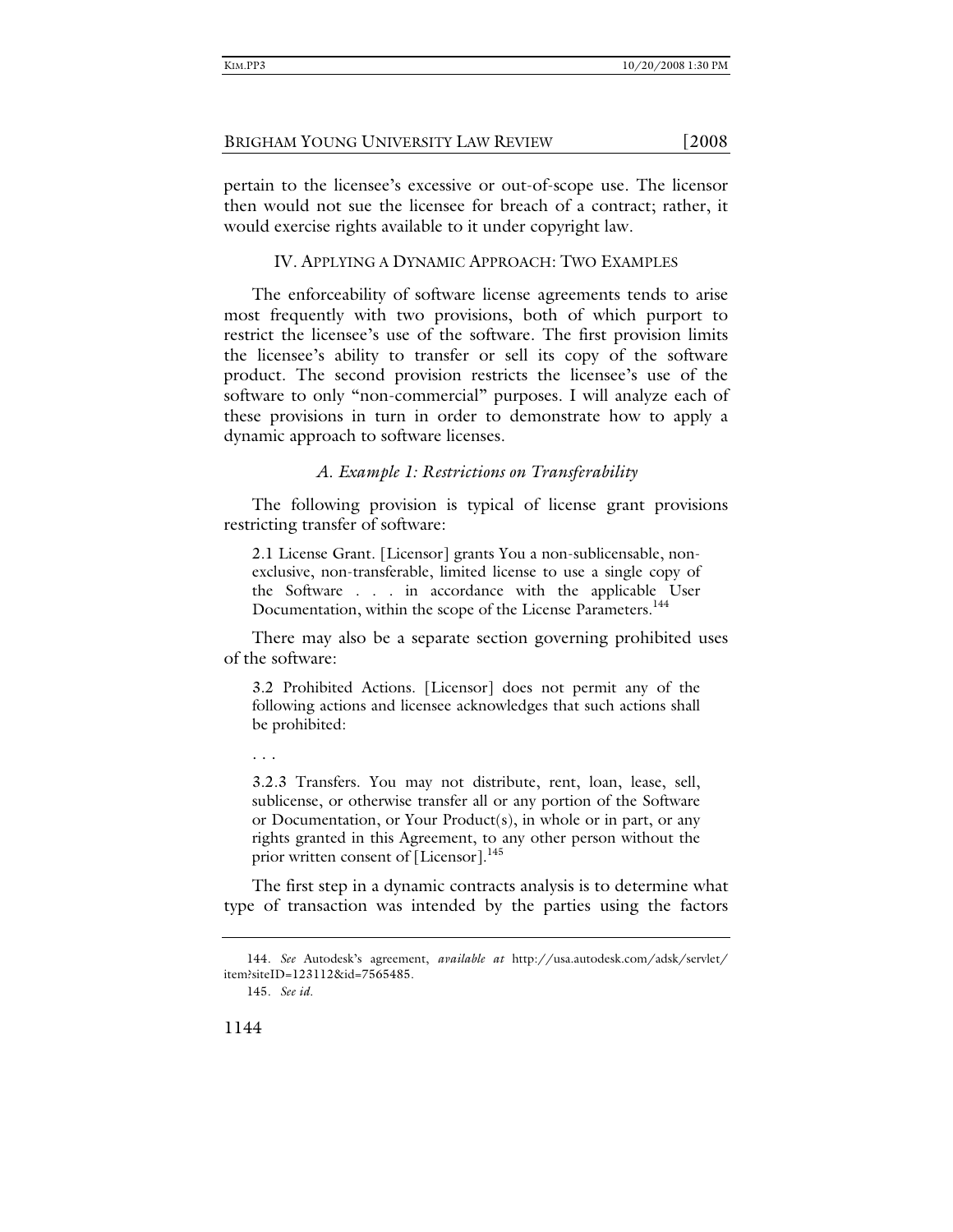outlined in Part III.C.1. If it is determined that the parties intended to enter into a pure licensing transaction, then the prohibition regarding transferability should be enforceable as a contractual obligation provided that it is not otherwise unenforceable under an available contract defense, such as unconscionability, mistake, fraud, or duress. If the transaction is determined to be a sales transaction,<sup>146</sup> the restriction fails as a covenant because the provision is not one that was agreed to by the software user.

Notwithstanding the failure of the restriction as a contractual obligation, can the licensor sue for infringement on the grounds that the licensee has exceeded the scope of use rights granted by the licensor? The second step after determining the nature of the transaction is to determine the type of restriction imposed upon the licensee. A prohibition on the transferability of software is ineffective as a scope of use term because the licensor loses its ability to impose such a prohibition as soon as it has sold the software without such a prohibition. In other words, in a sales transaction, the rights arising from the first sale doctrine attach to the licensee's purchase of the software from the moment of purchase. Even assuming, *arguendo*, that the licensor has the power to contractually restrict the transferability of the software if it had in fact done so prior to the sale taking place, the fact that it did not do so means that it has lost that right. The licensor cannot, after the sale transaction, reserve a right that it no longer has, nor can it deprive the licensee of a right that was not dependent upon, or derivative of, the license for its existence.

The restriction on transferability has significance in that it sets forth the licensor's proclaimed limitations on the obligations of the licensor with respect to third-party transferees. For example, while the attempted prohibition on transfer is not effective to prevent a licensee-purchaser from transferring the license, the licensor is not required to provide support to non-registered transferees. Whether or not the licensor's proclaimed obligations (or lack thereof) to third parties are in fact valid will then depend on state law governing consumer sales transactions.

 <sup>146.</sup> It is possible that the parties may enter into a conditional sale transaction whereby the terms of the sale are expressly negotiated prior to the purchase of the software by the user. In most cases involving software, however, it is unlikely that a software producer who expends the resources necessary to engage in individually negotiated contracts would engage in a conditional sale, rather than a licensing, transaction.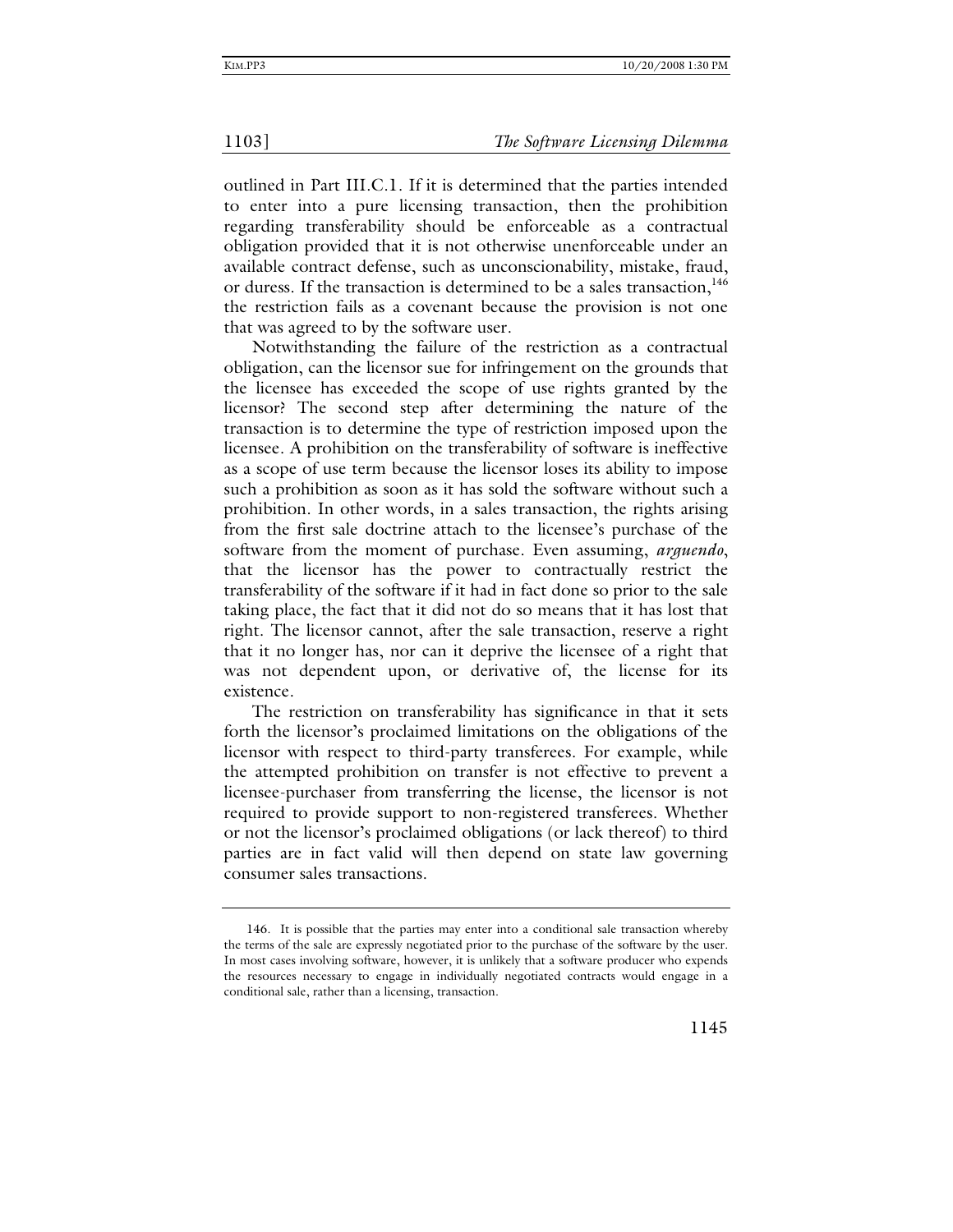### *B. Example 2: "Non-Commercial Use Only" or "Personal Use Only"*

A dynamic approach to contract interpretation extends beyond a simple textual analysis. Because the objective is to determine the intent of the parties, as with the foregoing analysis regarding restrictions on transferability, the first step in analyzing the validity of "non-commercial use only" or "personal use only" restrictions is to determine the nature of the transaction. Many "non-commercial use only" licenses are issued by educational institutions and, by definition, are not part of a sales transaction because there is no license fee. Assuming that, based upon an analysis of the factors set forth in Part III.C.1., the transaction is one for the sale of the software product rather than a licensing transaction, $147$  the next step is to determine whether the restriction is, as a matter of interpretation, to be construed as a restriction on the scope of use or whether it is an attempted contractual restriction.<sup>148</sup>

### *1. Interpreting the intent of the parties*

The following is an example of a license where the "noncommercial use" restriction is clearly intended by the licensor (although not intended by the licensee) to be part of the scope of use and not a restrictive covenant:

**1. General**. A non-exclusive, nontransferable, perpetual license is granted to the Licensee to install and use the Software for academic, non-profit, or government-sponsored research purposes. Use of the Software under this License is restricted to noncommercial purposes. Commercial use of the Software requires a separately executed written license agreement.

**2. Permitted Use and Restrictions**. Licensee agrees that it will use the Software, and any modifications, improvements, or derivatives to the Software that the Licensee may create (collectively, "Improvements") solely for internal, non-commercial purposes and shall not distribute or transfer the Software or Improvements to any person or third parties without prior written permission from the Licensor. The term "non-commercial," as

 <sup>147.</sup> As discussed in the previous Part, if the transaction is deemed to be a pure licensing one, the license agreement would govern as a contract subject to any available contract defenses.

 <sup>148.</sup> In addition to the concerns raised in this Article regarding limitations on software use, there may be antitrust implications. *See generally* Chin, *supra* note 42.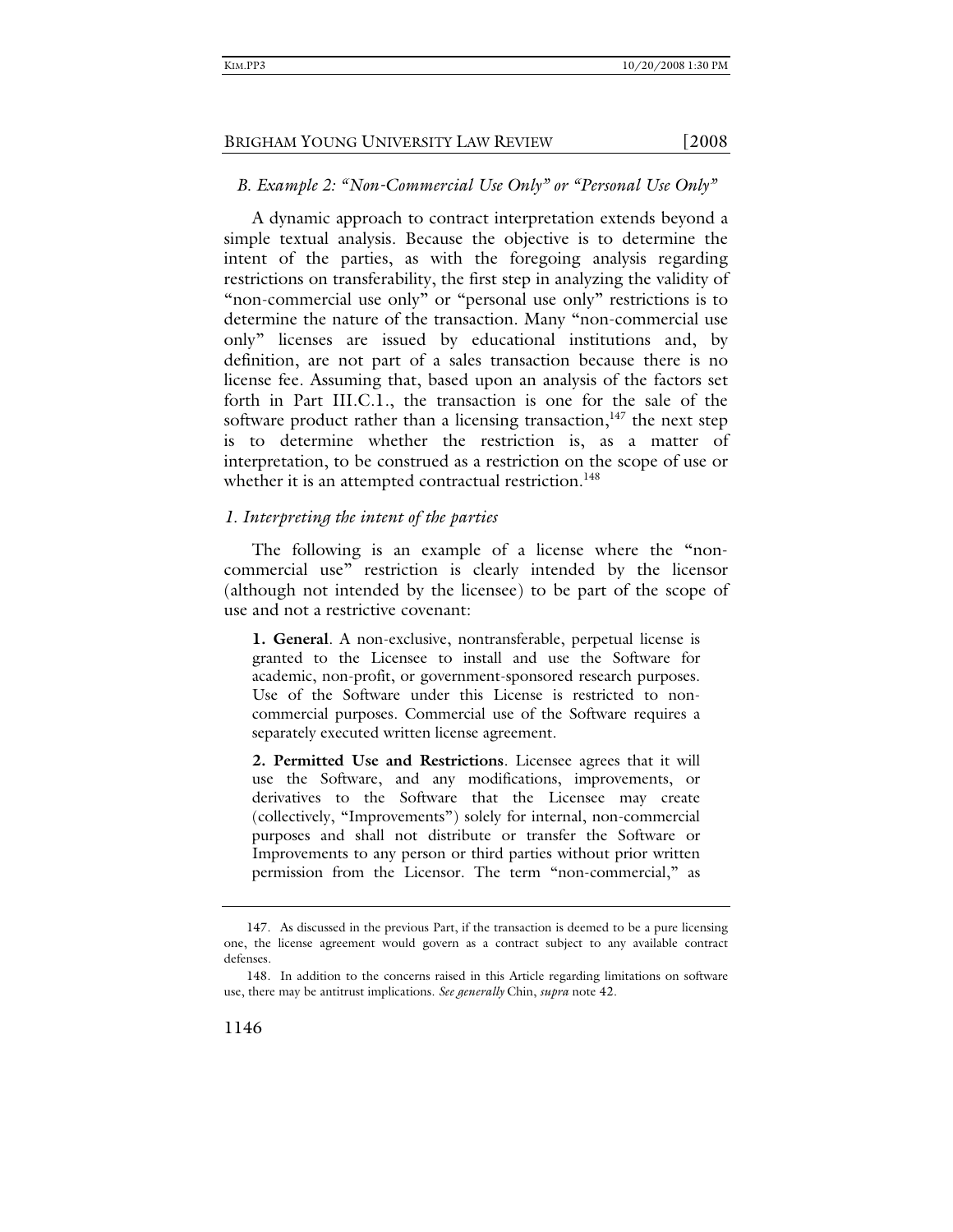used in this License, means academic or other scholarly research which (a) is not undertaken for profit, or (b) is not intended to produce works, services, or data for commercial use, or (c) is neither conducted, nor funded, by a person or an entity engaged in the commercial use, application or exploitation of works similar to the Software.<sup>149</sup>

Often it is difficult to understand precisely what "noncommercial use" or "personal use only" means. In some documents, the terms mean that the software should not be productized or that the software should not be leased or rented. Such use of the software is also prohibited by the Copyright  $Act$ <sup>150</sup> and the provision would then serve the useful purpose of informing the user of what activities constitute infringement. In some documents, however, the terms refer to the type of entity that purchased the software and would not qualify as a scope of use limitation.

# *2. Policy considerations in interpreting "non-commercial use/personal use only" clauses*

In addition to determining the intent of the parties with respect to the "non-commercial use/personal use only" provision, a dynamic approach takes into account policy considerations. Because the license terms in a written document accompanying a mass market software product do not reflect the intent of both the parties, policy considerations take on heightened significance.

*a. Scope of use restrictions should be construed narrowly in mass market licenses.* As discussed above, in a sale of a mass market software product, the license "agreement" does not reflect a meeting of the minds between the parties. The transfer of title to the software copy and the purchase of the right to use that software have already been completed. The interpretation of the purchaser's "right to use" should conform to reasonable expectations and avoid any unfair surprises.<sup>151</sup> The grant is enforceable not because it has been agreed to by the licensee, but because the licensor has the right to set parameters of use. Notwithstanding the licensor's rights as the

 <sup>149.</sup> This license provision is substantially similar to one used by the University of California, San Francisco, *available at* http://www.cgl.ucsf.edu/chimera/license.html.

 <sup>150. 17</sup> U.S.C. § 109(b) (1997).

 <sup>151.</sup> RESTATEMENT (SECOND) OF CONTRACTS § 211 (1979).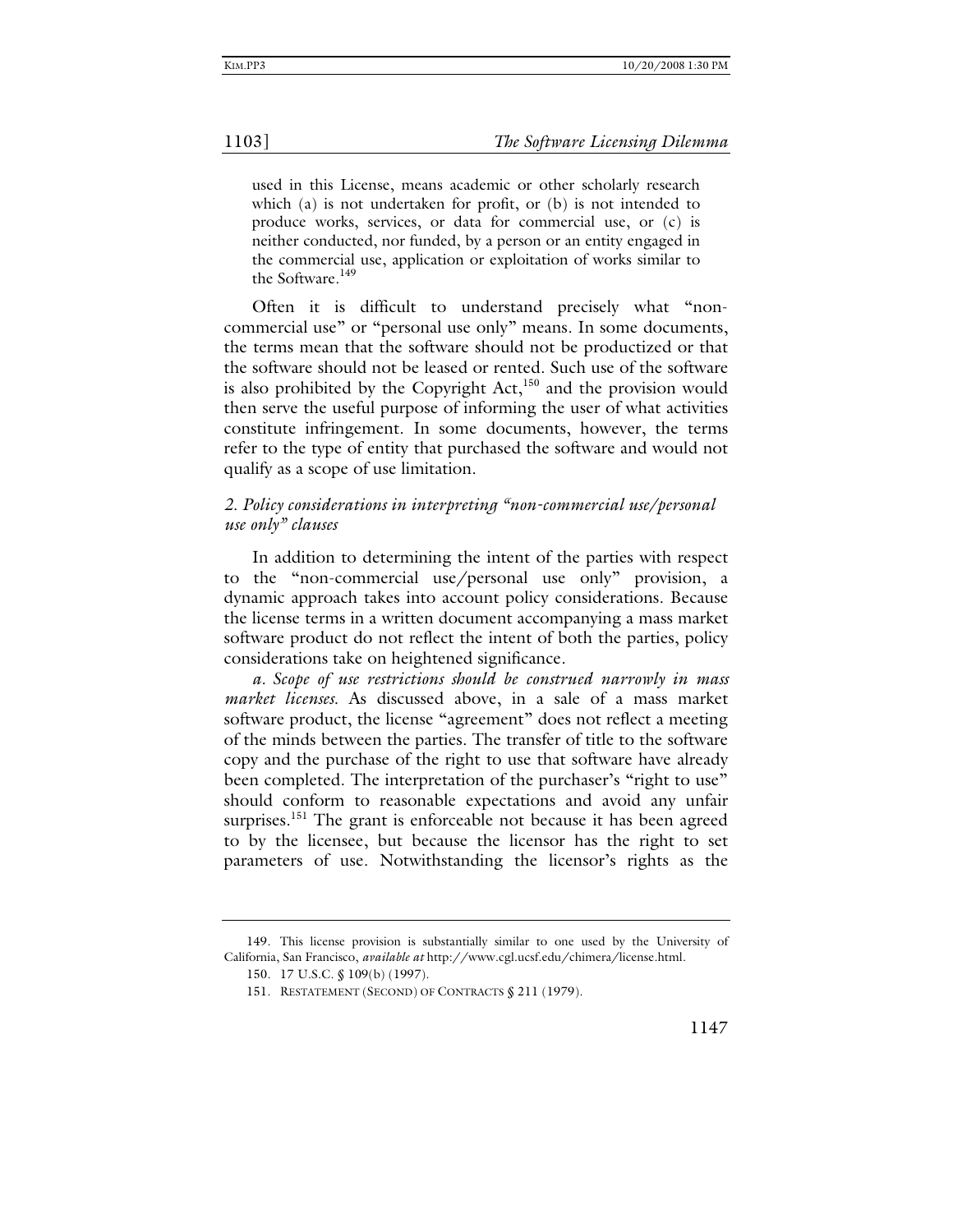copyright holder, however, the licensee has certain rights as a consumer.

If the restriction were in fact related to the functionality or the function-ability of the software, it is more likely to be interpreted as a scope of use restriction. If the non-commercial use restriction is directed at the identity of the user, the provision should be interpreted as an unenforceable covenant. In a sales transaction, and especially in a mass market sales transaction, the licensor is not concerned with the identity of the purchaser as long as the purchaser can pay for the software. In the following example, the "personal use" limitation purports to restrict not how the software is used, but by whom the software is used:

This License entitles you to install the Software on a maximum of two personal computers (laptops/desktops) for your personal use only. "Install" means to place in temporary memory or permanent storage on the computer. "Personal use" means use exclusively by the Registered User and does not include use by your business associates, partners, employees or co-workers. Each user of the Software must purchase his or her own individual License.<sup>152</sup>

The "personal use" limitation fails both as a restrictive covenant, because the user never agreed to the term prior to completion of the sale, and as a scope-of-use limitation, because as an interpretive matter, it does not address how the software is used, but by whom it is used (provided that it is only installed, i.e., copied, on two computers at any time). The limiting clause may be relevant, however, in determining the licensor's obligations and liabilities for non-personal use of the software. For example, a manufacturer of paint may label its cans as being "for interior use only," but such a label does not mean that the purchaser is legally prohibited from using the paint for exteriors. What it does mean, however, is that the paint is not made to withstand exterior weather conditions and that the purchaser should not expect that it will. It thus serves to limit the manufacturer's liability by setting appropriate standards and expectations for the product.

*b. Price discrimination should not be the sole purpose.* In some cases, software is labeled "for personal use only" because the version is in development and intended only for evaluation or development

 <sup>152.</sup> This provision was copied from a Real Data software license agreement, *available at* http://www.realdata.com/p/license.shtml.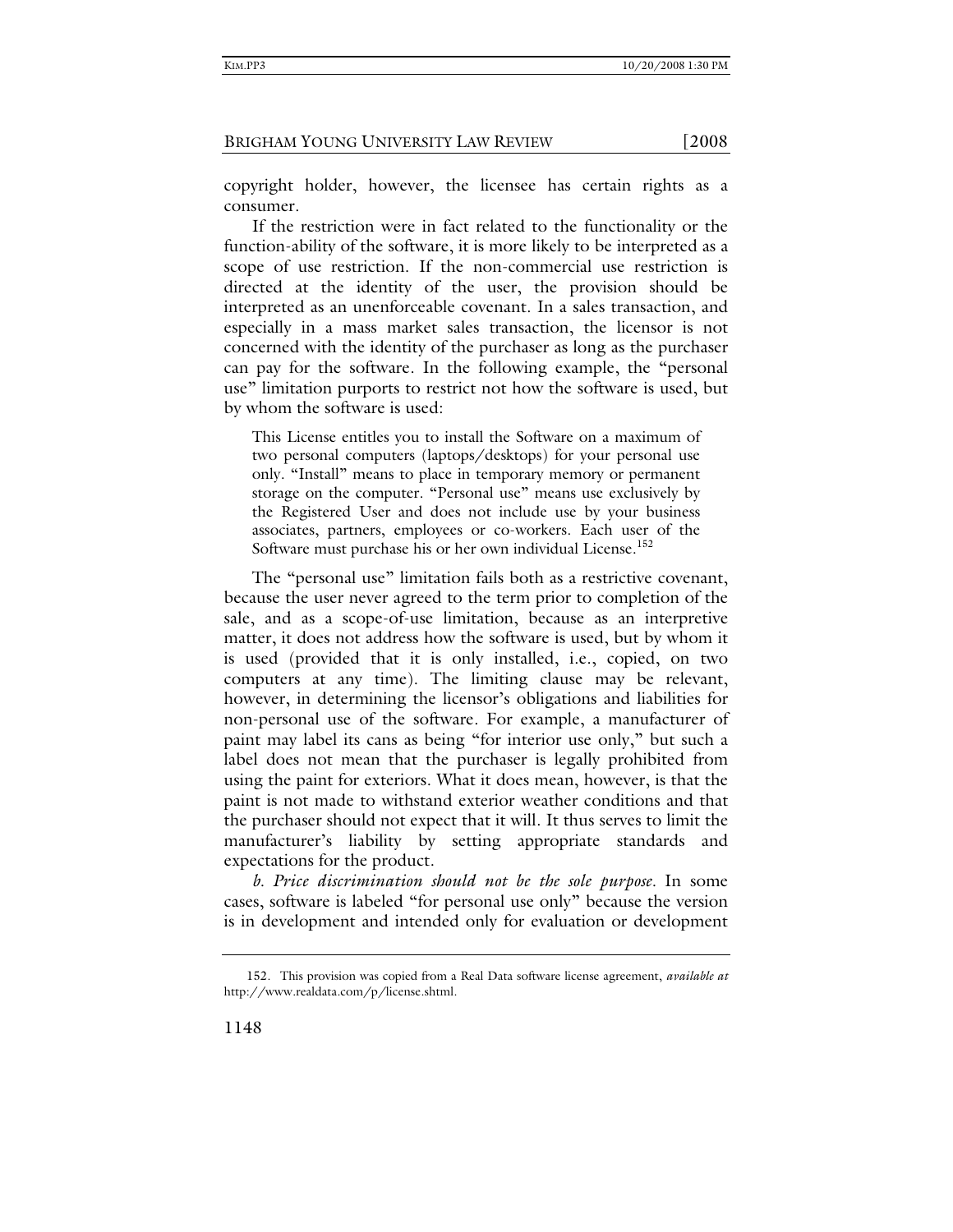purposes. In such cases, however, the transaction engaged in by the software producer and the user is a pure licensing transaction rather than a sale. In other cases, the distinction between personal and commercial use is intended only to effectuate a price differentiation strategy.<sup>153</sup> From the software producer's standpoint, differential pricing is an easy and effective way to maximize profits and sales.<sup>154</sup> Software producers should be able to price their products differently based upon the targeted buyer; however, their ability to do so should depend upon implementing innovative business practices, strategic control of distribution channels, and qualitative differences in product offerings. Pricing discretion should not depend on restrictive covenants in contracts that were never agreed to, or upon license restrictions that are difficult to understand and police.<sup>155</sup> This section explains why policy considerations dictate that non-commercial use/personal-use-only licenses should not be enforced in a sales transaction simply to effectuate a price differentiation strategy.

 (1) The pricing dilemma is not unique to the software industry. The pricing dilemma faced by software producers is no different from that faced by producers in other industries. As a general matter, businesses in all industries want their customers to pay the highest price they are willing to pay—the problem for them is figuring out what that price is. Certain customers might also value a particular product, at a certain price; other customers might value a particular product but only at a much lower price. Some businesses have learned to address the issue of consumer demand by offering qualitatively different products. The publishing industry, for example, regularly issues books in hardcover several months to a year before publishing the same books in paperback. While many customers may be willing to pay a premium for the privilege of reading a book when it is first released, other customers may only purchase that book at a reduced price. The publishing industry thus

 <sup>153.</sup> ProCD, Inc. v. Zeidenberg, 86 F.3d 1447, 1450 (7th Cir. 1996); Christian H. Nadan, *Software Licensing in the 21st Century: Are Software Licenses Really Sales, and How Will the Software Industry Respond?*, 32 AIPLA Q. J. 555 (2004).

<sup>154</sup>*. See* Fisher, *supra* note 129, at 1234–40.

<sup>155</sup>*. But see id*. at 1238–40 (arguing that price discrimination has substantial benefits, including improvements in distributive justice because more consumers can access intellectual works and there is a reduction in social welfare losses). For a discussion of price discrimination and goods protected by copyright, see Michael J. Meurer, *Copyright Law and Price Discrimination*, 23 CARDOZO L. REV. 55 (2001).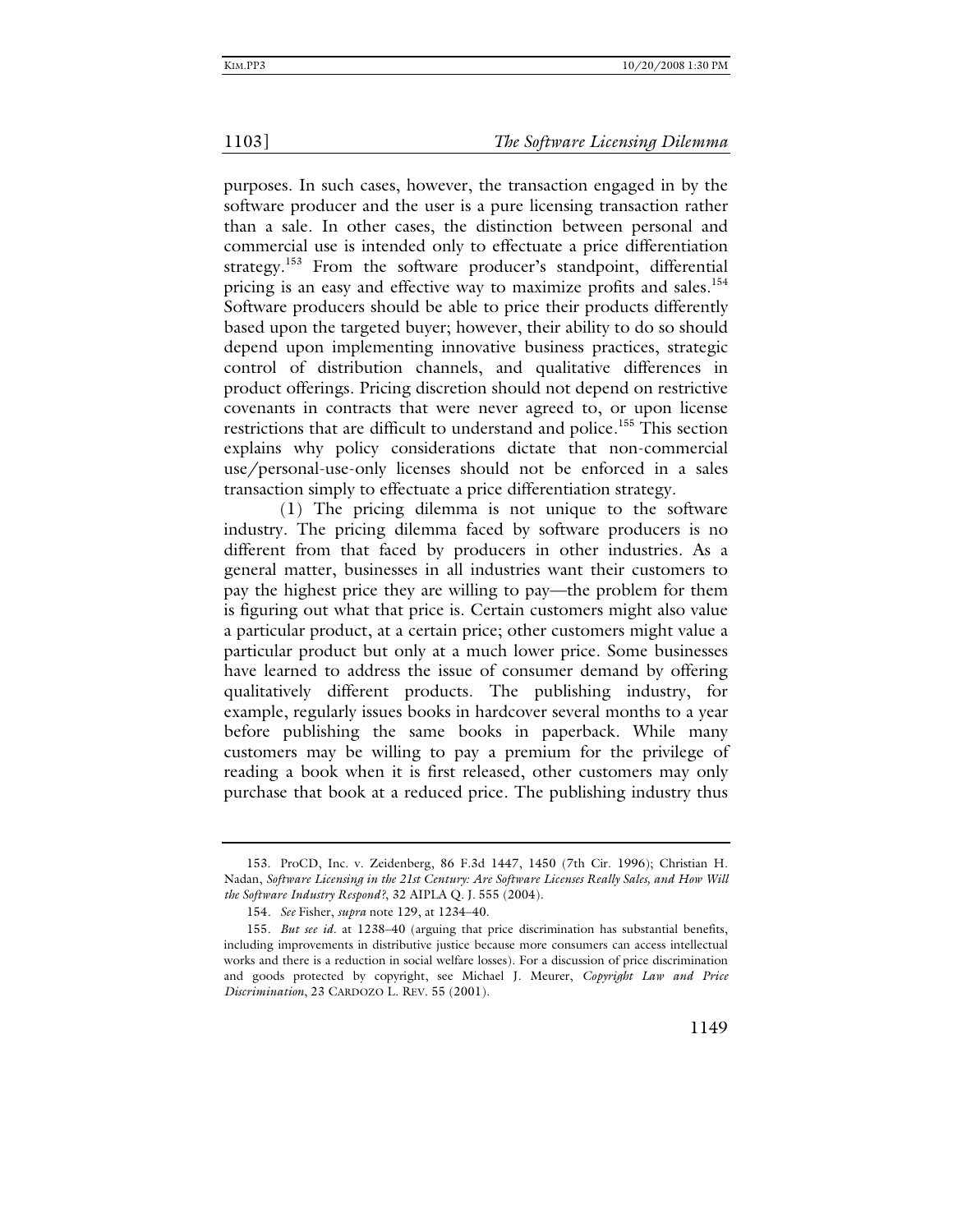accommodates differing customer demands by issuing hardcovers first and paperbacks later.<sup>156</sup> Publishers are able to justify the price differential by printing the earlier versions in hardback.

Businesses have different ways of dealing with customers who may challenge their business models. Scholastic Books, for example, regularly sells paperback versions of children's books to school markets at greatly reduced prices. Such books (often originally printed by publishers other than Scholastic) contain a legend on their back covers that states, "This edition is for distribution by schools only." The legend reflects Scholastic's practice of not selling these books to retail outlets—and discourages purchasers who intend to buy books from Scholastic and resell them to retail outlets at a profit. Retailers are discouraged from buying these books from unscrupulous third parties because doing so reflects poorly on the retailers. It does not, however, prevent purchasers from reselling their copies of books on eBay, for example, or to used book stores. Another example is Estée Lauder, which often gives "gifts with purchase." These miniature-sized cosmetics often contain the words, "not for individual sale" on their containers. This discourages resale of these products and puts potential purchasers on notice that they are not getting the full-sized item and should not be paying for the sample. The notice "not for individual sale" brings into question the integrity of the reseller (and the safety of the sample-sized, unauthorized-by-the-manufacturer, resold product). Furthermore, music groups with fan clubs have a long history of trying to thwart scalpers who may buy up tickets and prevent true fans from attending concerts. They have employed various strategies to address the scalping problem, such as requiring proof of identification at ticket pick-up and tracking multiple fan club memberships.<sup>157</sup>

As these examples illustrate, businesses in all industries must deal with customers who refuse to play by the rules set by these businesses—and they typically do so by controlling their channels of distribution, not by unilaterally imposing overbroad pseudocontractual restrictions. In fact, in many ways software manufacturers can police product use more easily than other types of businesses.

1150

 <sup>156.</sup> *See* Nadan, *supra* note 153, at 578–79; R. Anthony Reese, *The First Sale Doctrine in the Era of Digital Networks*, 44 B.C. L. REV. 577, 591 (2002).

 <sup>157.</sup> *See* Joseph De Avila, *A Controversial Way to Score Concert Tickets*: *Emerging Secondary Market in 'Presale' Passwords Irks Dues-Supported Fan Clubs*, WALL ST. J., Sept. 20, 2007, at D1.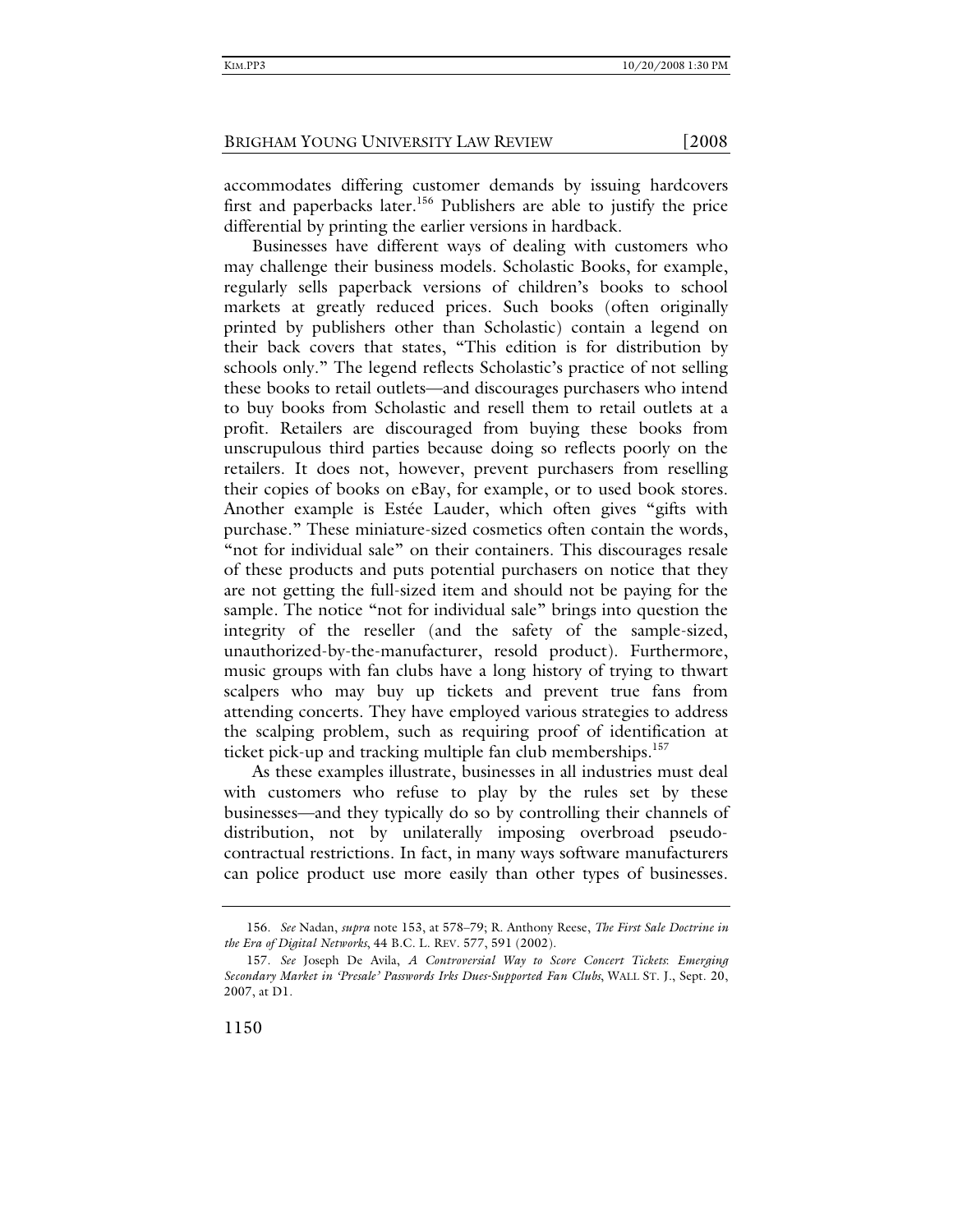Software companies can make registration a prerequisite of maintenance and support or help desk services. Alternatively, they can charge more for software support services based upon anticipated increased use in the need for support. They can build mechanisms into their products that restrict use.<sup>158</sup> There are indications that denying the software industry preferential treatment might actually encourage socially beneficial changes to existing business models.<sup>159</sup> For example, many software companies now make a larger percentage of their revenues from selling services than selling products.<sup>160</sup>

 (2) The line between personal and commercial use of software is often blurred. As a practical matter, with some types of software it is difficult to separate commercial from non-commercial use, especially if the meaning of "non-commercial use" or "personal use" is ambiguous in the written document. For example, a consumer may purchase a "personal use only" version of a word processing software product and intend to use the software to compose personal letters. She may also work for a company and often take work home, where she composes documents using her "personal use only" software. Has she violated the scope of license? What if she purchased graphic design software because she wanted to design her own birthday cards and then decided to start a business because creating cards was much easier than she thought? Does she have to switch from one program to another depending on the project that she is working on? At what point is she considered a "commercial" customer—with her first paying customer? With her tenth?<sup>161</sup>

 <sup>158.</sup> *See* Hardy, *supra* note 55, at 236–58 (discussing how the costs of drawing and monitoring "borders" in cyberspace may be lower than for other informational works).

<sup>159</sup>*. See* Nancy Kim, *Internet Challenges to Business Innovation*, 12 J. OF INTERNET LAW 3 (2008).

<sup>160</sup>*. See* Esther Dyson, *Intellectual Value: A Radical New Way of Looking at Compensation for Owners and Creators in the Net-based Economy*, 3.07 WIRED 136, 141 (July 1, 1995) (noting that "while most packaged software vendors continue to fight the perennial battle against software piracy, others have chosen to begin adopting a different business model" that depends upon compensation for "services rather than for code"). Microsoft's chief executive, Steven A. Ballmer, recently acknowledged that the company was making an effort to adapt "to the opportunities and risks of a more connected, more services-oriented world," reflecting consumer shift away from using software on a PC and to services on the Web. Steve Lohr, *Microsoft Will Share More Secrets*, N.Y. TIMES., Feb. 22, 2008, at C1, C6.

<sup>161</sup>*. See also* Frischmann & Lemley, *supra* note 55, at 274–75 (discussing how the indeterminacy of intellectual property rights makes enforcement complicated).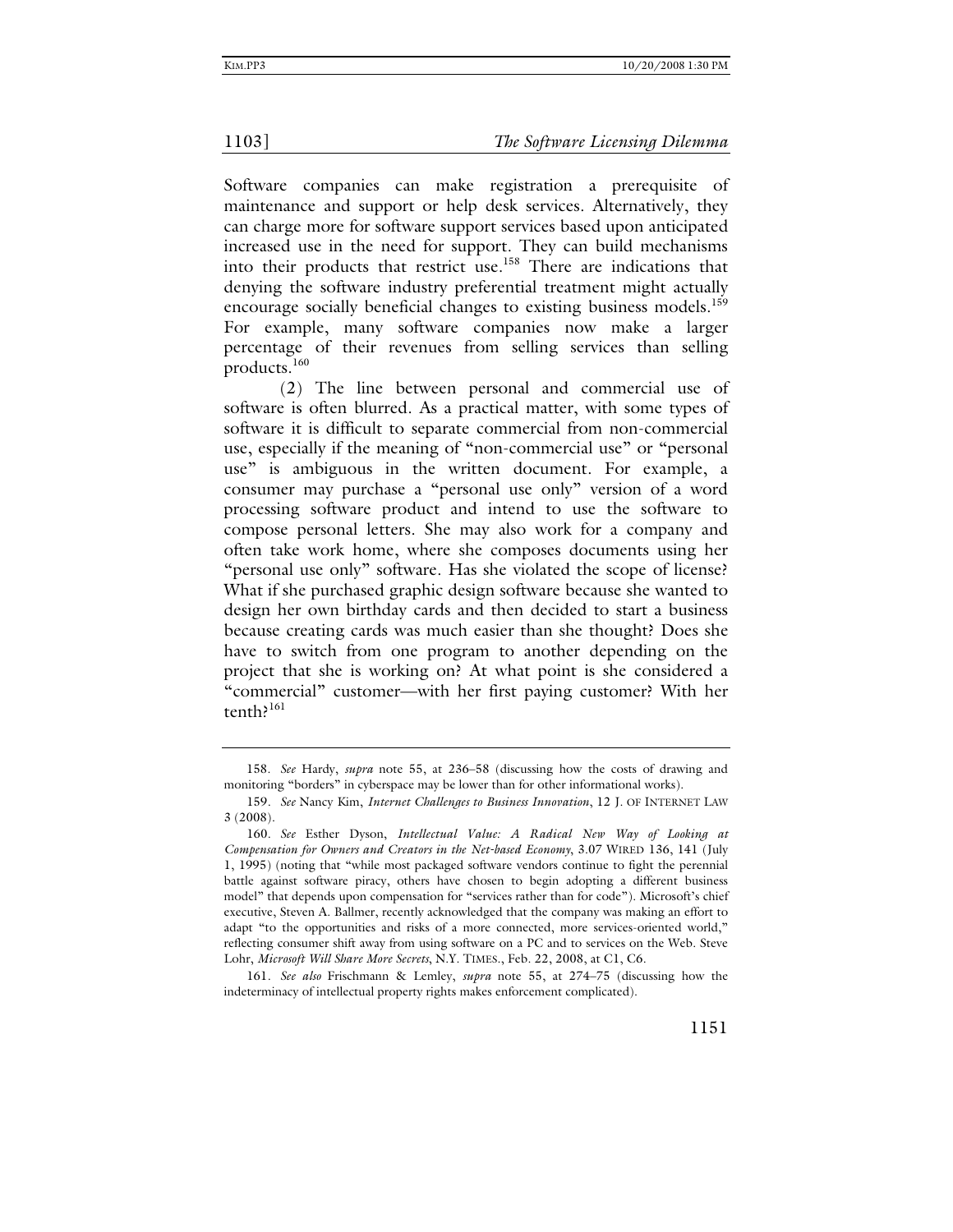Whatever social benefit may result from permitting a company to price discriminate must be considered and weighed against the deterrent or stifling effect that a non-commercial use/personal use only restriction has upon the software user.<sup>162</sup> If one of the reasons we permit price discrimination is that we wish to encourage business innovation and entrepreneurialism, then we must also consider that there is a business interest that is also implicated—and frustrated where we prohibit software from being used for business purposes for reasons unrelated to software capacity or functionality.<sup>163</sup>

Perhaps we should also consider what social utility exists in permitting a software producer to price the same product differently for different customers without having to justify or earn that increased price. The goal of economic efficiency provides a justification for permitting price discrimination; yet it does not explain why price discrimination is facilitated in this manner for software but not for other types of businesses. We do not charge wealthy people more for goods simply because they are willing to pay more. A car buyer is not given a purchase price based upon whether he or she will use the vehicle for business, personal, or mixed business and personal journeys. Enforcing a non-commercial use/personal use only restriction is particularly anomalous given that it may be much easier and more practical to provide a commercial version of software by providing enhanced functionality or additional support hours.

It is important to realize that a refusal to enforce "noncommercial use/personal use only" licenses does not render all commercial uses of software permissible. Certain "commercial" uses of software will still violate the Copyright Act. These uses include software leasing and rental of the software, and productizing or incorporating software into a new product.<sup>164</sup> The fact that there are

<sup>162</sup>*. See also* Llewellyn Joseph Gibbons, *Entrepreneurial Copyright Fair Use: Let the Independent Contractor Stand in the Shoes of the User*, 57 ARK. L. REV. 539 (2005) (discussing some of the difficulties that small businesses and consumers may face when they attempt to fully exercise their rights to use software by hiring independent contractors).

<sup>163</sup>*. But see* Harold Demsetz, *Information and Efficiency: Another Viewpoint*, 12 J.L. & ECON. 1, 17–19 (1969) (arguing that more monopolistic industries provide the greatest encouragement to invention).

 <sup>164. 17</sup> U.S.C. § 109(b)(1)(a) (2000) ("[U]nless authorized by the owners of copyright in the sound recording or the owner of copyright in a computer program (including any tape, disk, or other medium embodying such program), and in the case of a sound recording in the musical works embodied therein, neither the owner of a particular phonorecord nor any person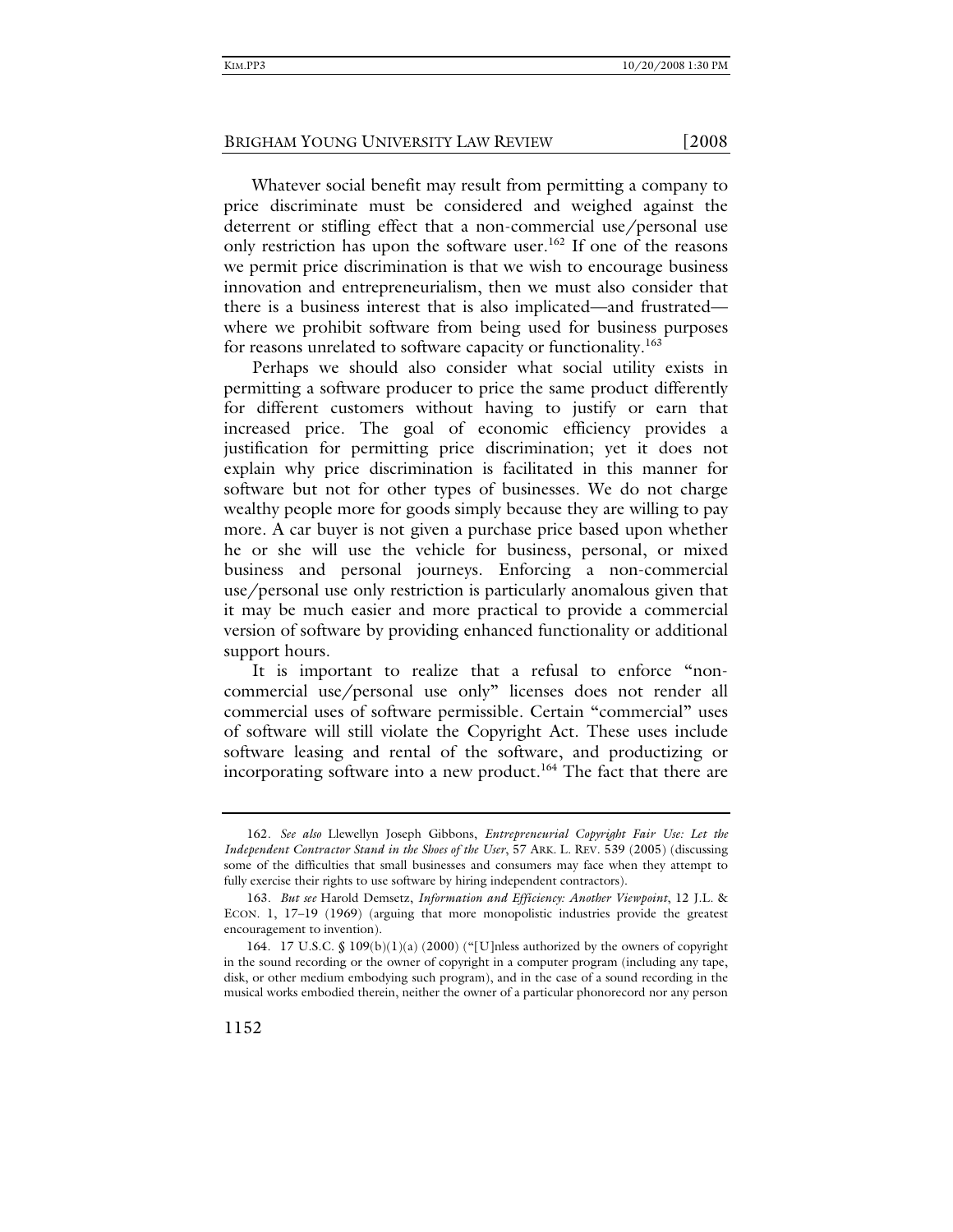illegal commercial uses of software does not justify enforcing overbroad provisions that restrict otherwise legal uses. Finally, it is worth noting that both parties to a sales transaction are obligated under the UCC to act in good faith and in accordance with reasonable commercial standards of fair dealing.<sup>165</sup> A party who uses software for commercial purposes in a way that constitutes unfair competition then might be found to have breached its obligation of good faith and fair dealing.

### V. ANTICIPATED OBJECTIONS AND POLICY CONSIDERATIONS

In this section, I address additional anticipated objections to my proposed approach and the usual arguments in favor of permitting software transactions to be classified as "licensing transactions" rather than "sales transactions" even where reality indicates otherwise. I conclude that my approach exposes the license-sale opposition as a false dichotomy which in turn falsely constructs the software licensing dilemma. While the manipulability of software as a product is unique, the issues a licensing strategy seeks to resolve are not. While there may in fact be issues particular to software producers, the dilemma that they now face is one that is common to manufacturers of other products in other industries.<sup>166</sup>

 166. Keith Rowley notes that "[m]ost state courts recognize an implied duty of good faith and fair dealing in all contracts." *See* Rowley, *supra* note 165, at 19.

in possession of a particular copy of a computer program (including any tape, disk, or other medium embodying such program), may, for the purposes of direct or indirect commercial advantage, dispose of, or authorize the disposal of, the possession of that phonorecord or computer program (including any tape, disk, or other medium embodying such program) by rental, lease, or lending, or by any other act or practice in the nature of rental, lease, or lending.").

 <sup>165.</sup> U.C.C. § 1-304 (2001). While both the amended and pre-amended version of Article 1 impose a duty of good faith in the performance of contracts, the two versions define good faith differently. *See* Keith A. Rowley, *The Often Imitated, but Not Yet Duplicated, Revised Uniform Commercial Code Article 1*, (Mar. 6, 2007), http://papers.ssrn.com/sol3/papers.cfm?abstract\_id=968869. As Rowley notes, while both versions require subjective honesty, the revised Article 1 would require reasonable commercial standards from both merchants and non-merchants alike. *Id.* at 4. While it may be an open issue whether software constitutes "goods" for purposes of the UCC, courts will likely look to the Code for guidance, even if it is not binding upon the transaction.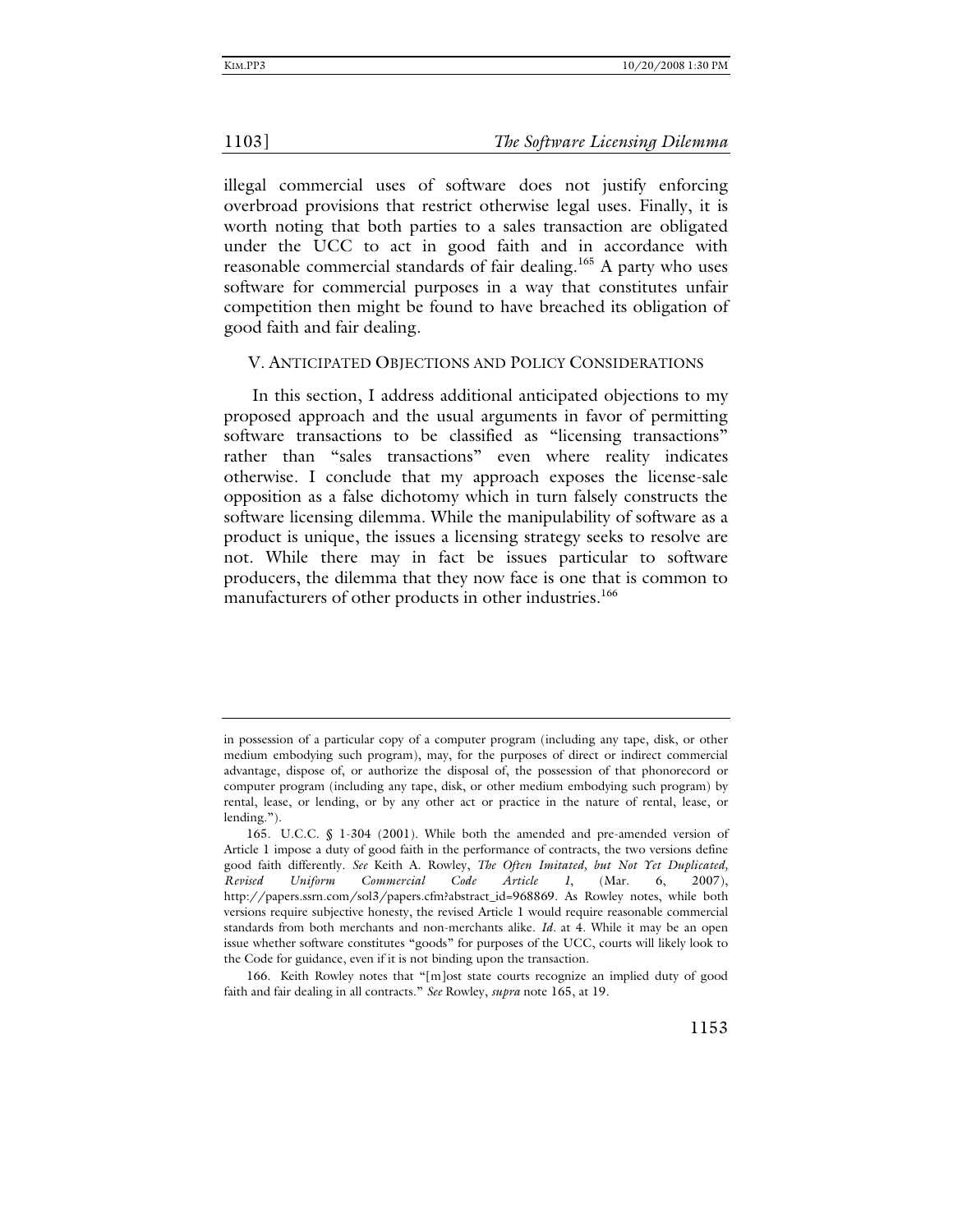# *A. Software Manipulability Necessitates Greater Control (i.e., The First "Software is Different" Argument)*

Some may argue that software producers need to contractually protect their products because of software manipulability.<sup>167</sup> Yet, many copyrighted products such as books, movies, and music are easy to copy.168 Paintings and architecture are also capable of being copied more easily now than in the past due to technological improvements, including improved digitization capabilities. There may have been a need for contractual protection when it was uncertain that intellectual property law protected software.<sup>169</sup> As previously noted, a software sale is not a transfer of ownership to the underlying code or the program.<sup>170</sup> Software is still subject to copyright protection.<sup>171</sup> The written documents—the shrinkwrap and clickwrap "agreements"—served a useful purpose at a time when the

<sup>167</sup>*. See* O'Rourke, *supra* note 125, at 486–87 ("[The] public goods problem addressed by copyright law is particularly acute in the case of software. Millions of dollars may be invested in software design and coding. However, once the software is distributed on disk or made electronically accessible, it is easily copied and distributed to others.").

<sup>168</sup>*. See* Nadan, *supra* note 153, at 557–59 ("This article argues that software is different, but not for the traditional (and flawed) rationale that software is easy to copy. Rather, software is different because of the two considerations observed above—the same copy can be significantly more valuable to a commercial user (the personal and commercial versions are often identical—only the license that comes with the software would be different), with potentially enormous liability for its malfunction. These considerations are fairly unique to software.").

 <sup>169.</sup> Database protection is largely still unavailable under copyright law. Feist Publ'ns, Inc. v. Rural Tel. Serv. Co., 499 U.S. 340, 361–62 (1991) (holding that in order to receive copyright protection, a database needs to demonstrate sufficient originality in the selection or arrangement of its contents); *see also* Jennett M. Hill, Note, *The State of Copyright Protection for Electronic Databases Beyond* ProCD v. Zeidenberg*: Are Shrinkwrap Licenses a Viable Alternative for Database Protection?*, 31 IND. L. REV. 143 (1998); *see also* Lipton, *Mixed Metaphors*, *supra* note 50. While the code used to compile the database information may be protected by copyright, the information likely would not be. Consequently, a provider of database information would likely choose to enter into a licensing—as opposed to a sales transaction. In addition, a software provider would be wise to incorporate some type of encryption measure to minimize the likelihood of unauthorized access.

 <sup>170. 17</sup> U.S.C. § 202 (2000) ("Ownership of a copyright, or of any of the exclusive rights under a copyright, is distinct from ownership of any material object in which the work is embodied.").

 <sup>171.</sup> Determann & Fellmeth, *supra* note 20. For a discussion of the potential problems related to copyright protection to computer programs, see generally Litman, *supra* note 35. *But see* Smith & Mann, *supra* note 91 (arguing that intellectual property laws have had an "important impact" on the success of the software industry but that copyright may not be enough to adequately protect against certain forms of copying in the near future).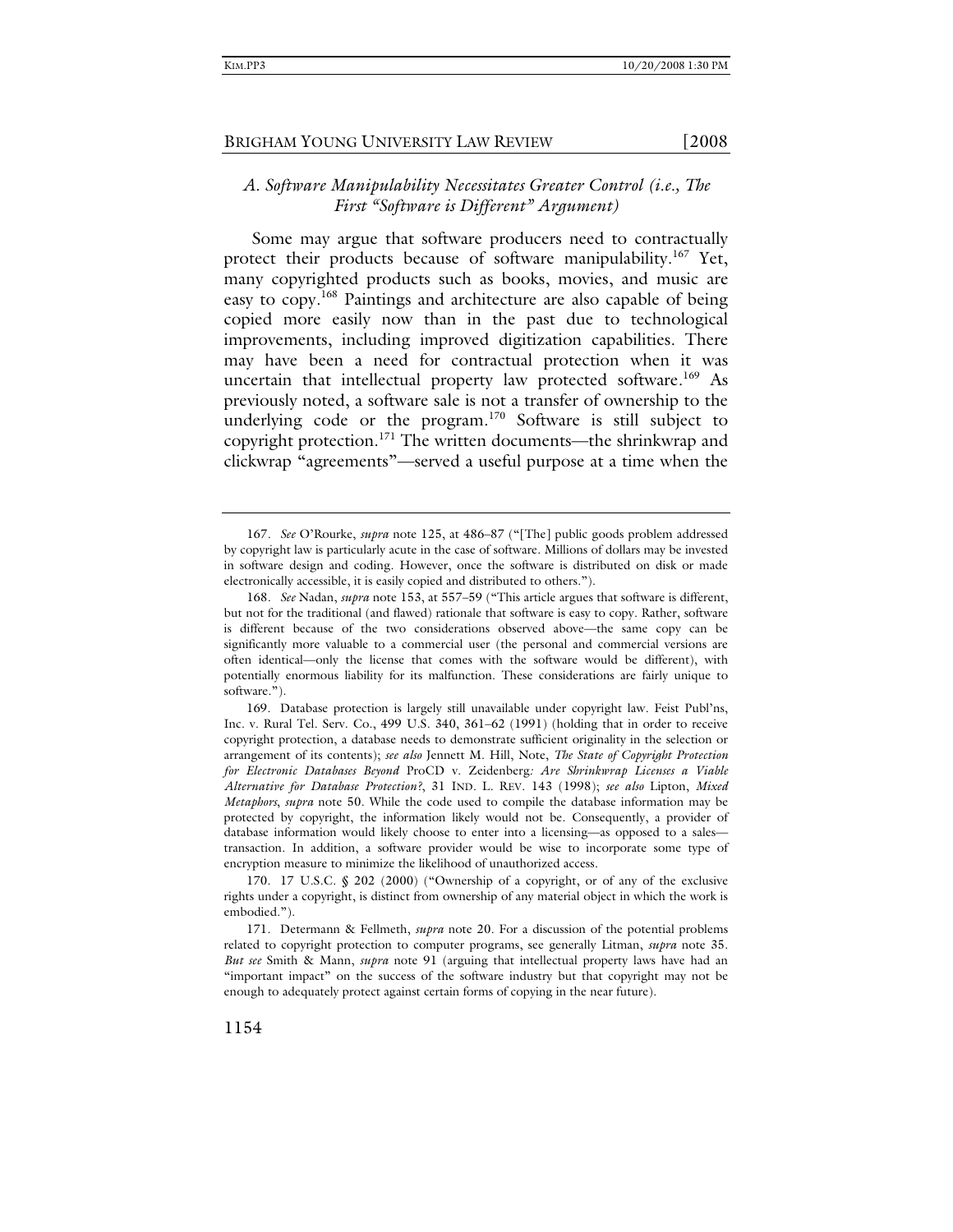parameters of software use were unclear.<sup>172</sup> The parameters are better defined now.173 In May 1964, the Copyright Office agreed to register copyrights on computer programs.<sup>174</sup> In fact, some commentators believe that software copyrights are too easily obtained, thus chilling innovations in software development.<sup>175</sup> The 1998 Digital Millennium Circumvention Act ("DMCA") further enhances the ability of software producers to take electronic measures to protect their works.<sup>176</sup>

If a patent has been filed for the code, patent law also protects the corresponding program, making any unauthorized uses subject to an infringement suit.<sup>177</sup> Some commentators have suggested that patent law provides a *better* regime for governing software than either copyright or trade secret law.<sup>178</sup> Software may be even more protectable than other products since the passage of the DMCA. One of the goals of the DMCA was to reassure copyright owners that making their works available on the Internet would not subject them to massive piracy.179 Congress believed that it could encourage

174*. See generally* Note, *Copyright Protection for Computer Programs*, 64 COLUM. L. REV. 1274 (1964).

 175. *See* JESSICA LITMAN, DIGITAL COPYRIGHT 81–86 (2001); Jacqueline D. Lipton, *IP's Problem Child: Shifting the Paradigm for Software Protection*, 58 HASTINGS L.J. 205 (2006).

176*. See* 17 U.S.C. § 1201 (Supp. V. 1999).

177*. See* Smith & Mann, *supra* note 91, at 242 (suggesting that "patent protection may emerge as a critical form of IP protection for software" in the next few years).

178*. See id.* at 256; *see also* Menell, *supra* note 75, at 1364–65; Nadan, *supra* note 153, at 555. Some commentators believe that patent protection for software, like copyright protection, stifles innovation. *See* Julie A. Cohen & Mark A. Lemley, *Patent Scope and Innovation in the Software Industry*, 89 CAL. L. REV. 1 (2001); Eloise Gratton, *Should Patent Protection Be Considered for Computer Software-Related Innovations?*, 7 COMP. L. REV. & TECH. J. 223 (2003).

 179. S. Rep. No. 105-190, at 8 (1998); *see also* Jane C. Ginsburg, *Copyright and Control over New Technologies of Dissemination*, 101 COLUM. L. REV. 1613, 1618 (2001) ("While copyright owners could distribute their works encased in some form of technological protection, they still perceived a probability that others would remove those protections,

<sup>172</sup>*. See* O'Rourke, *supra* note 125, at 488 (noting that "in the earliest days of software distribution, it simply was not clear that software was protected by copyright law" and as a result, software producers felt a need to obtain such protection contractually).

<sup>173</sup>*. But see id*. at 489–99 (stating that while the availability of copyright protection for software is more certain, software is still more vulnerable to abuse than hard copy works). This author believes that the ease with which hard copy works can be converted to digital format and widely distributed makes this argument—while perhaps true ten years ago—much less forceful today. For example, this year there was the unauthorized digital "release" of the much anticipated "hard copy" seventh installment of the Harry Potter series.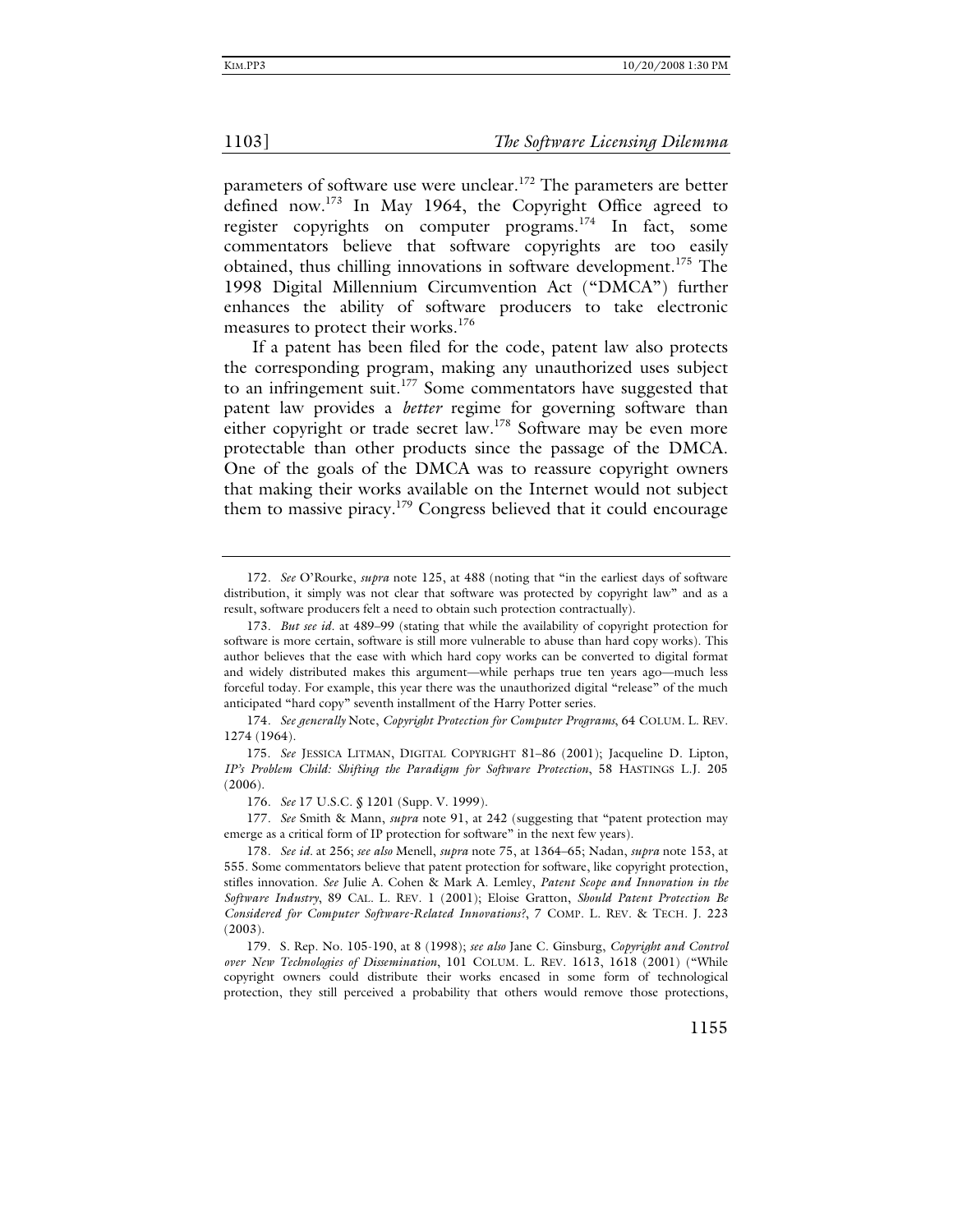digital communication only by reinforcing the control that copyright holders had over distribution of their works, despite the loss to the public of circumvention devices.<sup>180</sup> In other words, while software producers may need to control use of their products, they do not need to do so *more* than do producers of other types of products.

Much of this analysis is also applicable to other consumer products containing digital information, such as music CDs and movie DVDs, which are also readily distributable.<sup>181</sup> But in addition to being susceptible to unauthorized distribution, the manipulable quality of software makes it much more difficult to discover infringing uses in competitive products. For example, while it may be difficult for a music producer to discover all the infringers who are distributing its music without permission, a product, such as a song, which incorporates the music or any portion thereof, is easily detectable. In most cases, a software producer would have a much more difficult time proving that its software was incorporated into a competitive product.<sup>182</sup>

As a practical matter, however, the existence of a contract will likely not dissuade users who knowingly infringe copyrights. Enforcing a license as an "agreement" between the parties is no more likely to deter infringers than would notifying them of the difference between legitimate and infringing activity.

making the work as vulnerable to unlicensed copying as it would have been without resort to technological measures.").

 <sup>180.</sup> *See* Ginsburg, *supra* note 179, at 1613. In fact, Glynn Lunney argues that "the DMCA goes too far in its efforts to eliminate the threat digital technology poses." Glynn S. Lunney, Jr., *The Death of Copyright: Digital Technology, Private Copying, and the Digital Millennium Copyright Act*, 87 VA. L. REV. 813, 819 (2001). He further argues that "[b]y prohibiting others from possessing the decryption tools necessary to break the technological locks that the copyright industry places on its digital works, the DMCA empowers those who produce digital works of authorship to set the terms of public access." *Id*.

 <sup>181.</sup> David Rice notes that one of the objectives of software license agreements is to achieve market protection by prohibiting rental of software. The rental prohibition aims to eliminate the opportunity for third parties to rent software at a fraction of its retail price and then make an unauthorized copy of the software at little additional cost. *See* Rice, *supra* note 15, at 158. Rental of software is now prohibited under 17 U.S.C. § 109(b)(1)(a) (2000). The problem of illicit copying is one that the movie industry has faced since the inception of video rentals and is not unique to the software industry.

 <sup>182.</sup> Difficult, but not impossible. One way that software companies thwart infringers is by embedding pieces of useless code into a program. If such code shows up in another program, infringement is likely to be found. CONSTANCE E. BAGLEY & CRAIG E. DAUCHY, THE ENTREPRENEUR'S GUIDE TO BUSINESS LAW 486 (2008).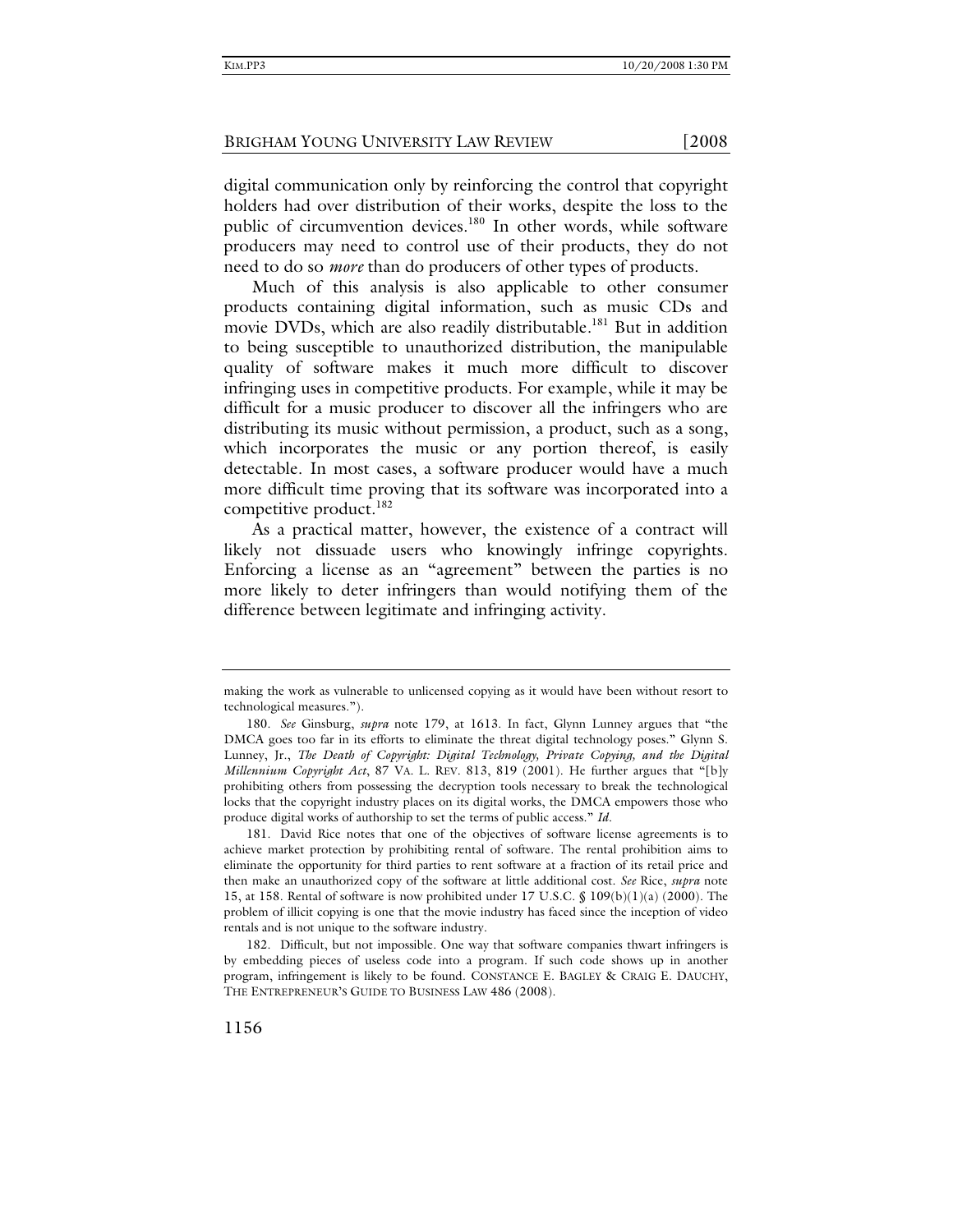In addition to the protections available under the law, software producers may also protect their product through its architecture or by installing lock-up or other protective devices.<sup>183</sup>

# *B. Software Is Inherently Faulty, Which Necessitates Substantial Control over Distribution (i.e., The Second "Software Is Different" Argument)*

Another oft-cited justification for software license agreements is that it is nearly impossible to produce bug-free software.<sup>184</sup> The argument is usually employed to justify contractual restrictions on commercial use of software since, the argument goes, if a product is used in a business, the potential for loss of profit and other consequential damages in the event of software failure is so substantial that it would cripple the software industry. According to this argument, software license agreements are necessary even in mass-market, consumer transactions in order to encourage innovation in the software industry and to facilitate the introduction of new products into the marketplace that would otherwise be delayed or deterred by liability concerns.

The concerns over the liability of software producers for consequential damages are greatly exaggerated. Both the UCC and the Magnuson Moss Act permit sellers to limit their liability for lost profits and other consequential damages. Although sellers may be constrained in their ability to completely disclaim implied

 <sup>183.</sup> Lipton, *Mixed Metaphors*, *supra* note 50, at 251 ("Technological encryption measures are often utilized to prevent unauthorized access, and contractual licensing and transfer schemes are used for commercial transactions involving such databases."); *see also* Brett Frischmann & Dan Moylan, *The Evolving Common Law Doctrine of Copyright Misuse: A Unified Theory and Its Application to Software*, 15 BERKELEY TECH. L.J. 865 (2000) (discussing legal and extralegal protections of software). Frischmann and Moylan note that "today's landscape affords software producers unprecedented protection over their products" that may ultimately hurt innovation. *Id.* at 915. Of course, such software protections are susceptible to hackers, but in this way, such protective measures are no different from antiburglary measures taken by a homeowner who continues to be susceptible to break-in. As Lawrence Lessig famously noted, "Code is law," meaning that code regulates cyberspace, but law in cyberspace as in the physical world, is not failsafe. LAWRENCE LESSIG, CODE AND OTHER LAWS OF CYBERSPACE 6 (1999); *see also* James Grimmelmann, Note, *Regulation by Software*, 114 YALE L.J. 1719 (observing that while regulation by software is attractive in some areas, it is dangerous in others).

 <sup>184.</sup> Nadan, *supra* note 153; Rice, *supra* note 15, at 178 (acknowledging that in the commercial market context, "controlling liability exposure may have strong efficacy and efficiency justification in some circumstances").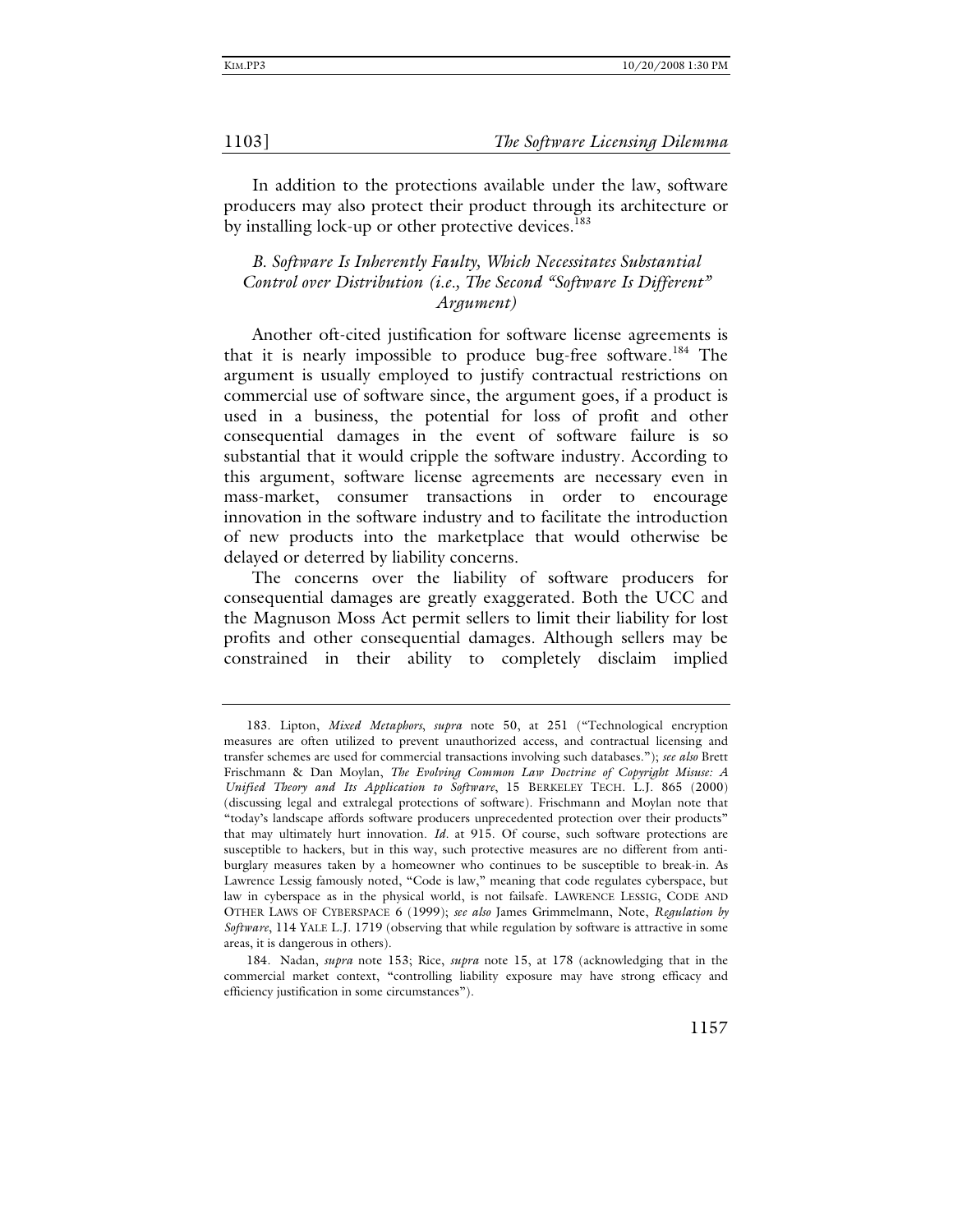warranties, $185$  they may limit the available remedy, thereby limiting their risk exposure.

In light of the software producer's ability to limit its liability for consequential damages, there is no good reason to permit software producers to exempt themselves from all the warranties implied under state law. Software producers should be required to deliver a product that meets certain minimal standards of merchantability, and a failure to do so should entitle consumers to receive refunds. This should not enable consumers to copy software and then falsely claim that it does not work. A software producer may implement return policies, such as allowing product testing, to deter false claims. By the same token, software producers should not receive payments for products that do not work.

There is another important reason why we should not permit software producers to "contract" out of state implied warranties. If courts were to view mass-market software transactions as "licensing transactions" and thus exempt from the regulatory systems that govern sales transactions, they would put retailers in an untenable position. Any license agreement governs only the relationship between the licensor and the end user; there is typically no such agreement between the retailer and the consumer. Mass-market consumer license agreements do not usually include any reference to retailers or other third-party distributors. Under ordinary rules of offer and acceptance, the retailer has sold a product to the consumer that makes the retailer subject to liability for warranties implied under state law. If the terms of the written document contained within a software product package are deemed to be "contract terms" that govern the relationship between the software producer and the end user, then incongruously the retailer is liable for state implied warranties for having "sold" the product (when it should have sublicensed it), whereas the software producer is not liable.

 <sup>185.</sup> The UCC permits warranty disclaimers provided that they conform to certain requirements under U.C.C. § 2-316(2). The Magnuson-Moss Act does not permit disclaimers of implied warranties if the product is accompanied by a written warranty although the Act does not require the issuance of *any* warranty at all. However, the Magnuson-Moss Act does permit limitations of liability.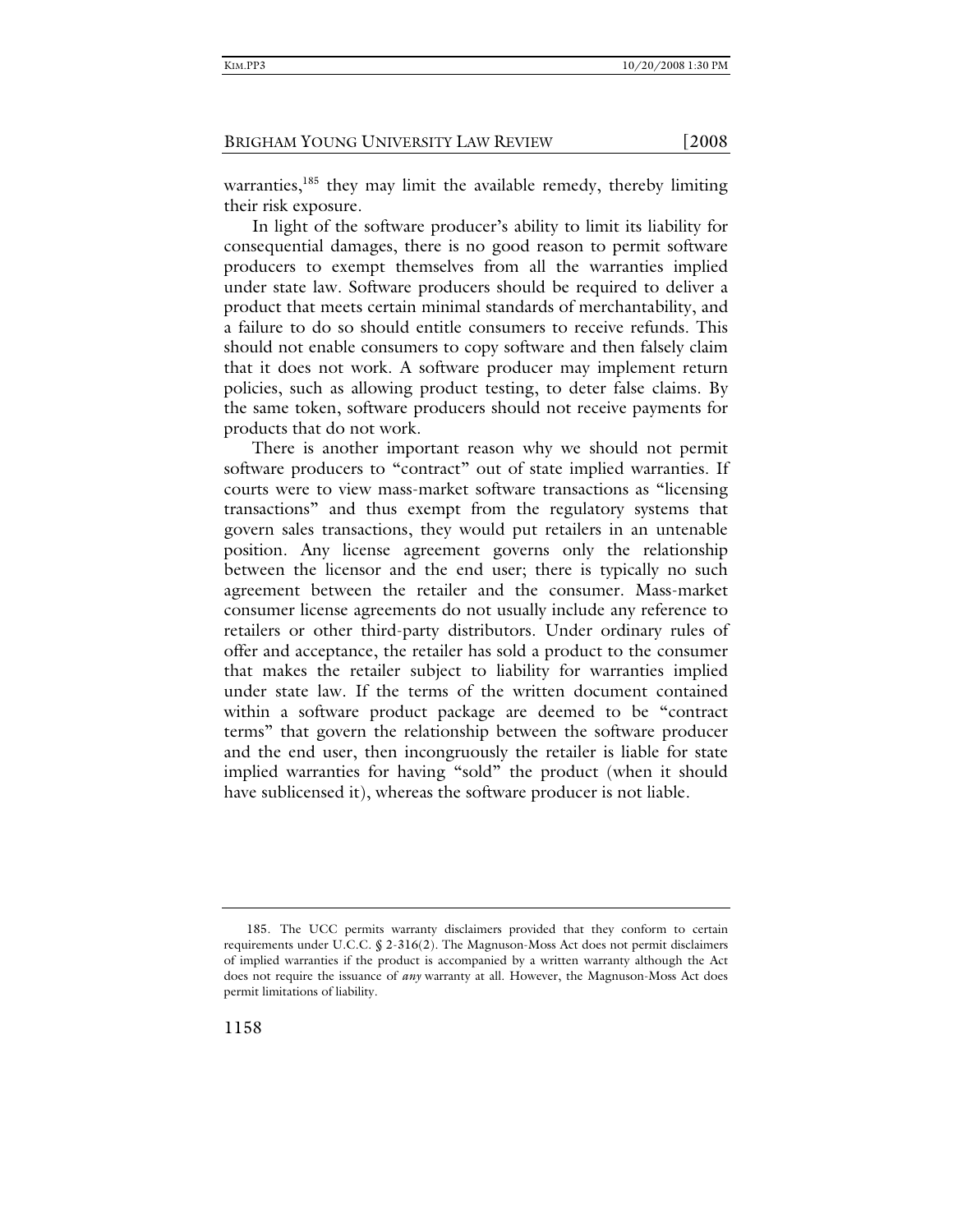# *C. Software Producers Should Be Able to Distribute Their Products as They See Fit (i.e., The Libertarian View of Property)*

Some may contend that software producers should be permitted to decide how they wish to release their products to the public. Certainly software producers have the prerogative to decide whether to license rather than to sell their software products. But such freedom does not entitle software producers to reshape reality. In other words, nothing in my proposal prohibits software producers from entering into pure licensing, rather than sales transactions,<sup>186</sup> nor am I arguing against the enforceability of form contracts in general. Software producers, however, should not be able to characterize a transaction in ways that violate generally accepted principles of contract law. Until *ProCD* and its progeny, a sales transaction was considered concluded when the purchaser paid the purchase price and the retailer transferred possession of the product. Software producers, of course, are free to enter into pure licensing transactions, or to negotiate or impose contractual terms—provided that they do so prior to the conclusion of the sales transaction.

Some may argue that transaction costs are too high for software producers to realistically consider individual negotiations of software license agreements, which is one of the factors involved in determining whether a transaction is a license or a sale. While there is undoubtedly a transaction cost issue, it is unclear how much of an obstacle it truly is, given the existence of form contracts in other consumer transactions. The transaction cost issue is not one that is unique to the software industry. Transaction cost issues arise in all mass-market consumer transactions where the seller or manufacturer wishes to somehow "condition" the sale or use of the product being sold. In fact, that is the cost that the seller, manufacturer, or lessor *should* incur to obtain terms that might otherwise be unavailable under the default rules (such as the UCC) governing the transaction. If software producers wish to limit the duration and use of their software products, then they should engage in a true licensing transaction instead of a transaction that has all the characteristics of a sale save for a written "contract" contained within the software

 <sup>186.</sup> Other commentators, however, have expressed concern about permitting a software producer to contractually eliminate the right of first sale. *See, e.g.*, Determann & Fellmeth, *supra* note 20; Lemley, *Beyond Preemption*, *supra* note 61; Lemley, *Shrinkwrap Licenses*, *supra*  note 61.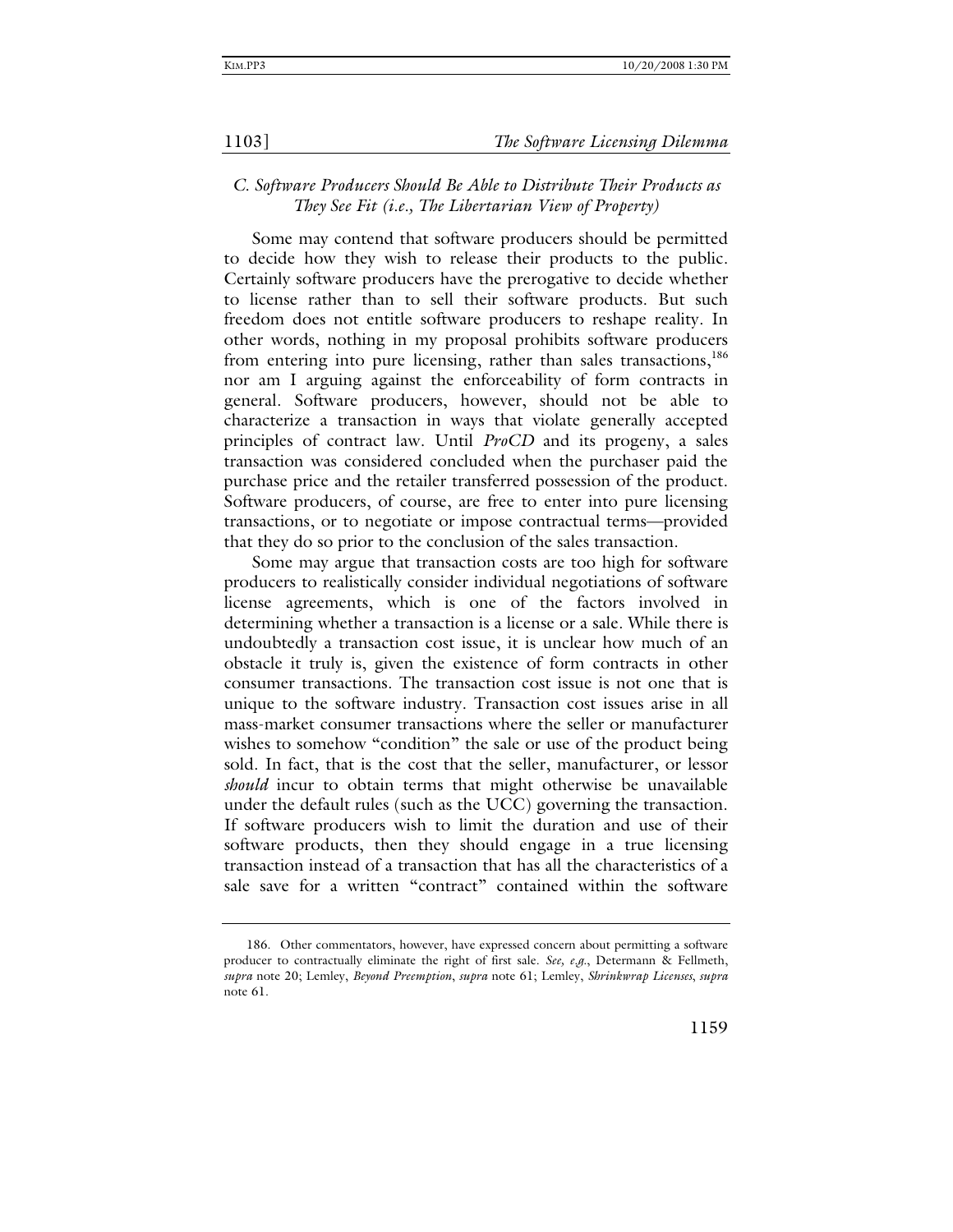package (and accessible only after the end user has taken possession of the product). A true licensing transaction—while increasing the transaction costs for the software producer—heightens the end user's awareness that the software product that he or she is paying for may not meet his or her expectations.187 Contract law posits that, as a general matter, courts will not review the adequacy of consideration; much of this laissez faire attitude is justified on the grounds that the parties have actively bargained for their rights and obligations. Where a basic assumption of contract law—and the doctrinal rules that flow from that assumption—is negotiated terms, it is misguided to say that high transaction costs justify enforcing transactions as contracts without any negotiations.<sup>188</sup> Furthermore, as Part III.C explains, the failure of written terms (whether electronic or printed) to constitute a contract does not mean that none of the terms contained in that written document are enforceable. The software purchaser's assent may be presumed with respect to the rights granted, and the derivative restrictions contained, in that document. Recognizing the license grant terms as enforceable, independent from the validity of the written terms as a contract, eliminates much of the justification for non-negotiated license agreements.

### *D. Software Producers Need to Control Subsequent Sales in Order to Sell More Copies of Software*

Another objection to characterizing software transactions as "sales" rather than "licenses" is that, in doing so, the end user becomes an owner of a copy of the software product, thus implicating the first sale and associated rights under the Copyright Act.<sup>189</sup> If a consumer is able to purchase used copies of legitimately

<sup>187</sup>*. See* Niva Elkin-Koren, *Copyrights in Cyberspace: Rights Without Laws?*, 73 CHI.- KENT L. REV. 1155 (1998) (expressing skepticism about the desirability of regulating information access through contracts); Fisher, *supra* note 129, at 1246 (noting that contracts on the Internet "go far toward eliminating the presumption of social desirability usually accorded voluntary bargains" because of the informational asymmetries and the lack of bargaining power characteristic of such contracts).

<sup>188</sup>*. But cf.* Reichman & Franklin, *supra* note 82, at 954–59 (proposing non-negotiable terms that are even-handed and socially responsible).

 <sup>189.</sup> Christopher B. Yeh, WallData Inc., v. Los Angeles County Sheriff's Dep't*: License Versus Sale at the Crossroad of Contract and Copyright*, 22 BERKELEY TECH. L.J. 355, 362 ("The key rationale, however, for supporting a licensing regime is concern for preservation of the software industry's business model. The first sale doctrine is the bane of the business model because it prevents software developers from controlling subsequent transfer of their product,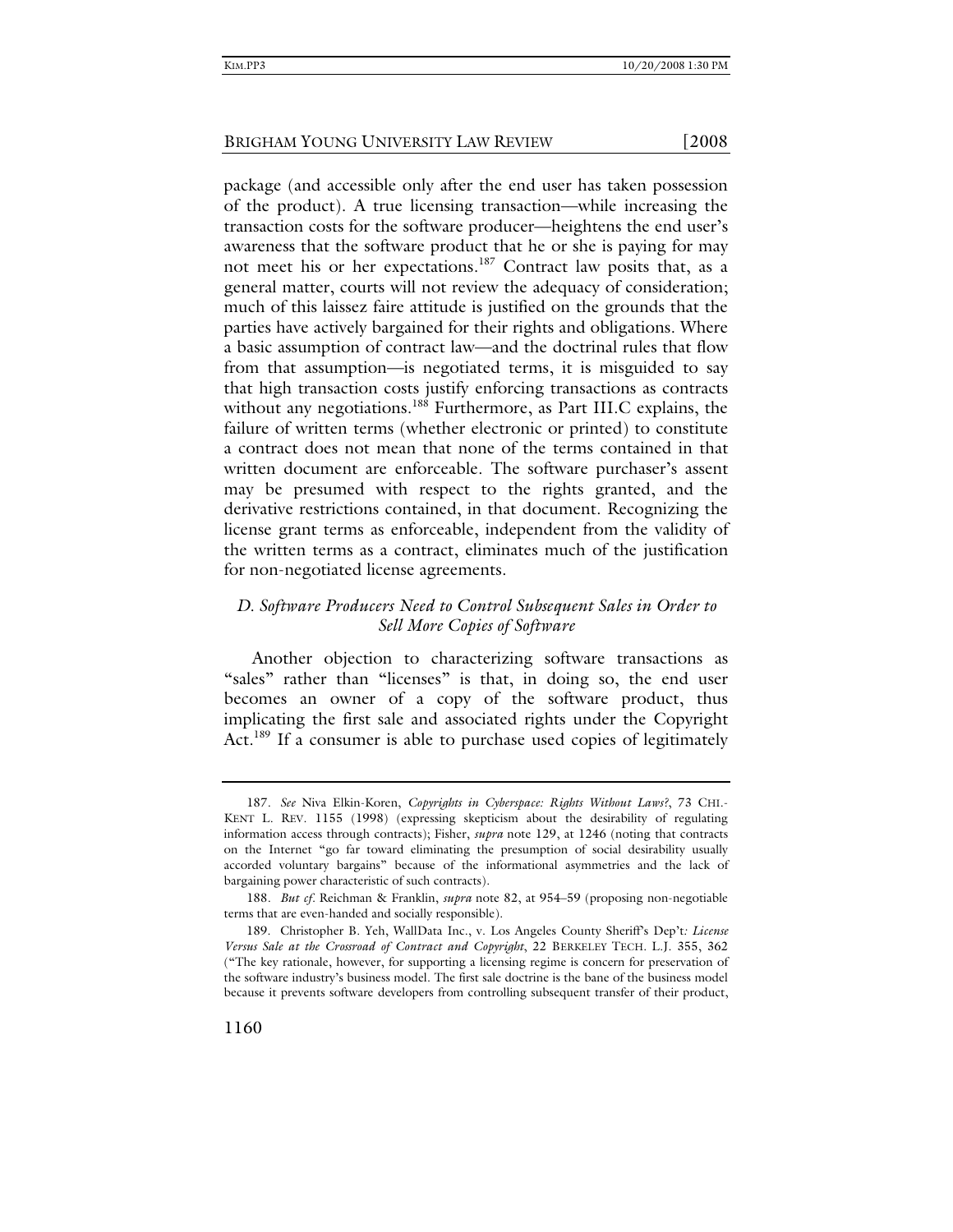acquired software products at a reduced price, this creates a lost revenue opportunity for the software producer.<sup>190</sup> While this observation may be true, it does not express a truth that is confined to the software industry.<sup>191</sup> Especially with the ready availability of the Internet as a marketplace and distribution channel, the issue of product resales plagues many industries and products. The challenge that consumer goods manufacturers face arises from the creation of a secondary market in goods that is much more accessible due to the low barriers to entry for Internet resellers, the ease of comparison shopping on the Web, and the existence of sites like eBay and Amazon. But if one of the underlying goals of contract law is promoting economic efficiency, that goal is furthered by the Internet and sites like eBay and Amazon, which bring buyers and sellers together and reduce transaction costs and the need for intermediaries. If the Internet causes some businesses to rethink their business model, then it encourages innovation and entrepreneurialism.<sup>192</sup> In this respect, however, software is not different from other products—and the dilemma faced by the software industry is not unique.

*Id*. at 619.

which in turn prevents them from generating revenue from it."); *see also* Nadan, *supra* note 153, at 268–84.

 <sup>190.</sup> For a discussion of how digital dissemination may actually diminish the impact of the first sale doctrine see Reese, *supra* note 156, at 579. Reese speculates that as e-commerce and encryption technology grows, the "first sale doctrine may remain on the books . . . but if few or no copies of copyrighted works exist, then the doctrine will essentially be a dead letter." *Id.*

<sup>191</sup>*. See also* Madison, *supra* note 50, at 299–300 (stating that treating a software transaction as a license rather than a sale "effectively treats section 109, the codification of copyright's venerable first sale doctrine, as a nullity in the context of computer programs . . . . 'Copies' of computer programs might be 'licensed' and therefore excluded from section 109 . . . but there is no evidence in the statute or in the logic and history of copyright law that supports permitting owners of copyrights in computer programs to have the power to 'license' copies in ways that publishers of books and phonorecords cannot").

 <sup>192.</sup> For example, software producers might bypass the first sale doctrine altogether by distributing software digitally or through technological protection measures. *See* Reese, *supra*  note 156. R. Anthony Reese notes that new digital markets have already developed in existing industries:

Websites for newspapers such as *The New York Times* and *The Los Angeles Times* sell access to individual articles. Encyclopedia Britannica offers the full content of its encyclopedia online for an annual or monthly subscription fee, offering a new alternative to previous choices. . . . Additionally, the major recording labels have launched . . . online music services . . . that give users the ability to listen to a limited music catalog on demand for a monthly fee.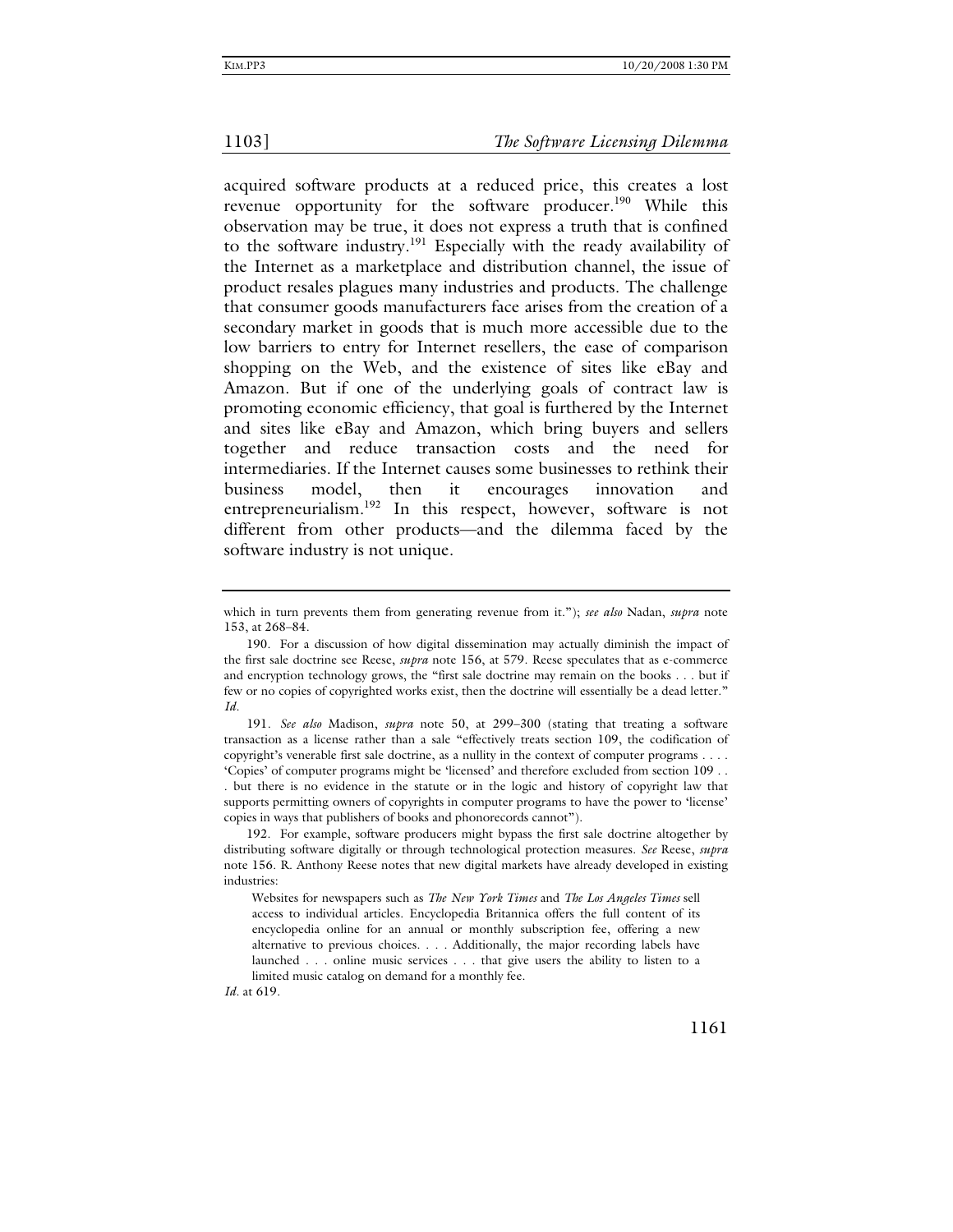### VI. CONCLUSION

The dilemma faced by the software industry is not whether software is or should be licensed or sold but how software producers can adapt their business model to an environment where distribution is cheap and transactions are efficient.<sup>193</sup> Paradoxically, technology that threatens an existing business or industry may provide unexpected revenue streams for that business or industry. For example, streaming music on the Internet has been blamed for the decrease in the number of CDs sold; however, technological developments have created new uses for music in other forms. The ubiquity of recorded music on electronic and wireless devices opens new opportunities for music companies and related businesses that are savvy enough to recognize the opportunity.<sup>194</sup> The issues that the software industry must address are common to those faced by other industries, including the music industry. Not surprisingly, the way the software industry resolves these challenges has implications that reverberate beyond that particular market segment.<sup>195</sup> The policy considerations—economic efficiency and business innovation—used to justify special treatment for software producers also militate against such treatment, as software license agreements often discourage both.<sup>196</sup>

The "contractualization" of software transactions has set a dangerous precedent for other commercial goods as sales of non-

<sup>193</sup>*. See* Kim, *Internet Challenges to Business Innovation*, *supra* note 159 (discussing ways that companies might re-think their businesses to adjust to changes in the digital environment).

<sup>194</sup>*. See* Jay Reeves, *Company Gets Rich on College Fight Songs*, Associated Press, Feb. 23, 2008 (discussing "a major trend in the music industry, where publishing companies are reaping the benefits of the digital music that's become the soundtrack to life thanks to microprocessors and streaming sound").

 <sup>195.</sup> Some courts, however, may be reluctant to accept the use of a licensing strategy with non-software products. In a recent case, for example, a federal district court held that a promotional music CD was a gift or a sold product, despite being labeled with language stating that it was being licensed for personal use only. *See* UMG Recordings, Inc. v. Troy Augusto, 558 F. Supp. 2d 1055 (C.D. Cal. 2008).

<sup>196</sup>*. See also* Lemley & Weiser, *supra* note 58, at 783–84 ("Over the last several decades . . . more and more courts and commentators have sought to align the rights of IP holders with those of real property owners, arguing for pervasive use of property rules and limited uses of 'liability rules' (which allow access at a price set by a court or agency). Whether this trend is managed sensibly will greatly influence how innovation develops and whether the Internet will remain as a platform for innovation and economic growth.").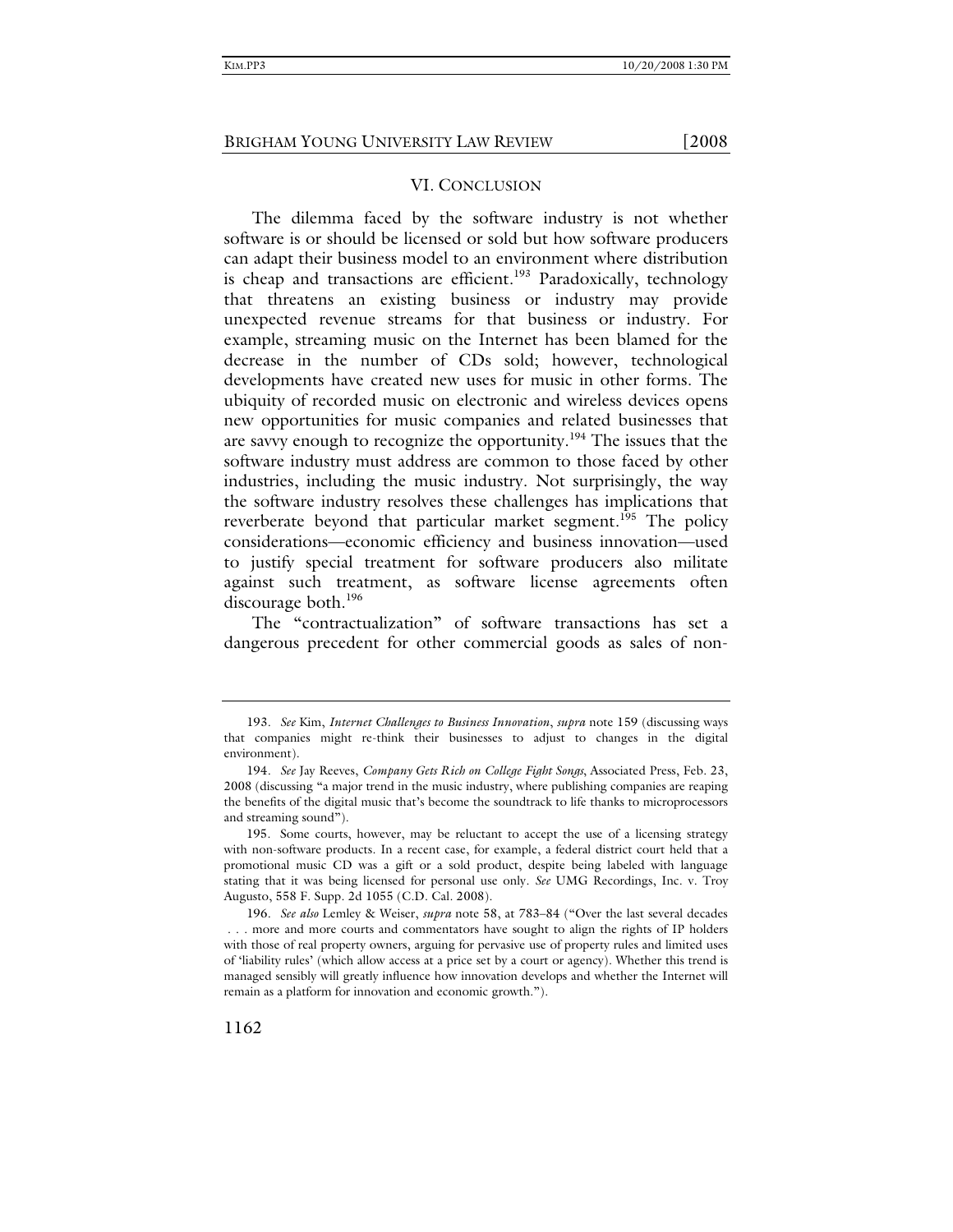software products are increasingly conditioned upon certain terms.<sup>197</sup> The restrictions on the use of products stifle entrepreneurialism and innovation.<sup>198</sup> The prohibition on subsequent transfers hinders economic efficiency by keeping second-generation buyers and sellers apart. If other industries were to adopt the contract model adopted by the software industry the results may even be environmentally wasteful because they would prevent original owners from reselling products that they no longer wanted and would force potential buyers to purchase new products.<sup>199</sup> The manufacturers of goods would benefit from increased production of products but the class of purchasers would not. The re-use and recycling of products that have lost utility for their original owners, but that retain commercial value, should be encouraged. While the material waste associated with producing software and other digital products may be minimal compared to other products, the rationale used to support software licensing may be used to support licensing of other types of products.

The business issues faced by the software industry as a result of technological advancements are not different from those faced by other industries and neither is the "solution" that the software industry has adopted. While an outright prohibition or ban on sales contracts is not desirable or socially beneficial, neither is the reconfiguration of reality by software producers and other goods manufacturers. The software industry faces a dilemma, but it is not

<sup>197</sup>*. See* Winston, *supra* note 119, at 93 ("[T]he use of private legislation to circumvent and frustrate public legislation has expanded, due to the success of software licenses, and now owners of many types of intellectual property are relying on private legislation, rather than public legislation, to regulate users' rights in their chattels")*.* While there may be an increase in licensing, contractual restrictions on the sale of goods have existed prior to the advent of mass consumer software and personal computers. *See generally* Raymond Nimmer, *Issues in Licensing: An Introduction*, 42 HOUS. L. REV. 941, 947 (2005) ("Although licenses have been widely used in the commercial marketplace for generations, express licenses became widespread in mass markets only within the past quarter century"); Robinson, *supra* note 18.

<sup>198</sup>*. See also* Frischmann & Lemley, *supra* note 55, at 258 (arguing that "spillovers"—the uncompensated benefits that one person's activity provides to others—encourage greater innovation).

<sup>199</sup>*. See, e.g.*, Arizona Cartridge Remanufacturers Ass'n v. Lexmark Int'l Inc., 421 F.3d 981 (9th Cir. 2005) (holding that a printer cartridge notice restricting reuse of printer cartridges in return for a discount at purchase was enforceable). Ironically, Lexmark asserted that one of the reasons for its "prebate" policy was an effort to be environmentally conscious. *Id*. at 984. This author is skeptical of the sincerity of this environmental commitment as the post-sale restriction did not require consumers to return cartridges at all but only precluded them from returning them to another remanufacturer. *Id*. at 984 n.2.